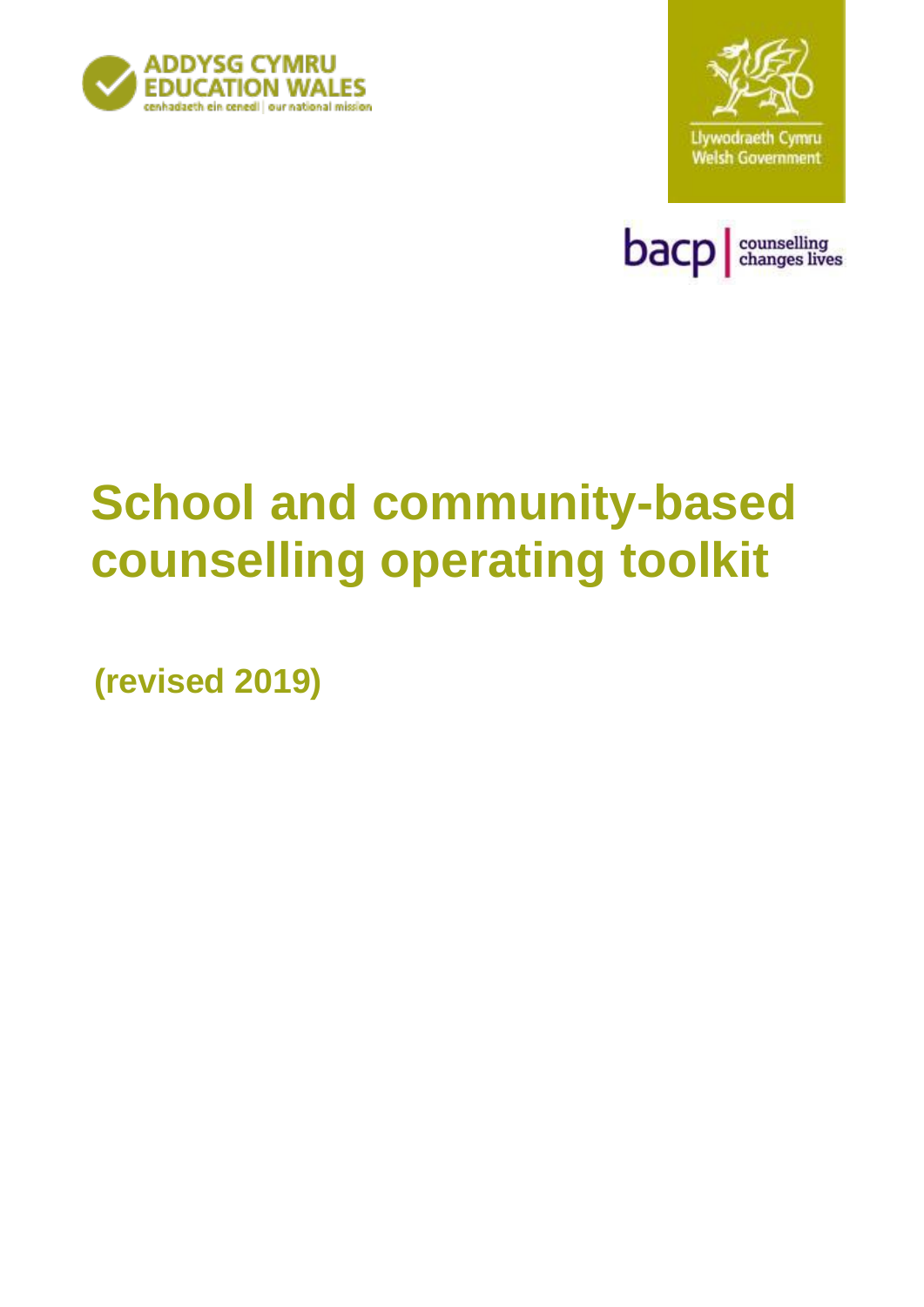# **School and community-based counselling operating toolkit (revised 2019)**

#### **Audience**

Counselling providers and managers of counselling services; other professionals including teachers, emergency services, social workers, third sector workers and people working in youth services.

#### **Overview**

The *School-based counselling operating toolkit* was first published in 2011. At the time, the toolkit built on the *School-based Counselling Services in Wales – a National Strategy* (2008). Together, the national strategy and the original toolkit paved the way for new legislation (under the School Standards and Organisation (Wales) Act 2013), requiring local authorities to make reasonable provision of independent counselling services for children and young people aged between 11 and 18 and learners in Year 6 of primary school.

The original toolkit was a joint collaboration between the Welsh Government and the British Association for Counselling and Psychotherapy (BACP). This revised version has also been developed with input from the BACP and in close collaboration with a working group comprising counselling leads and service providers from local authorities across Wales. It reflects various changes since the original guidance was published, such as changes in law and policy, increased provision of counselling for children and young people in a community setting, and the use of online counselling.

#### **Action required**

The purpose of this consultation is to seek the views of stakeholders to ensure the new guidance meets the needs of all users.

#### **Further information**

Enquiries about this document should be directed to: Health and Well-being in Schools Support for Learners Division Welsh Government Cathays Park **Cardiff** CF10 3NQ e-mail: [mentalhealth.schools@gov.wales](mailto:mentalhealth.schools@gov.wales) 



@WG\_Education

Facebook/EducationWales

#### **Additional copies**

This document can be accessed from the Welsh Government's website at [www.gov.wales/education-skills](http://www.gov.wales/education-skills)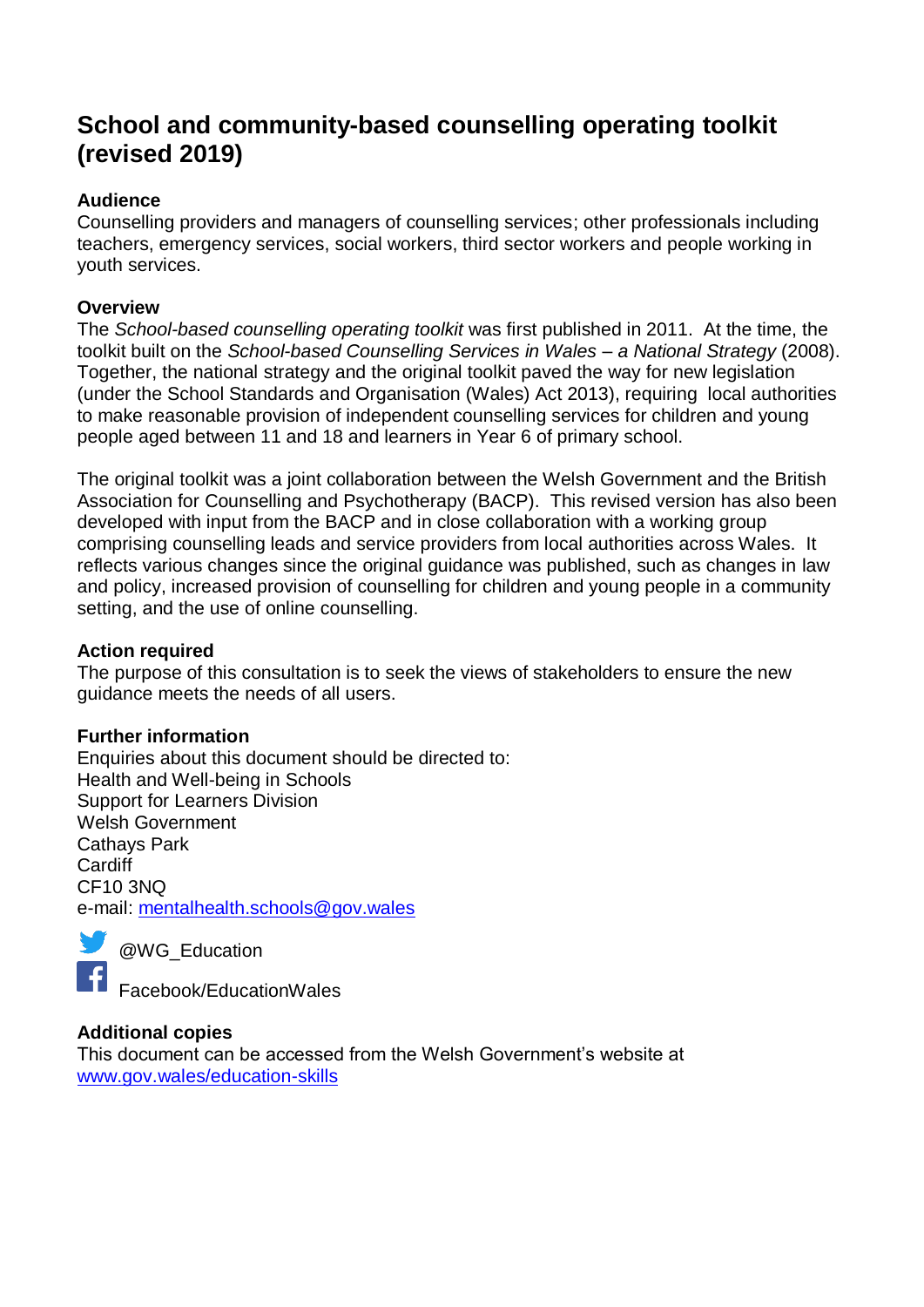#### **Related documents**

This guidance replaces the *School-based counselling operational toolkit* published in 2011.

Mae'r ddogfen yma hefyd ar gael yn Gymraeg. This document is also available in Welsh.

OGL © Crown copyright 2019 WG37758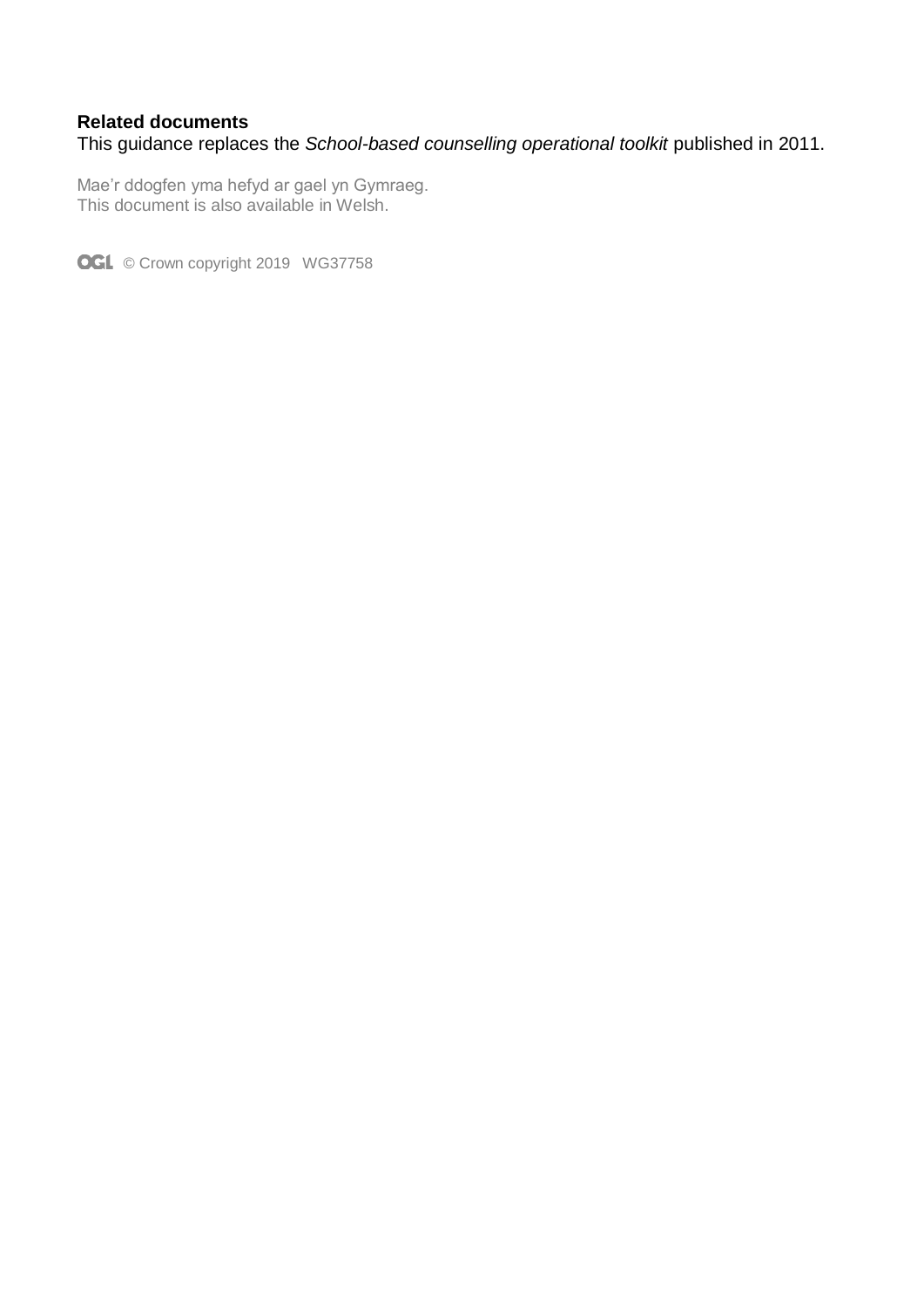# **Contents**

| <b>Ministerial foreword</b>                                     | 6              |
|-----------------------------------------------------------------|----------------|
| <b>Background and context</b>                                   | $\overline{7}$ |
| <b>Case study: Liam</b>                                         | 12             |
| Role of the counsellor                                          | 15             |
| Working within an ethical framework and complaints procedure    | 16             |
| <b>Accessing counselling</b>                                    | 19             |
| <b>Case study: Max</b>                                          | 24             |
| <b>Referral considerations</b>                                  | 25             |
| <b>Counsellor qualifications and experience</b>                 | 29             |
| <b>Supervision of counsellors</b>                               | 32             |
| Line management and counselling services                        | 34             |
| Counselling placements for trainees and post-qualified students | 36             |
| Case study: Jenny                                               | 40             |
| <b>Working in partnership</b>                                   | 41             |
| Counselling as part of a whole-school and whole-system approach | 43             |
| Role of the school and link person                              | 44             |
| <b>Creating an effective counselling space</b>                  | 46             |
| Counselling delivered outside the school setting                | 47             |
| <b>Online counselling</b>                                       | 49             |
| Case study: A.B.                                                | 52             |
| Raising awareness that counselling is on offer                  | 55             |
| <b>Record keeping and maintenance</b>                           | 56             |
| <b>Confidentiality and sharing information</b>                  | 58             |
| Case study: John                                                | 61             |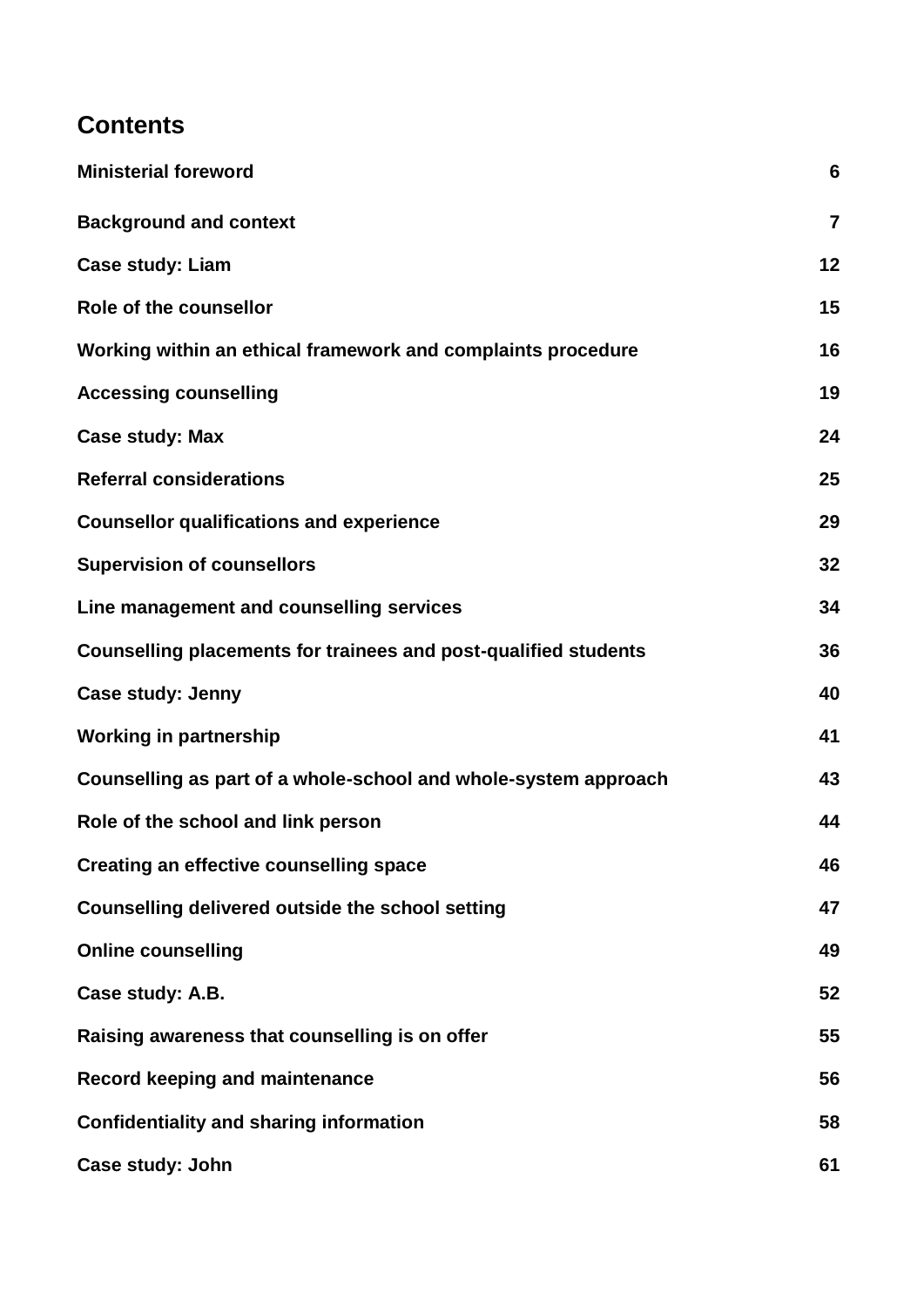| Safeguarding                               | 63 |
|--------------------------------------------|----|
| <b>Continuous professional development</b> | 69 |
| <b>Counsellor self-care</b>                | 71 |
| Outcome monitoring/service evaluation      | 73 |
| <b>References</b>                          | 75 |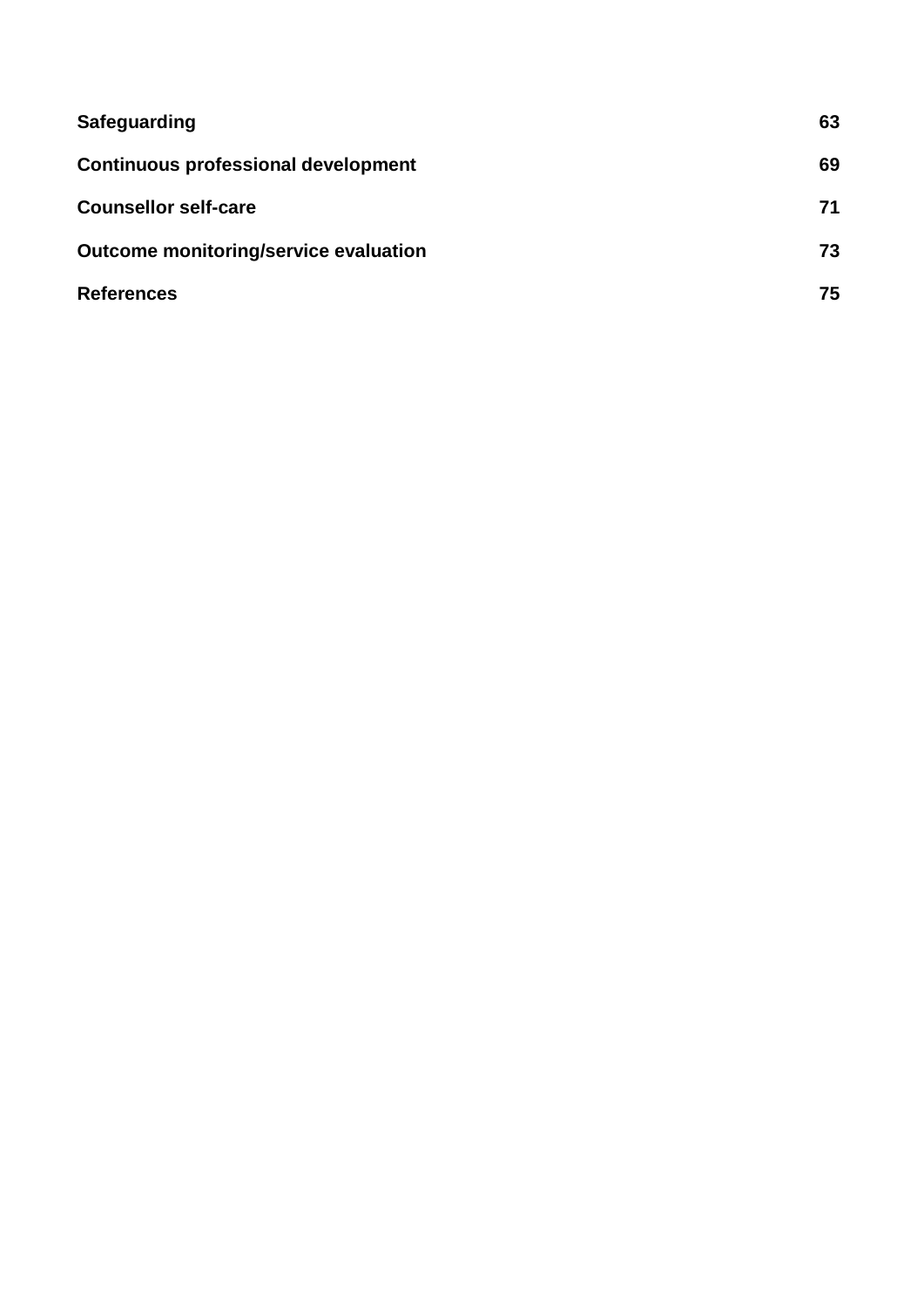# **Ministerial foreword**

This *School and community-based counselling operating toolkit (revised 2019)* has been produced to support counsellors, managers of counselling services, teachers and other professionals who regularly have contact with children and young people presenting with emotional health and well-being difficulties. It is not meant to supplant specialist training, rather it provides a quick and accessible source of reference to the general principles of best practice and signposts to other sources of support and advice.

The revised toolkit supersedes the *School-based Counselling Operating Toolkit* which was published in collaboration with the British Association for Counselling and Psychotherapy (BACP) in 2011. The 2011 toolkit laid the foundations for the development of counselling provision in schools and the introduction of legislation (still unique to Wales) in 2013 requiring local authorities to make counselling available to all learners of secondary school age and Year 6 primary school learners.

Across the UK, it is estimated that one in four children will show some evidence of mental ill health, and three children in an average-size classroom will have a mental health problem. With data from the latest Welsh Government bulletin (2017–18) showing that 11,365 young people received counselling in that year, it is now more important than ever that our learners have early and easy access to good quality counselling which is proven to help prevent emotional health issues developing or becoming more serious.

Once published, our new counselling framework will provide a valuable resource for counselling providers on the best practice in delivering the service both in school and, increasingly, in community settings. More importantly, it will promote consistency of provision and equity of access to those young people who need the service.

The new counselling framework complements our recently published guidance *Responding to issues of self-harm and thoughts of suicide in young people: Guidance for teachers, professionals, volunteers and youth services* (2019) and is a very important element in the development of the Welsh Government's whole-school and whole-system approach to supporting children and young people with emotional and well-being difficulties.

We would like to place on record our thanks to the local authority counselling leads, service providers and other colleagues who contributed to this framework, for their dedication, hard work and continued commitment to raise the standards and ensure consistency of counselling for all our children and young people. We are very grateful too, for the significant contribution of British Association for Counselling and Psychotherapy (BACP) colleagues for their help in augmenting its contents and ensuring its fitness for purpose.



**Kirsty Williams AM Minister for Education**



Vanfhar Gett

 **Vaughan Gething AM Minister for Health and Social Services**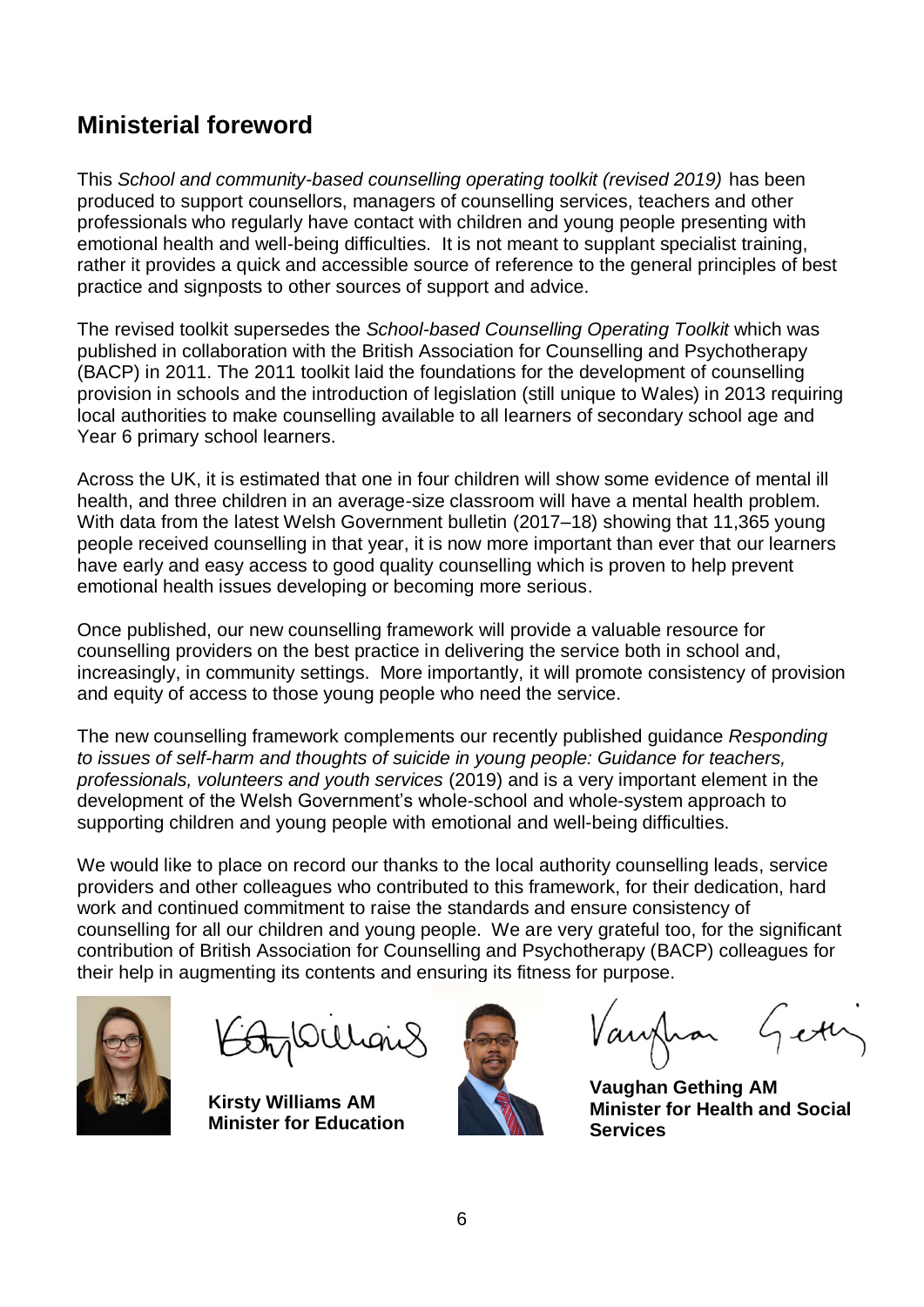# **Background and context**

# **Counselling in general**

Counselling is one of a range of services that helps to support the health, emotional and social needs of young people, and leads to a healthy school culture, although it is not intended to replace the support provided by responsible adults in educational settings to promote the well-being of young people. Early and easy access to counselling can prevent emotional health issues developing or becoming more serious, and can build up trust and confidence to enable young people to access more specialist services if required.

# **Purpose**

This toolkit is designed to provide practical support for counsellors and managers of counselling services and for those with day-to-day responsibility for mental health issues in schools (such as headteachers and governing bodies of all primary and secondary schools in Wales) as well as in community settings. The aim of this toolkit is to help counselling services have the information they need to provide a high-quality service, delivering value for money and improved outcomes for children and young people, and to provide other stakeholders with the information they need to work collaboratively with counselling services.

This guidance applies equally to counselling provided in schools and in community-based settings.

The Welsh Government is very grateful for the considerable help and advice from local authority counselling leads and providers across Wales in developing this toolkit, in particular:

- Alison Theaker, Rhondda Cynon Taff
- Christian Davies, Trigg, Newport
- Claire Leahey, Cardiff
- Claire Madden, Blaenau Gwent
- Dan Trevor, Denbighshire
- Lyn Herde, Pembrokeshire.

We would also like to extend our thanks to the British Association for Counselling and Psychotherapy (BACP), in particular:

- Sue Dale
- Jo Holmes
- Caroline Jesper
- Cathy Bell.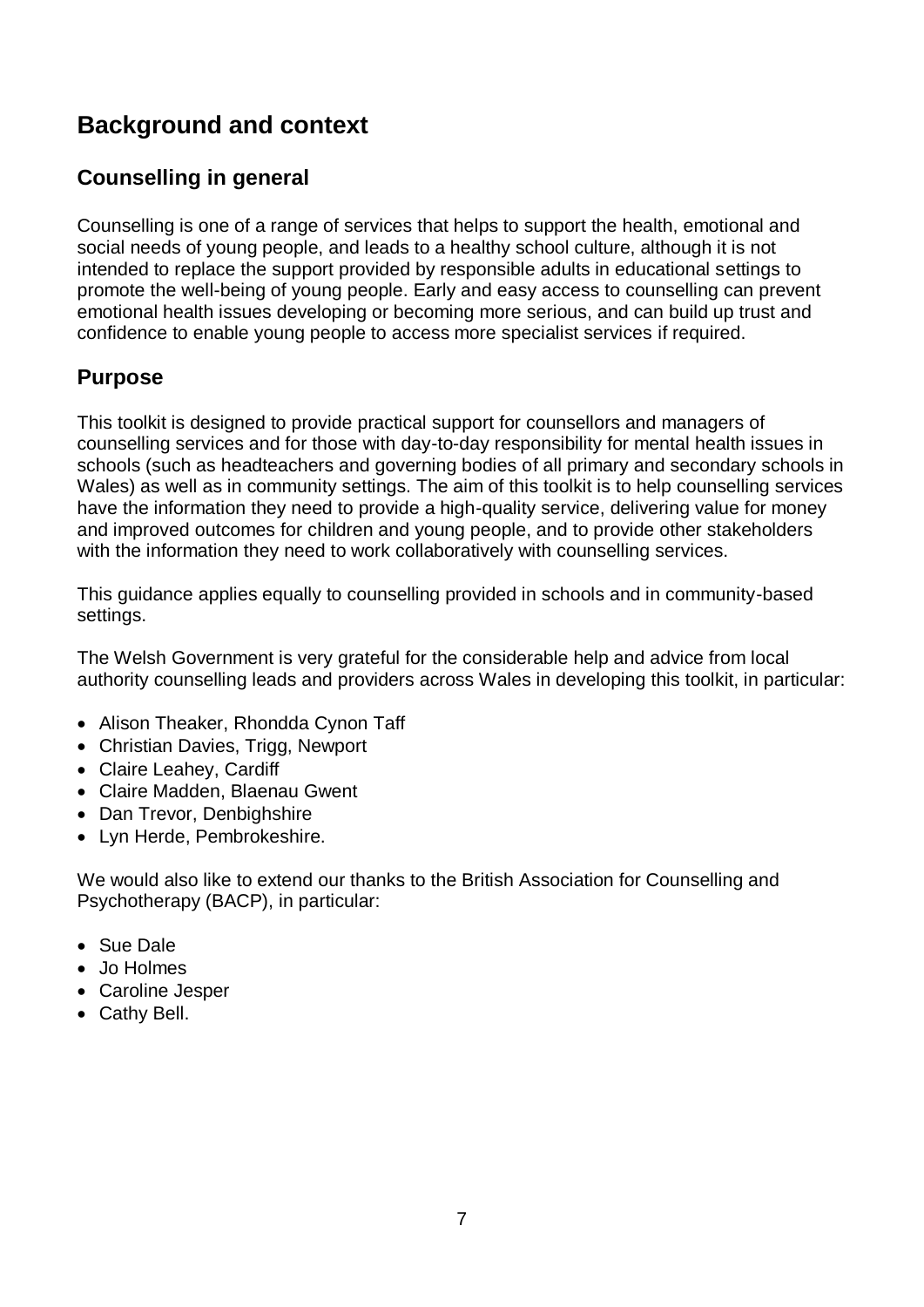# **Definition of mental well-being**

Mental well-being is defined by the World Health Organisation (WHO) as:

'A state whereby individuals recognise their abilities, are able to cope with the normal stresses of life, work productively and fruitfully and make a contribution to their community.'

# **Background**

The Welsh Government is committed to improving the mental health and well-being of children and young people. Across the UK, it is estimated that one in four children will show some evidence of mental ill health, and three children in an average-size classroom will have a mental health problem. Half of all mental health problems begin by the age of 14, and three-quarters by an individual's mid-twenties<sup>1</sup>. With evidence showing that this is an increasing problem, it is important that children and young people receive the help they need as quickly as they should.

Addressing such problems as anxiety, depression and conduct and eating disorders early can help avoid more serious mental health issues in later life, and can have a positive effect on the personal, social and educational attainment and ultimately the life chances of the young person. This is central to the Welsh Government's all-ages mental health strategy for Wales, *Together for Mental Health: A Strategy for Mental Health and Well-being in Wales*  $(2012)^2$ .

Ensuring children and young people receive treatment in a timely and appropriate manner is not just a key priority for the Welsh Government, it also accords with the United Nations Convention on the Rights of the Child (UNCRC), in particular the following articles.

- Article 6 All children have the right of life. Governments should ensure that children survive and develop healthily.
- Article 19 Governments should ensure that children are properly cared for, and protect them from violence, abuse and neglect by their parents or anyone else who looks after them.
- Article 24 Children have the right to good quality healthcare and to clean water, nutritious food and a clean environment so that they will stay healthy.

# **Legislative context**

#### **Mental health**

From April 2013, local authorities have been required, under the School Standards and Organisation (Wales) Act 2013 ('the 2013 Act'), to secure the reasonable provision of an independent counselling service for children and young people aged between 11 and 18 in their area and learners in Year 6 of primary school. Statutory guidance<sup>3</sup> for local authorities, made under section 92(2) of the 2013 Act, was issued in 2013 regarding the provision of independent counselling services to children and young people. In exercising their functions

 $\overline{\phantom{a}}$ [www.who.int/mental\\_health/maternal-child/child\\_adolescent/en](https://www.who.int/mental_health/maternal-child/child_adolescent/en/)

<sup>2</sup> [gweddill.gov.wales/topics/health/nhswales/mental-health-services/policy/strategy/?lang=en](https://gweddill.gov.wales/topics/health/nhswales/mental-health-services/policy/strategy/?lang=en)

<sup>3</sup> [gov.wales/independent-counselling-services-guidance-local-authorities](https://gov.wales/independent-counselling-services-guidance-local-authorities)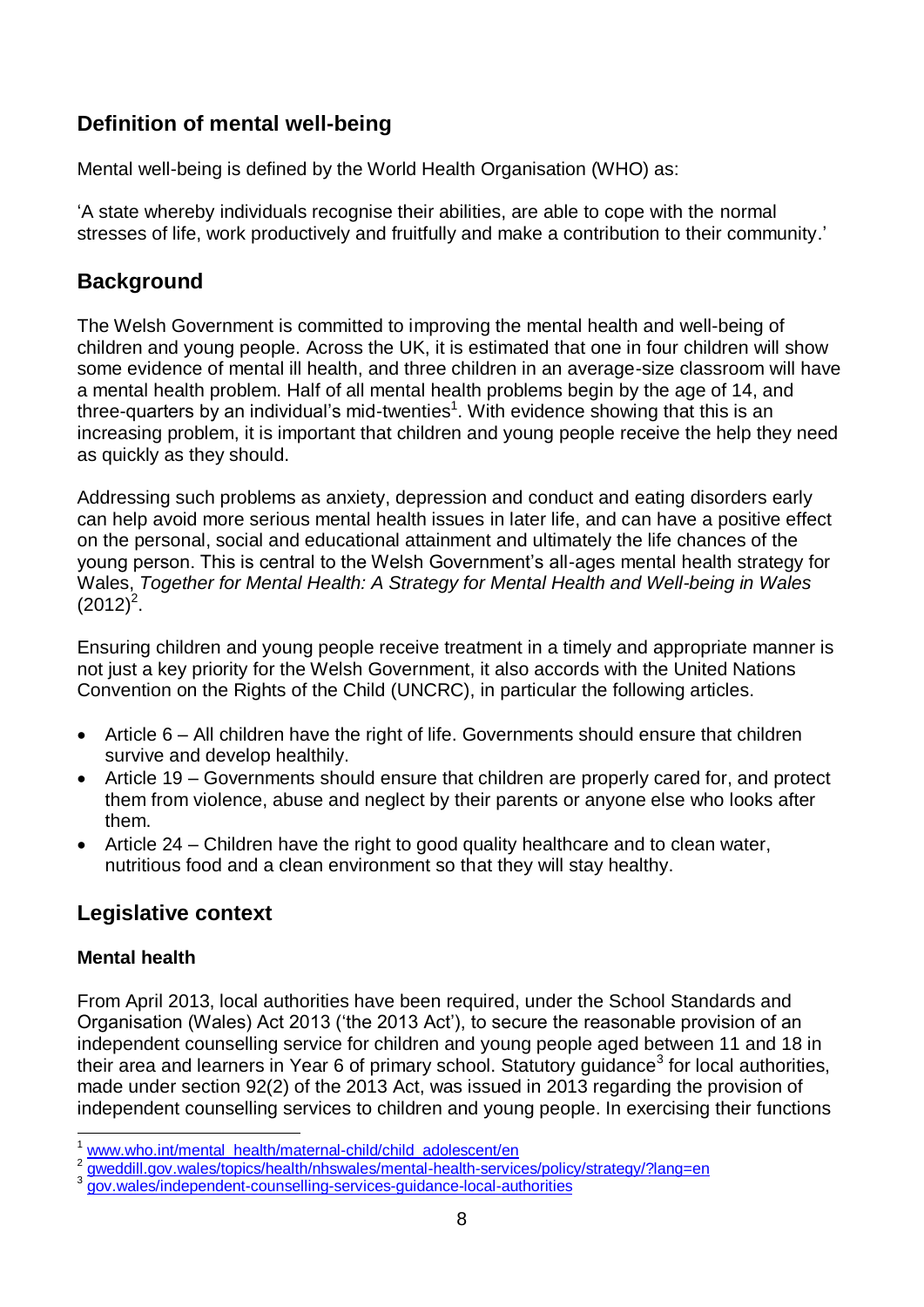in relation to the provision of independent counselling services, local authorities must have regard to this guidance.

The Mental Health Act 1983 (which was substantially amended in 2007) applies in Wales and England and allows people with a 'mental disorder' to be admitted to hospital, detained and treated without their consent – either for their own health and safety, or for the protection of other people.

The main purpose of the Mental Health Act 1983 is to allow compulsory action to be taken, where necessary, to make sure that people with mental disorders get the care and treatment they need. It sets out the criteria that must be met before compulsory measures can be taken, along with protections and safeguards for patients.

In 2012 Wales implemented the four-part Mental Health (Wales) Measure 2010, although this measure does not establish any new duties on local health boards or local authorities to provide mental health treatment or mental health support services for children. However, the legislative context for the provision of counselling services for children and young people and Child and Adolescent Mental Health Services (CAMHS) includes:

- the duties of the local health board under section 1 of the NHS (Wales) Act 2006, which places a duty on Welsh Ministers to continue the promotion of a comprehensive health service designed to secure improvement (a) in the physical and mental health of the people of Wales and (b) in the prevention, diagnosis and treatment of illness
- the duties of local authorities to provide services to 'children in need' under Part 3 of the Children Act 1989
- the duties of local authorities to provide welfare services for disabled children under section 28A of the Chronically Sick and Disabled Persons Act 1970.

#### **Safeguarding**

The Social Services and Well-being (Wales) Act 2014 (section 131) strengthens existing safeguarding arrangements for children through the introduction of a new 'duty to report' to the local authority and defines a 'child at risk'. The Act, in section 130(4), defines a 'child at risk' as 'experiencing or is at risk of abuse, neglect or other kinds of harm, and has needs for care and support'. Relevant partners (defined in section 130(5) including health, police and probation will be required to inform the local authority where they have reasonable cause to believe a child to be at risk. Following such notification, local authorities will decide whether to exercise their existing duty to investigate under section 47 of the Children Act 1989. The key outcome of the package of measures under the Act is to ensure that safeguarding partners are supported by a stronger, more effective framework for multi-agency cooperation.

#### **Well-being**

In addition, the Well-being of Future Generations (Wales) Act 2015, places a duty on public bodies (including local authorities, local health boards and the Public Health Wales NHS Trust) to set well-being objectives that are designed to maximise their contribution to achieving each well-being goal, which includes the goal of a healthier Wales: a society in which people's physical and mental well-being are maximised and in which choices and behaviours that benefit future health are understood.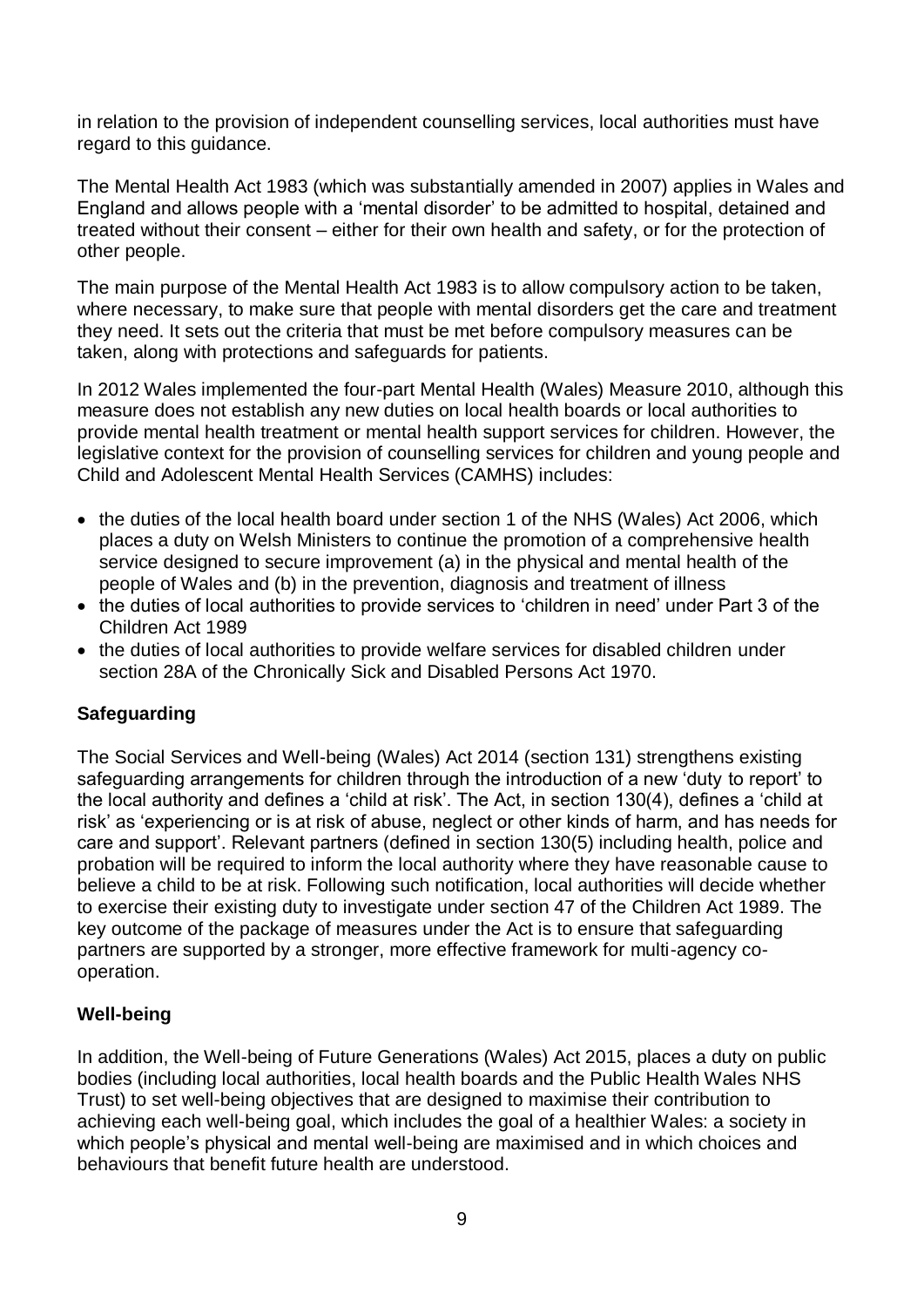#### **Welsh language**

The Welsh Language (Wales) Measure 2011 ('the Measure') established a legal framework to impose duties on certain organisations to comply with standards of conduct in relation to the Welsh language. The Measure provides that Welsh Minister may, by regulations, specify standards in the following areas:

- service delivery
- policy making
- operational
- promotion
- record keeping.

From 1 April 2017 local authorities in Wales have been required to comply with Welsh Language Standards. Each local authority has to comply with the standards as set out in their compliance notice. The compliance notices were issued by the Welsh Language Commissioner in accordance with the Welsh Language Standards (No. 1) Regulations 2015 $^4$ .

#### **Special educational needs/additional learning needs**

The current legislative framework for supporting children with special educational needs (SEN) is set out in the Education Act 1996 and described in the *Special Educational Needs*  Code of Practice for Wales (2002)<sup>5</sup>. This establishes a system where children with SEN are provided with special educational provision (SEP) by schools and local authorities in accordance either with non-statutory school-based plans or statutory Statements of SEN.

However, when commenced, the provisions included in the Additional Learning Needs and Education Tribunal (Wales) Act 2018 will introduce a new legislative framework. Among other things, this framework will replace the terms 'special educational needs (SEN)' and 'special educational provision (SEP)' with the terms 'additional learning needs (ALN)' and 'additional learning provision (ALP)' and provide all children with ALN with a statutory plan of support – the individual development plan (IDP). The system will be described in the Additional Learning Needs Code, which will replace the *Special Educational Needs Code of Practice for Wales*. Implementation of this new system is expected to take place from September 2020 onwards.

#### **Adverse childhood experiences (ACEs)**

Adverse childhood experiences (ACEs) are traumatic events experienced before the age of 18. These experiences include those that directly harm the child (e.g. verbal, physical or sexual abuse) and those that affect the environment in which they live (e.g. living in a home where there is domestic violence, drug or alcohol abuse, mental illness, incarceration, parental separation).

Research<sup>6</sup> by Public Health Wales shows that for every 100 adults in Wales, 47 have suffered at least one ACE during their childhood, and 14 have suffered four or more.

 $\overline{a}$ 4 [www.comisiynyddygymraeg.cymru/English/Organisations/Pages/Compliance-notices.aspx](http://www.comisiynyddygymraeg.cymru/English/Organisations/Pages/Compliance-notices.aspx)

<sup>5</sup> [gov.wales/special-educational-needs-code-practice](https://gov.wales/special-educational-needs-code-practice)

[www.wales.nhs.uk/sitesplus/888/news/40000](http://www.wales.nhs.uk/sitesplus/888/news/40000/)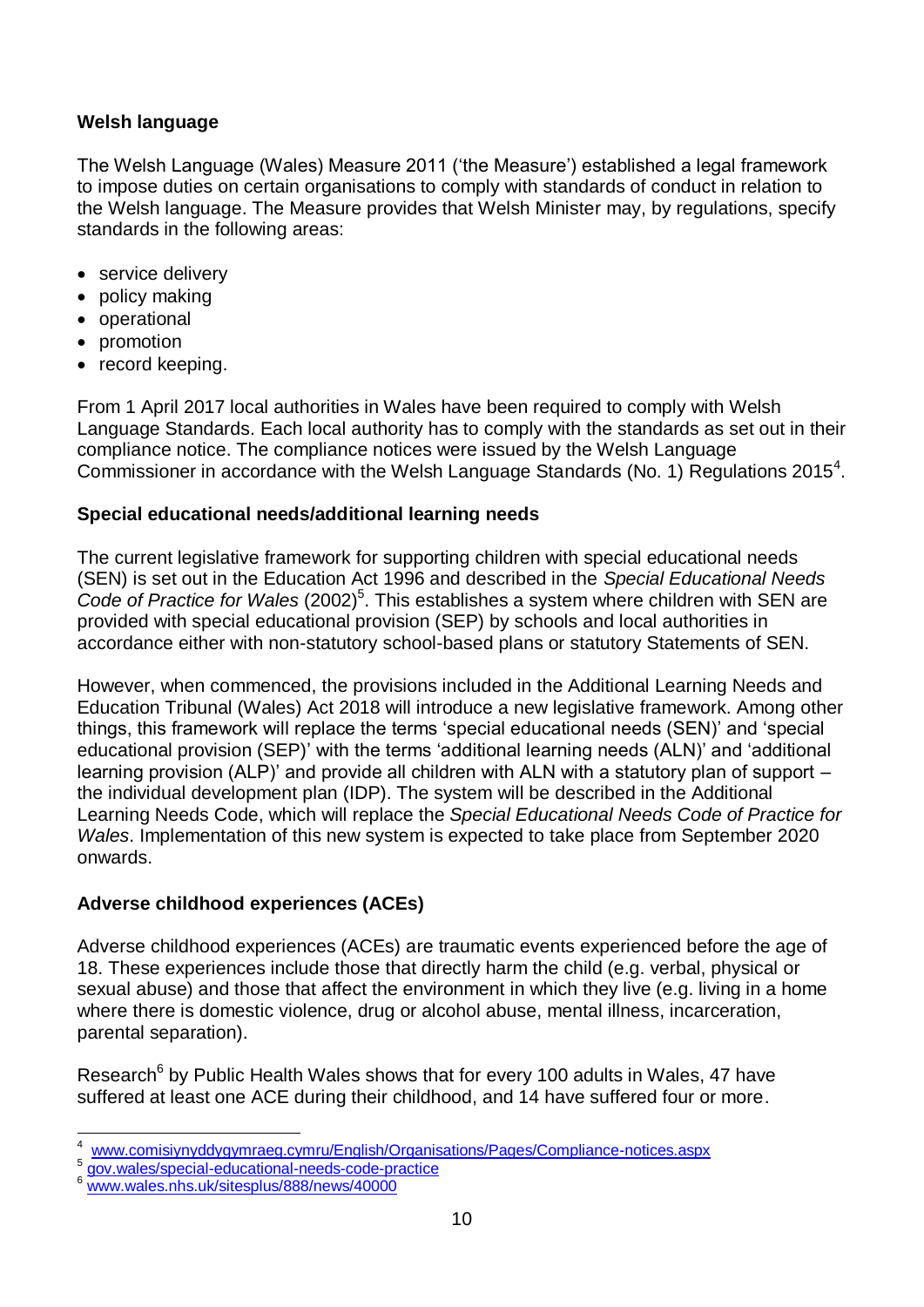When children and young people experience ACEs, they are more likely to perform poorly in school, more likely to adopt health harming, risky behaviour and more likely to be involved in crime. When they have experienced a cluster of ACEs, this likelihood increases. While ACEs occur in all communities, those living in areas of deprivation are at greater risk of experiencing multiple ACEs.

ACEs also have an impact on mental health. The prevalence of low mental well-being in adults increases with the number of ACEs experienced in childhood<sup>7</sup>. The 2016 study by Public Health Wales found that adults with four or more ACEs were five times more likely to have low mental well-being than those with no ACEs.

The Welsh Government is jointly funding, with Public Health Wales, a centre of expertise on ACEs – the ACE hub<sup>8</sup>. Its objectives are to:

- raise awareness of ACEs among professionals and society
- support the development of ACE-informed approaches
- create longer-term or widespread change through informing policy and programmes.

The ACE hub is also working with the Policing Vulnerability Early Intervention Project and has developed training material for schools. By ensuring that all professionals are ACEinformed, vulnerable children and young people will be supported by a network of services that understands:

- why they may have social, emotional and behavioural difficulties
- the most appropriate means of mitigating the impact of their ACEs.

 $\overline{a}$ 

[www.wales.nhs.uk/sitesplus/888/news/41957](http://www.wales.nhs.uk/sitesplus/888/news/41957)

[www.wales.nhs.uk/sitesplus/888/page/96400](http://www.wales.nhs.uk/sitesplus/888/page/96400)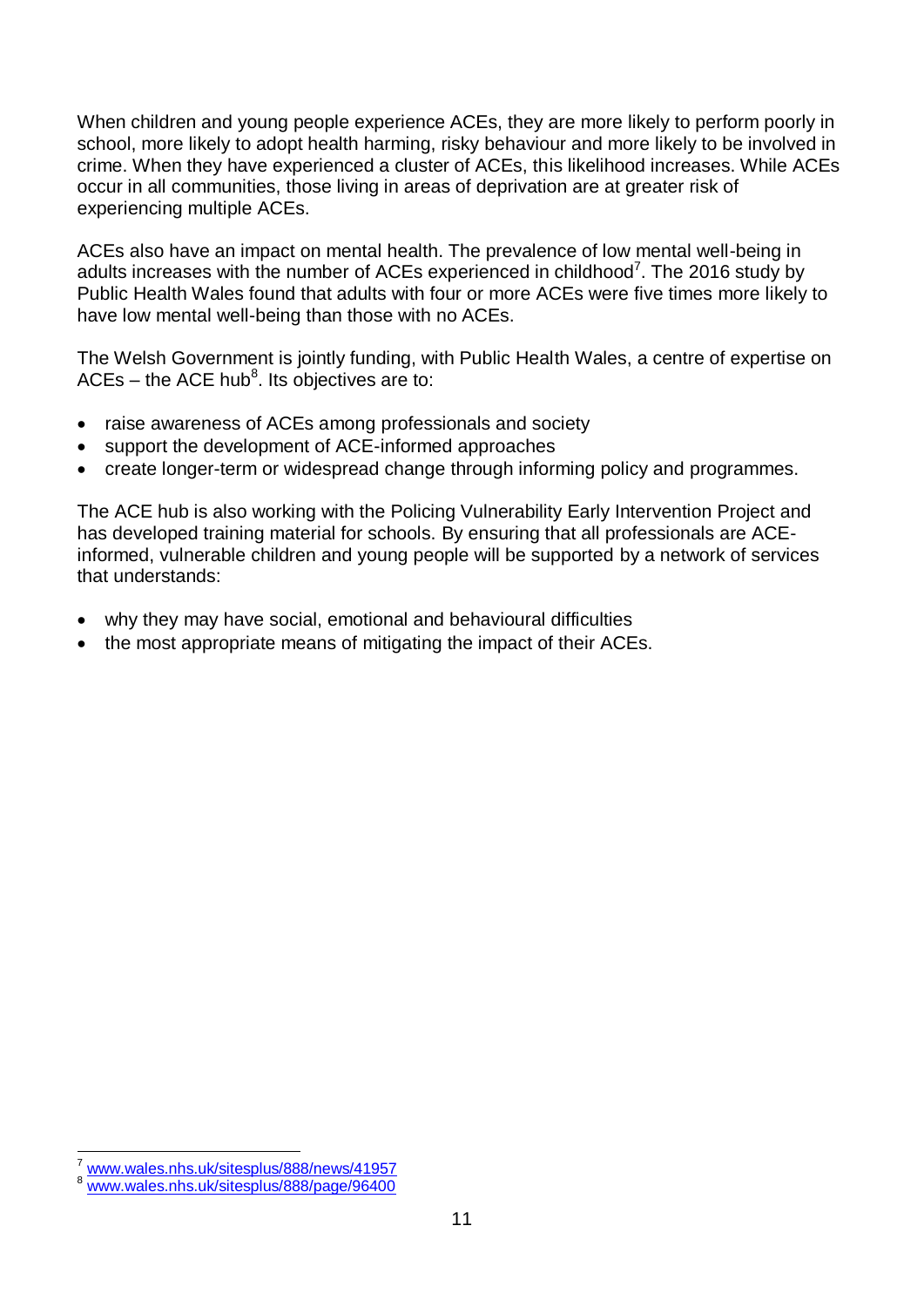# **Case study: Liam**

#### *"My school counselling sessions saved me. They completely changed my life."*

Liam was referred to his school counsellor when he was 15 years old. He'd had a period of time out of school and struggled with anxiety and low mood. He'd found it hard to maintain friendships and generally felt he didn't fit in. Liam had worked with CAMHS in the past and taken part in a number of different workshops over the years.

He was sceptical that counselling would help and felt 'broken and unfixable', describing himself as a 'freak'. The counselling was a long-term piece of work and constantly reviewed. Liam talked of the trusting and non-judgemental relationship with his counsellor being at the heart of 'unlocking the door to his problems'.

Liam had a YP-CORE-10 score of 18 when he started counselling and a score of six when he finished. He was interviewed six months after his counselling came to an end.

"Those sessions saved me, definitely. They completely changed my life," said Liam.

"I don't think I would have done my GCSEs if it hadn't been for counselling. I don't think I would have got where I wanted. I would have sat at home, hiding away, like I did before.

"I feel like a whole new person. It's amazing," he added.

Liam first started to work with CAMHS when he was six years old. He was struggling with school and faced a difficult time as his brother was terminally ill.

"I felt very different from a lot of other children – I couldn't sit with them. I couldn't do school work because I couldn't focus. I felt really out of place just sitting in a normal classroom.

"From a really young age I was working with CAMHS to understand why I was acting the way I did, why I couldn't function in certain places, why I couldn't do school work."

Liam went to various therapy groups, including one he recalls as being 'amazing' where he attended with other kids struggling with anxiety and depression like him.

During this time, he was still struggling at school and was being picked on by other kids.

"They moved me out of school because I didn't feel safe in my environment. When I was in school, I wasn't in normal classes so I didn't socialise. That just made me feel a lot worse. I felt different, I felt like a freak. I would criticise myself for everything I did."

And finally, towards the end of year 10, when Liam was back at his secondary school, there was a breakthrough.

He began to see the school counsellor every week.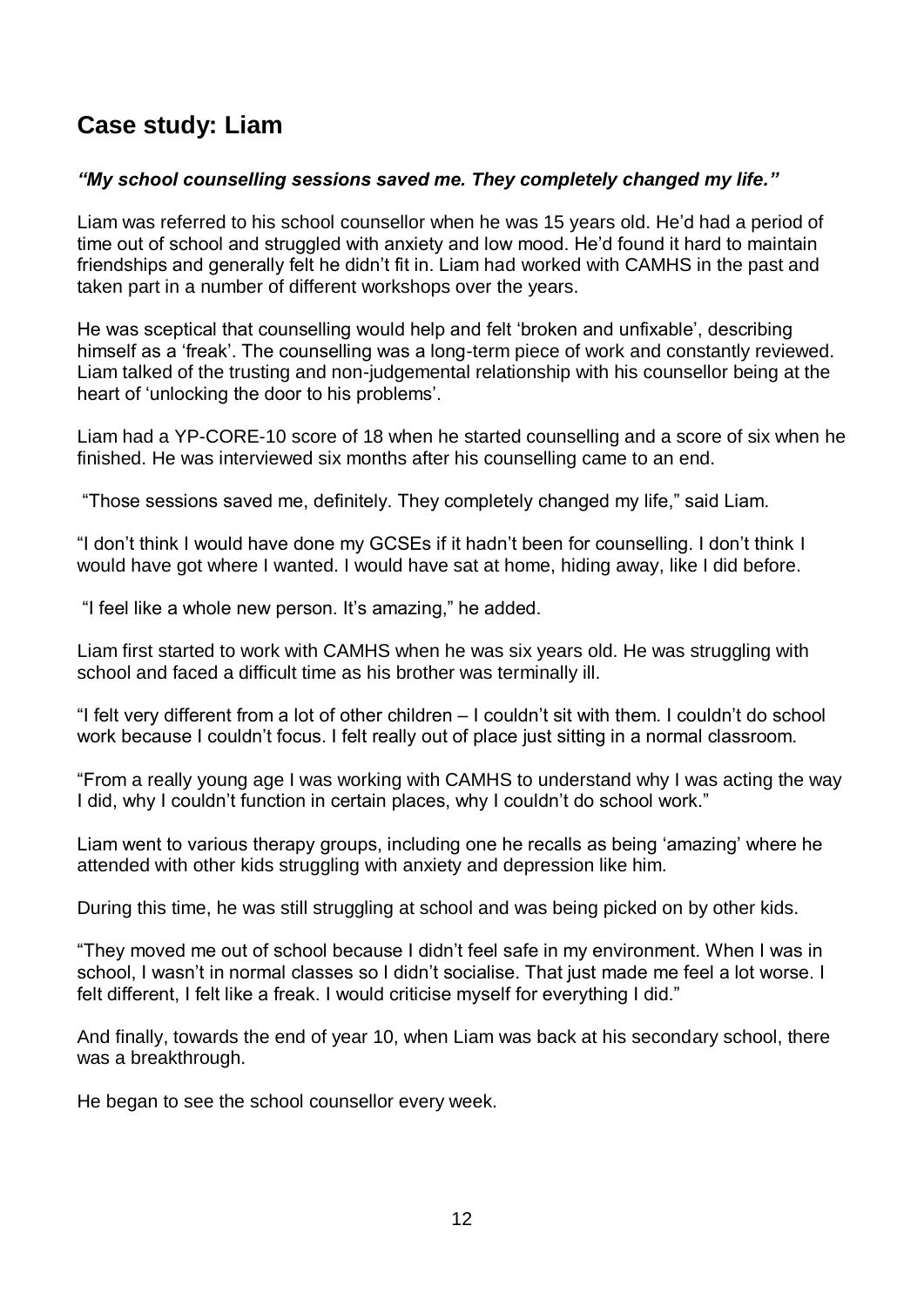"Things picked up from there," he said, "It was the first time I got to see someone and let everything out. It was amazing having that support.

"I'd go in and I wouldn't feel any pressure. I'd feel relaxed. We'd talk about all sorts, including my anger, because I'd lose my temper and I'd just lash out at walls and she would sit and just listen, which helped me work out my feelings''.

"She would work with me in different ways to cope. Some sessions we'd talk heavily about problems, and other times we'd just sit and have a nice chat about how everything was going. It was amazing just to have that conversation."

One of the major issues Liam's counsellor helped him work through was hearing voices in his head.

Liam said: "I could hear these voices constantly, anytime I did something wrong. If I failed a test or I made a mistake they would be there constantly nagging at me and it got to the point where it would keep me up at night and it would make me feel so on edge, sitting there, hearing it.

"I didn't want to talk to anyone else about it. But I would speak to my counsellor and say this is what I'm hearing. It was so much easier talking about it rather than sitting and coping with it alone every day."

The work with his counsellor included a session to 'introduce the voices into the room'. Liam and his counsellor sat in the therapy room, with an extra chair available for the voices to allow them to be present.

"It was very powerful," said Liam.

"Letting someone see what was happening in my head and knowing that it was OK felt massive for me. I didn't feel different or a freak like people had called me. I felt normal and OK for once. It really helped.

"I can still remember some of these sessions as if they are fresh in my mind. If I'm struggling, I think of what my counsellor said in those moments and I use that to help me cope. She taught me how to understand my feelings and not be scared of them."

It was the fact he knew he was guaranteed regular sessions with his school counsellor, that made such a difference.

"It was brilliant because I knew that counselling was 'my weekly thing'.

"It felt a lot easier to have those sessions frequently rather than waiting a month or so if something big had happened and not have anyone by my side to help me.

"When you're working with someone like that, you feel a bigger bond. You've worked through this together.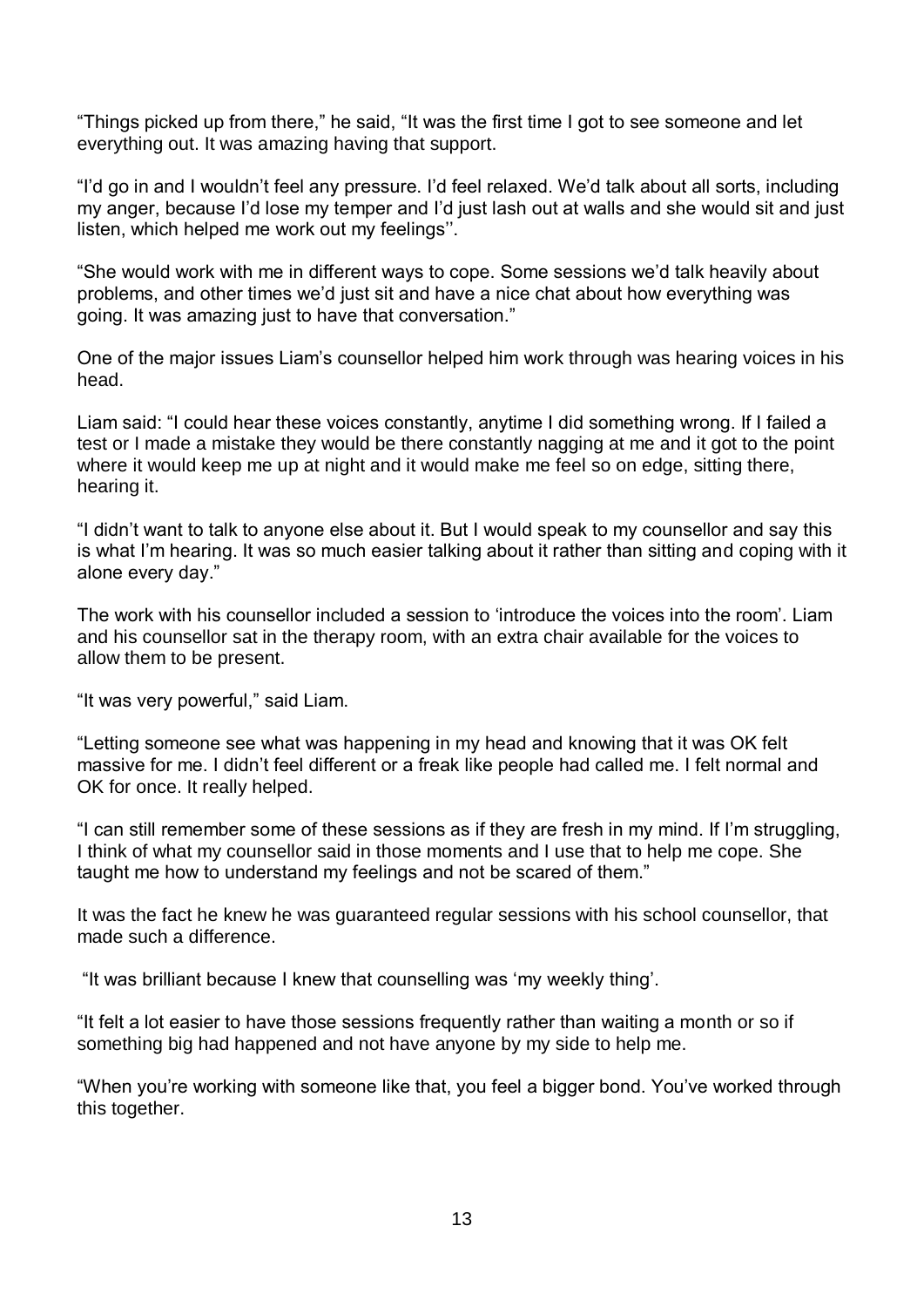"Having a counsellor in school is so important. People struggle with different things. People need that accessibility and flexibility that a school counsellor can provide."

Liam secured good grades in his GCSEs, paving the way to sixth form.

"I worked so hard for year 11 to get good grades, I felt such a sense of achievement for once. With my counsellor's help I had managed to get over everything and do my GCSEs, a thing I thought I could never do."

Liam glows when he talks about these achievements over the past year, and how is coping with life, generally.

"I'm sleeping properly. I'm eating properly. I'm feeling better in myself. I'm not hearing anything in my head. I feel so much better".

Liam is quick to recognise the positive impact his counsellor has had on his life and credits her for helping him to be more confident and sociable and learning different ways to cope with his anger and stress, as well as helping him when his granddad died.

But most importantly, he recognises his role in this change.

"I'm very proud of myself and how I've turned out. I've worked hard for where I've got to."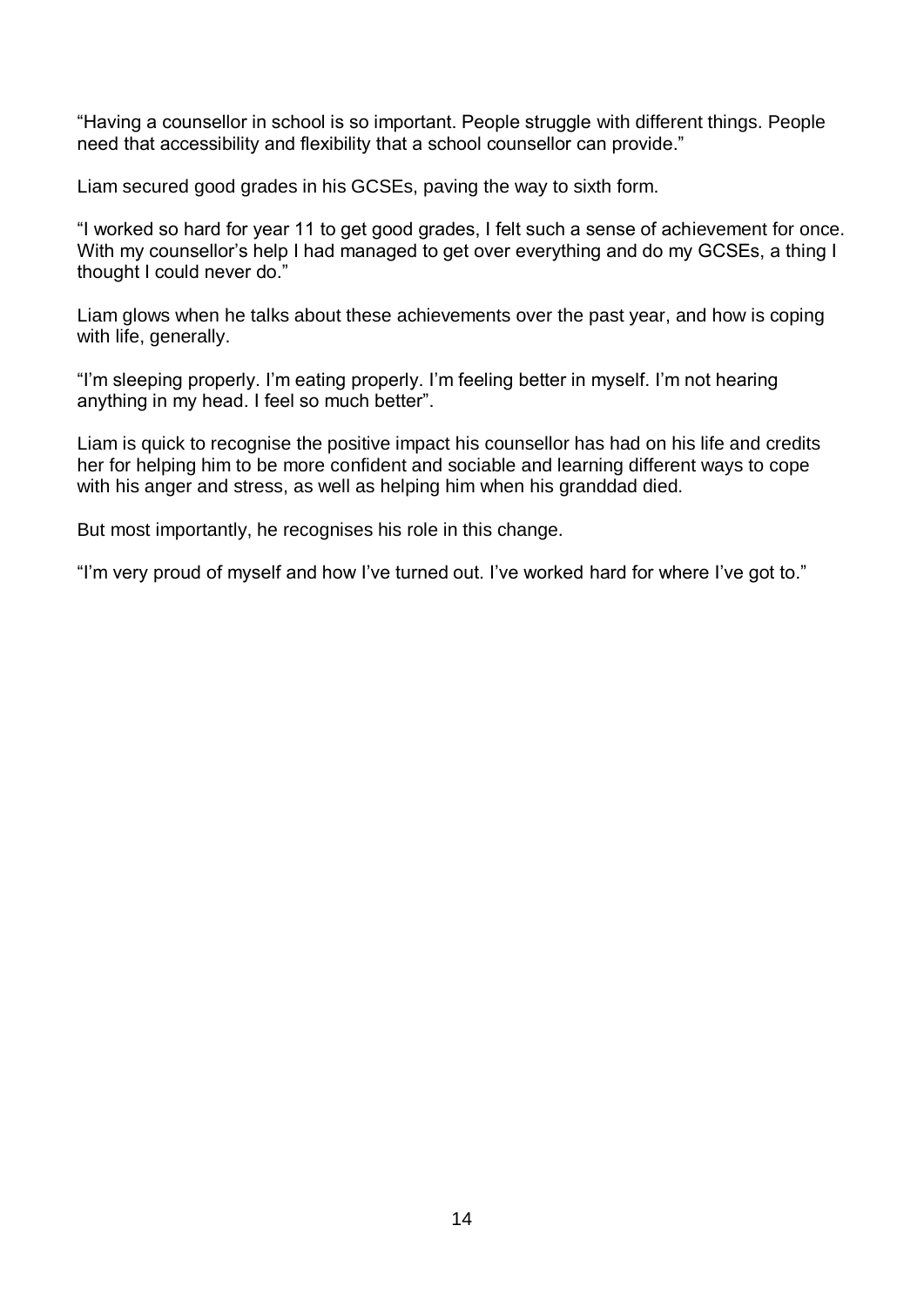# **Role of the counsellor**

Counsellors can offer a child/young person a safe and supportive environment to talk over difficult issues in confidence and will listen to his/her views, experiences and feelings without judgement, in an atmosphere of respect and empathy, based on a secure and trusting working relationship.

Counsellors can enable the child/young person to focus on their concerns, giving them a vehicle to explore specific problems, make choices, cope with crises, work through feelings of conflict and improve relationships with others.

Whether based in a school setting, or a community-based setting, the role of the counsellor is to:

- provide a counselling service to children in year 6 and to young people aged from 11 to 18 in the local authority area
- organise and administer the counselling service, with assistance from school/communitybased staff, depending on the venue
- communicate and liaise with school/community-based staff, in the best interest of the young person, whilst within the limits of client confidentiality
- encourage partnership with the child/young person's family when appropriate and beneficial
- liaise with school/community-based staff in taking and making referrals to and from other agencies
- act as a resource to schools/community-based staff by offering an insight into counselling and promoting the service where possible
- maintain accurate counselling session records and write reports as and when required
- maintain and develop professional practice through regular and ongoing management and clinical supervision and training and through involvement in service evaluation and auditing
- practise counselling in accordance with ethical principles, as a member of a counselling/psychotherapy professional body.

# **Types of issues brought to counselling**

Children and young people may choose to access counselling for a variety of reasons, for example family, anger, stress, anxiety and self-worth.

Local authorities collect data on presenting and predominant issues. This is included in the Welsh Government's annual statistical release of counselling data $9$ , which contain more detailed information on the types of issues brought to counselling.

l 9 [gov.wales/counselling-children-and-young-people-september-2017-august-2018](https://gov.wales/counselling-children-and-young-people-september-2017-august-2018)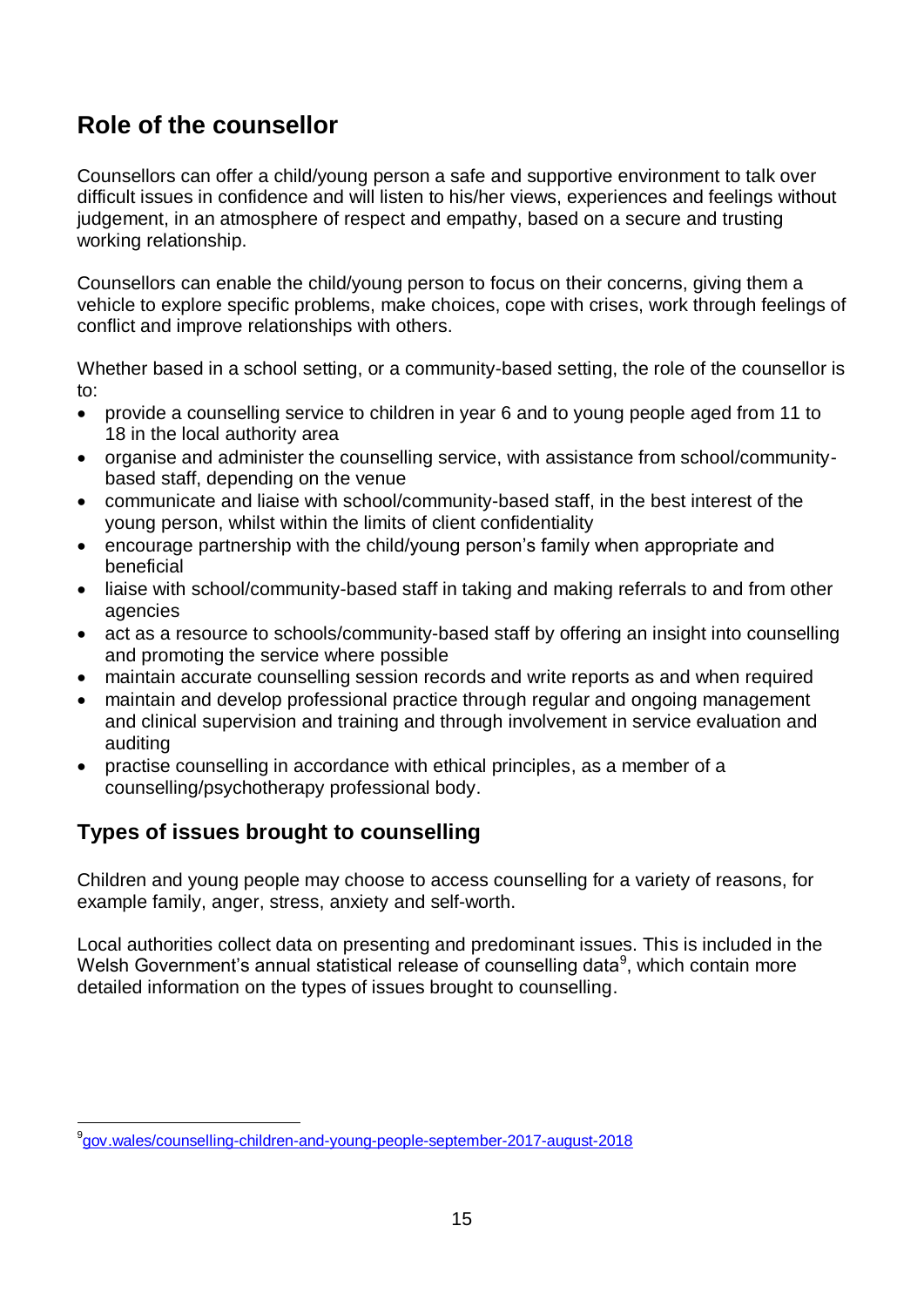# **Working within an ethical framework and complaints procedure**

It is expected that all counsellors and supervisors will be members of a professional body related to counselling or psychotherapy and adhere to an ethical framework or code. The code should be underpinned by ethical principles, which give guidance and standards for good practice.

More information can be found within BACP's 'Ethical Framework for the Counselling Professions' and associated supplementary resources<sup>10</sup>. Counsellors and supervisors from other professional bodies (for example the UK Council for Psychotherapy and the National Counselling Society) will need to consult their own frameworks and codes for specific details<sup>11</sup>.

Key to the BACP 'Ethical Framework for the Counselling Professions' is members' commitment to ethical practice, which state that they will:

- put clients first by:
	- making clients our primary concern while we are working with them
	- providing an appropriate standard of service to our clients
- work to professional standards by:
	- working within our competence
	- keeping our skills and knowledge up to date
	- collaborating with colleagues to improve the quality of what is being offered to clients
	- ensuring that our well-being is sufficient to sustain the quality of the work
	- keeping accurate and appropriate records
- show respect by:

 $\overline{a}$ 

- valuing each client as a unique person
- protecting client confidentiality and privacy
- agreeing with clients on how we will work together
- working in partnership with clients
- build an appropriate relationship with clients by:
	- communicating clearly what clients have a right to expect from us
	- communicating any benefits, costs and commitments that clients may reasonably expect
	- respecting the boundaries between our work with clients and what lies outside that work
	- not exploiting or abusing clients
	- listening out for how clients experience our working together

<sup>10</sup> [www.bacp.co.uk/events-and-resources/ethics-and-standards/ethical-framework-for-the-counselling-professions/](http://www.bacp.co.uk/events-and-resources/ethics-and-standards/ethical-framework-for-the-counselling-professions/)

<sup>11</sup> [www.psychotherapy.org.uk/registers-standards](http://www.psychotherapy.org.uk/registers-standards/) [www.nationalcounsellingsociety.org/about-us/code-of-ethics](http://www.nationalcounsellingsociety.org/about-us/code-of-ethics/)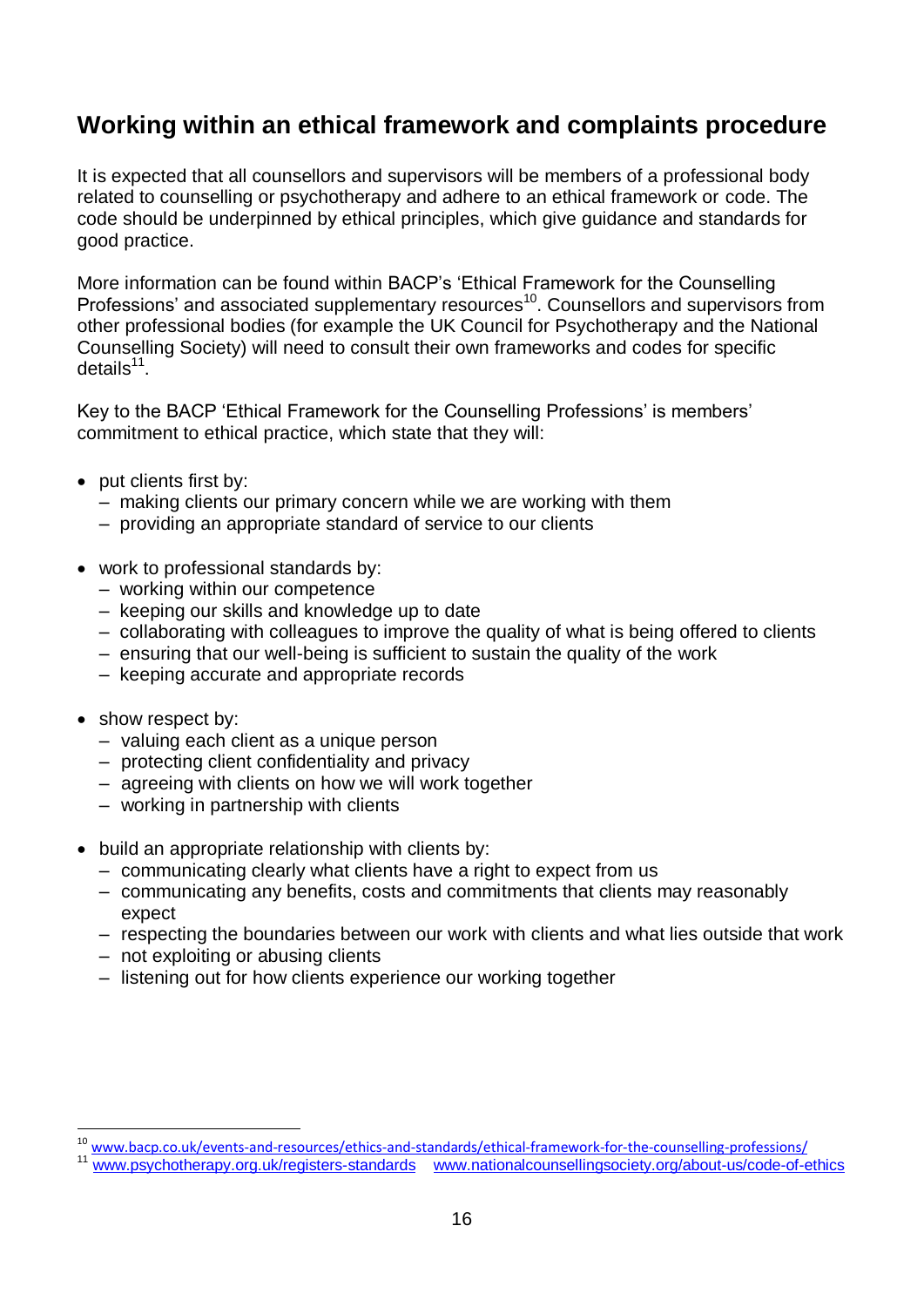- maintain integrity by:
	- being honest about the work
	- communicating qualifications, experience and working methods accurately
	- working ethically and with careful consideration of how we fulfil our legal obligations
- demonstrate accountability and candour by:
	- being willing to discuss with clients openly and honestly any known risks involved in the work and how best to work towards our client's desired outcomes by communicating any benefits, costs and commitments that clients may reasonably expect
	- ensuring that clients are promptly informed about anything that has occurred which places the client at risk of harm or causes harm in our work together, whether or not clients are aware of it, and quickly taking action to limit or repair any harm as far as possible
	- reviewing our work with clients in supervision
	- monitoring how clients experience our work together and the effects of our work with them.

These commitments summarise all the ethical principles, values and good practice that follow within BACP's Ethical Framework, and enable practitioners to make ethical choices within their practice.

BACP members can also access 'Good Practice in Action'<sup>12</sup> legal resources in respect of working in schools in England, Scotland, Wales and Northern Ireland, and general resources in respect of working with children and young people.

Counsellors, who are members of other professional bodies, will need to consult their ethical code or guidelines.

### **Complaints**

There must be a clear written complaints procedure permitting complaints relating to services, or individual counsellors. This procedure will be uncomplicated, well advertised and will detail how it can be used. The procedure must be child friendly and accessible.

Where a service is commissioned by the local authority (LA), the service provider will have a written complaints procedure acceptable to the LA.

#### **Recommendation**

Services should employ counsellors and supervisors who are members of professional bodies relating to counselling or psychotherapy and, as such, have an established ethical code or framework and complaints procedure. These should be available and accessible to clients, schools and service providers.

Counsellors are expected to have supervision in line with their professional bodies' recommendations. BACP expects all members to have 'adequate supervision' as detailed within the Good Practice sections of their *Ethical Framework for the Counselling Professions*

 $12$ [www.bacp.co.uk/ethical\\_framework/newGPG.php](http://www.bacp.co.uk/ethical_framework/newGPG.php)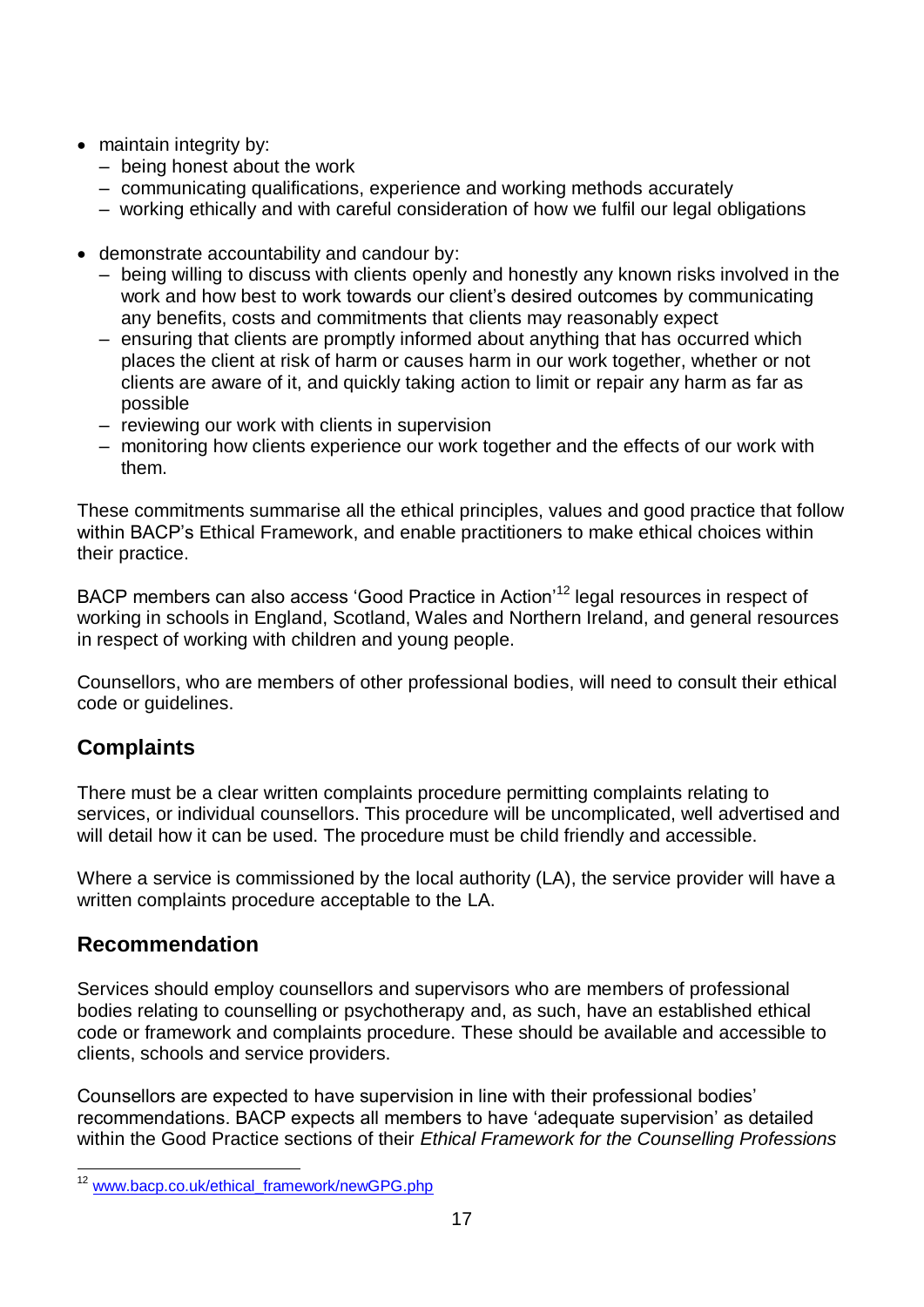(points 50-61). Further resources are available for members on supervision and are available on BACP's *Good Practice in Action* web pages. Members of other professional bodies will need to consult the guidance offered by those bodies.

Local authorities and commissioned services are advised to ensure that counsellors are 'competent to practise' with children and young people. That would usually mean that they have completed adequate core counselling training, together with specialist training for work with children and young people. BACP has produced evidence-based competences for work with children and young people (4-18 years)<sup>13</sup>. For example, BACP accredited core training courses have a minimum of 450 hours' teaching time. In addition to teaching time, a minimum of 100 hours supervised counselling is required, (accredited counsellors would need, in addition to their 450 hours client time, to complete a minimum of 1.5 hours supervision per month).

 $\overline{\phantom{a}}$ 

<sup>13</sup> [www.bacp.co.uk/events-and-resources/ethics-and-standards/competences-and-curricula](http://www.bacp.co.uk/events-and-resources/ethics-and-standards/competences-and-curricula/)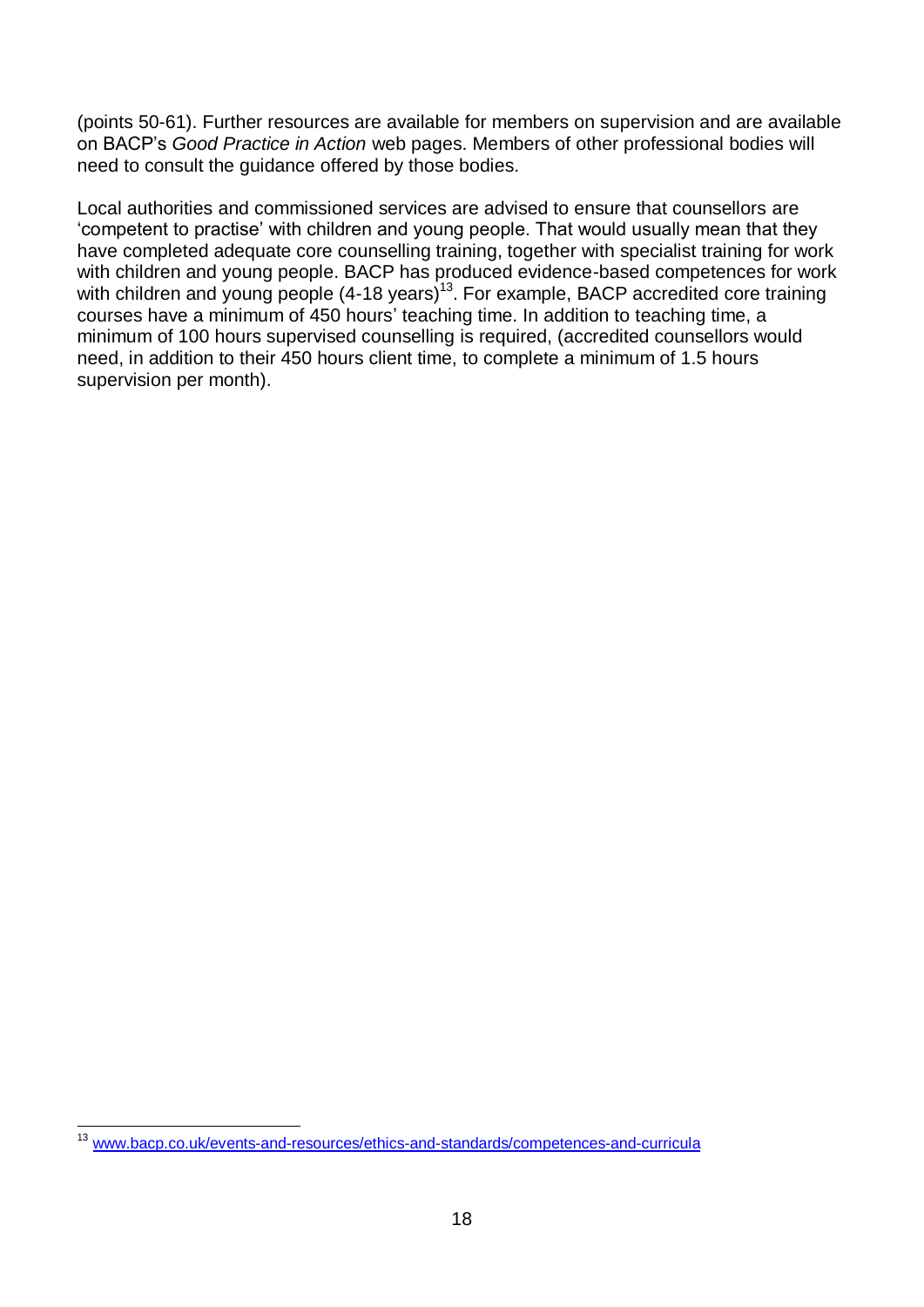# **Accessing counselling**

### **Inclusion and equality**

The counselling service should create an environment where children and young people feel safe and accepted. Therefore, counsellors should be committed to promoting the service as being fully inclusive, ensuring equality of access and being accepting of the diversity of children and young people accessing counselling.

#### **Protected characteristics**

School counselling services need to proactively work for equality, diversity and inclusion. Children and young people who have the protected characteristics set out in the Equality Act 2010 should not be discriminated against. Such characteristics include age, disability, race, religion or belief, sex, sexual orientation, pregnancy and maternity.

Professionals working with children and young people should be aware that more girls seek counselling than boys<sup>14</sup>. However, this doesn't mean that girls have more need of counselling or have more mental health issues than boys. The mental health findings from the Millennium Cohort Study<sup>15</sup> indicate that mental health problems are twice as common among boys aged 11 than girls, with behavioural problems occurring much more frequently among boys than girls. Schools, community settings and counselling services need to consider what they can do to encourage help-seeking behaviour among boys as well as girls.

Care should be taken with children and young people who do not identify with the gender they were assigned at birth whether they are transitioning or not. They should be addressed with the pronoun they prefer, i.e. he, she or they, at all times.

#### **Welsh language**

Since 2016, local authorities have been required to comply with Welsh language standards. The standards' main principle is that local authorities should not treat the Welsh language less favourably than the English language when delivering services and operating from day to day.

Specific standards are imposed on local authorities and they place duties on the bodies around service delivery, policy-making and operational matters. Service delivery standards cover the provision of services, such as procurement, corporate identity, meetings, and communication, and these are relevant to the delivery of counselling services for children and young people.

#### **Additional learning needs**

An inclusive education system should enable all learners to access common opportunities in ways that are relevant to their needs. This includes the need for access to counselling support. Children and young people with additional learning needs (ALN) may need counselling to be adapted to be appropriate for them.

 $\overline{\phantom{a}}$ <sup>14</sup> [gov.wales/counselling-children-and-young-people-september-2017-august-2018](https://gov.wales/counselling-children-and-young-people-september-2017-august-2018)

<sup>15</sup> [cdn.basw.co.uk/upload/basw\\_120221-1.pdf](http://cdn.basw.co.uk/upload/basw_120221-1.pdf)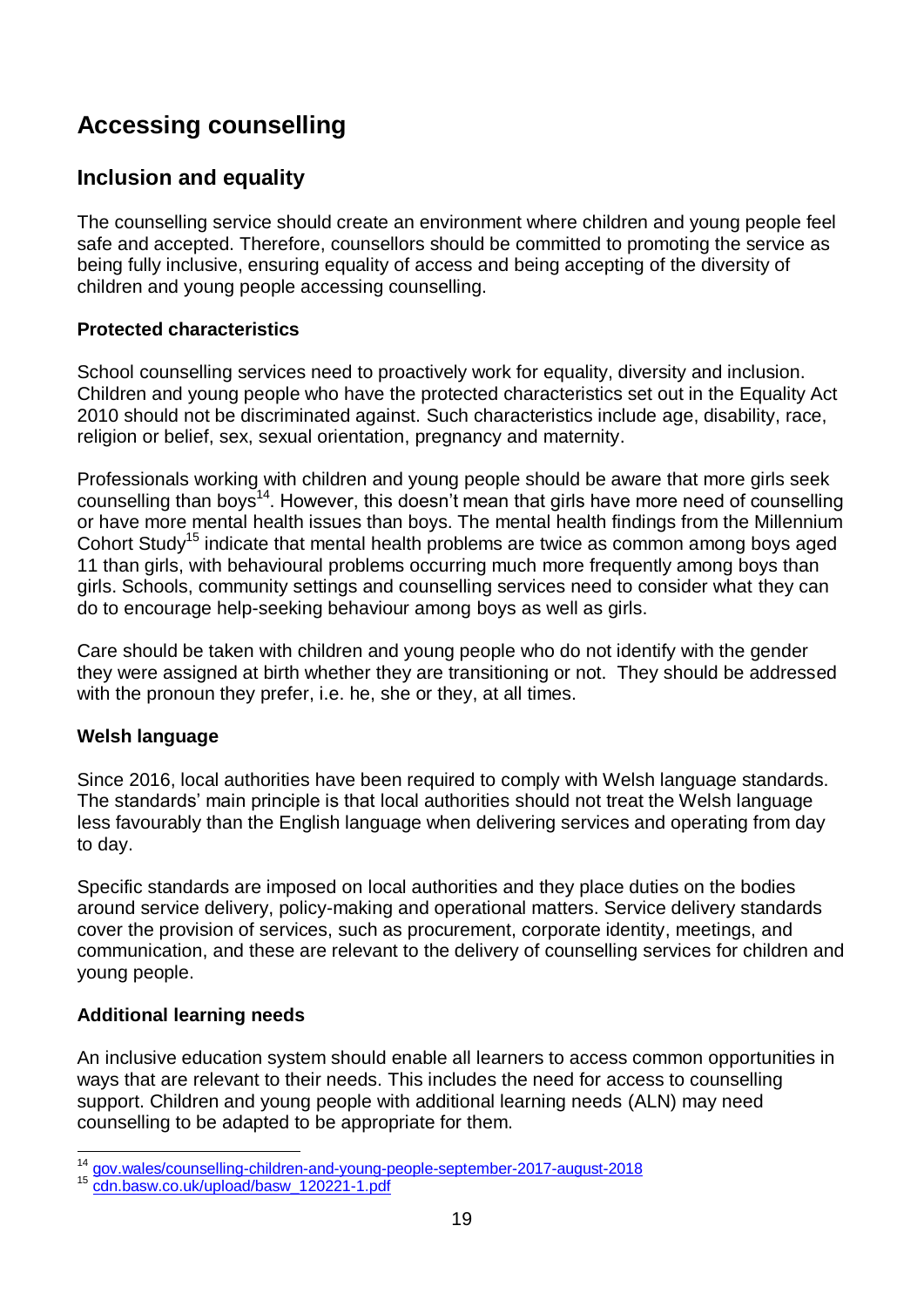Some children and young people with additional learning needs, such as those with autism, may struggle with therapeutic interventions that require reflection and self-knowledge. Counsellors may need training and support to make these adaptations to the counselling they deliver.

Professionals working therapeutically with children and young people with complex needs are likely to need to work as part of a support network, which should include the child's parents or carers and other professionals.

Local authorities are required, under the School Standards and Organisation (Wales) Act 2013, to make reasonable provision for a counselling service for children and young people aged between 11 and 18 in their area and learners in Year 6 of primary school in their area. This includes both mainstream and special schools alike.

#### **Other groups of children and young people with specific needs**

In addition, there may be particular challenges around providing counselling services to specific groups, some examples of which appear below.

#### **Asylum seeking and refugee children/young people**

The specific needs of children and young people from asylum seeking or refugee households need to be considered. The majority of these children will be accessing schools in the four dispersal areas of Cardiff, Newport, Swansea and Wrexham. However, all local authorities in Wales have resettled refugee families and many are supporting unaccompanied minors so all schools need to be aware of these considerations.

Children and young people from asylum seeking or refugee households may have been through particularly traumatic experiences in their lives. The trauma may have been experienced in their country of origin, on the journey to the UK, or during their time in the asylum process. The incidence of onward referrals to more specialist services may therefore be higher.

Children from these backgrounds are likely to need access to interpretation services to enable them to access counselling. Schools will already need to provide classroom language support to enable these children to access education. However, it may not be appropriate or desirable to call on this support for the child to access counselling. Schools should ensure that interpretation services are available, such as Language Line, Big Word, the Wales Interpretation and Translation Service (WITS) or other provider.

Counsellors providing counselling to children and young people from asylum seeking or refugee households may find themselves emotionally affected by some disclosures. Counselling services should ensure that appropriate support is in place for counsellors responding to distressing disclosures.

Counsellors may not be aware of aspects of the asylum and refugee system before counselling someone from this background. The Welsh Government has produced the 'Sanctuary' website<sup>16</sup> to support refugees and asylum seekers to understand their rights and entitlements in Wales. The website may also be of use to school-based counsellors.

<sup>16</sup> <sup>16</sup> [gov.wales/sites/default/files/publications/2019-03/nation-of-sanctuary-refugee-and-asylum-seeker-plan\\_0.pdf](https://gov.wales/sites/default/files/publications/2019-03/nation-of-sanctuary-refugee-and-asylum-seeker-plan_0.pdf)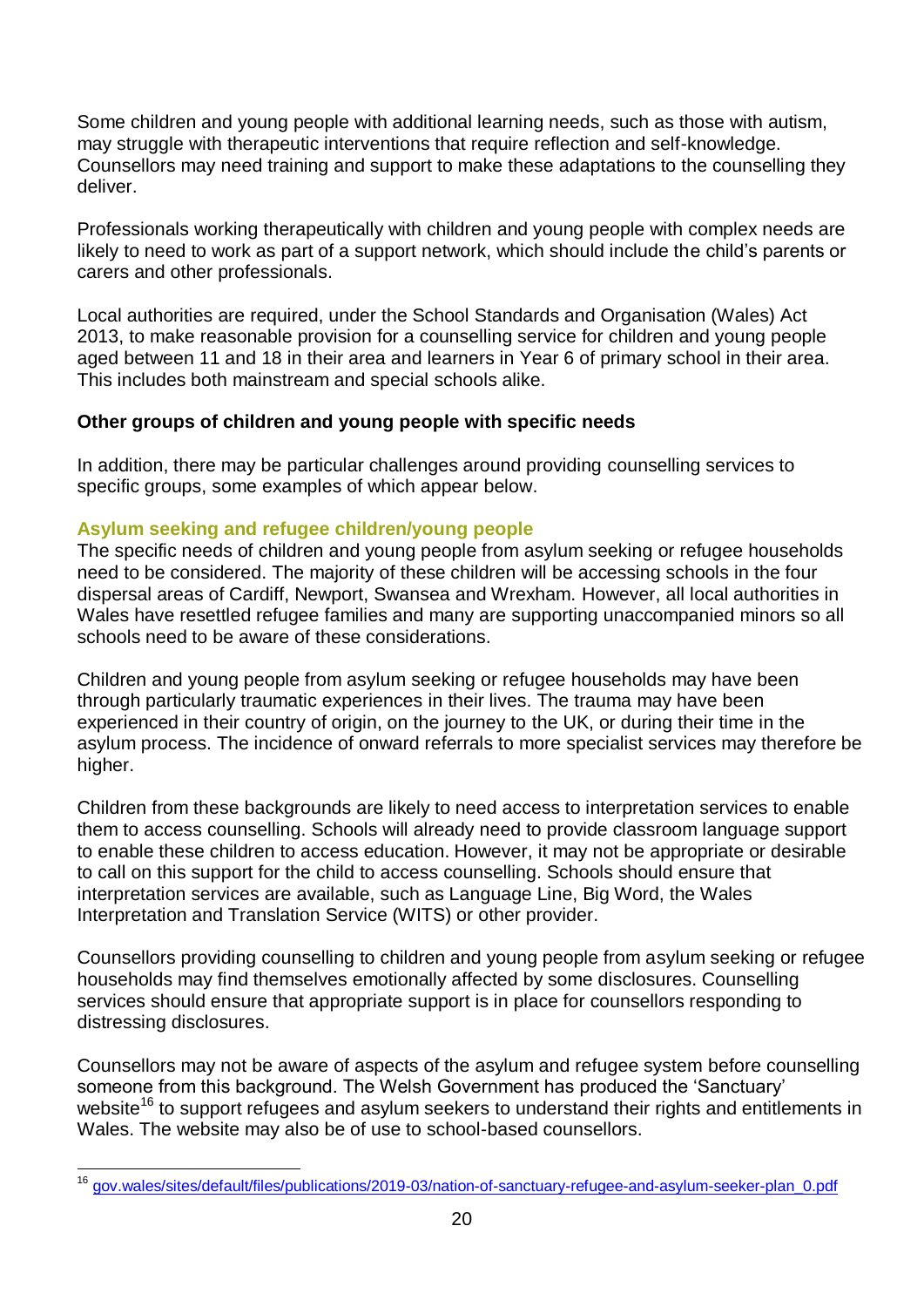The Welsh Government has also published a series of guides<sup>17</sup> around rights and entitlements for children and young people from asylum seeking or refugee households.

#### **Deaf and hearing impaired children/young people**

Counsellors need to understand the different ways to communicate effectively with deaf children and young people (by which we mean those with any level of hearing impairment). Deaf CAMHS can provide support/advice. Every deaf child/young person is different and sessions will need to be tailored to each child's particular communication needs. However, the following pointers may help.

- Many deaf children/young people rely on lip-reading and access to sound in order to communicate so it is important to ensure that a room is both well-lit and quiet. Before the session begins, the counsellor should always ask the deaf child/young person whether the room layout is suitable.
- Although breaking eye contact to make notes can be common in sessions generally, counsellors should be mindful that breaking eye contact may interrupt the flow of conversation with a deaf child/young person. If taking notes, it can be helpful to explain to the child beforehand what type of notes are being taken, why and what happens to the notes afterwards.
- Deaf children/young people will have a visual approach to the world so using visual techniques during sessions, such as demonstrations, video, flip charts, and whiteboards can be helpful.
- It is useful to write down all agreements/actions/decisions in plain language for the young person to take away, and to write down any word that either the counsellor/young person is struggling to understand.
- Be aware that lip reading or following BSL interpretation is particularly tiring. It is worth considering how the young person is finding the session and whether it is helpful to consider ways to break up the discussion.
- Some deaf children/young people may have experienced delays in acquiring language, and might be aware of having feelings, but lack the vocabulary to 'label' them and discuss abstract emotions. Drawing may help these children/young people to express emotion. In addition, some deaf young people may find abstract language challenging.
- Some deaf children/young people will be first language British Sign Language (BSL) users, in which case an appropriately qualified interpreter with experience in working with children should be used. Other deaf young people may communicate orally in lessons, but are more at ease using sign language socially and might feel happier using a sign interpreter. Given the personal and sensitive nature of counselling it is important to consider whether the young person feels comfortable with the interpreter that is booked. It is also important to ensure that the interpreter can accommodate the young person's specific communication needs (for example, some use Sign Supported English/Welsh, instead of BSL). Counsellors should maintain eye contact with the young deaf person when speaking to them, rather than with the interpreter. It might be worth meeting with the interpreter before the session to discuss how to format questions. Similarly, checking in with the interpreter to check that the pace of the session was appropriate for interpretation can be helpful.
- Sign Language communication uses facial expression to both illustrate emotion and to carry grammatical information, counsellors should be mindful of this when perceiving body

l <sup>17</sup> [gov.wales/unaccompanied-asylum-seeking-children-guidance-professionals](https://gov.wales/unaccompanied-asylum-seeking-children-guidance-professionals)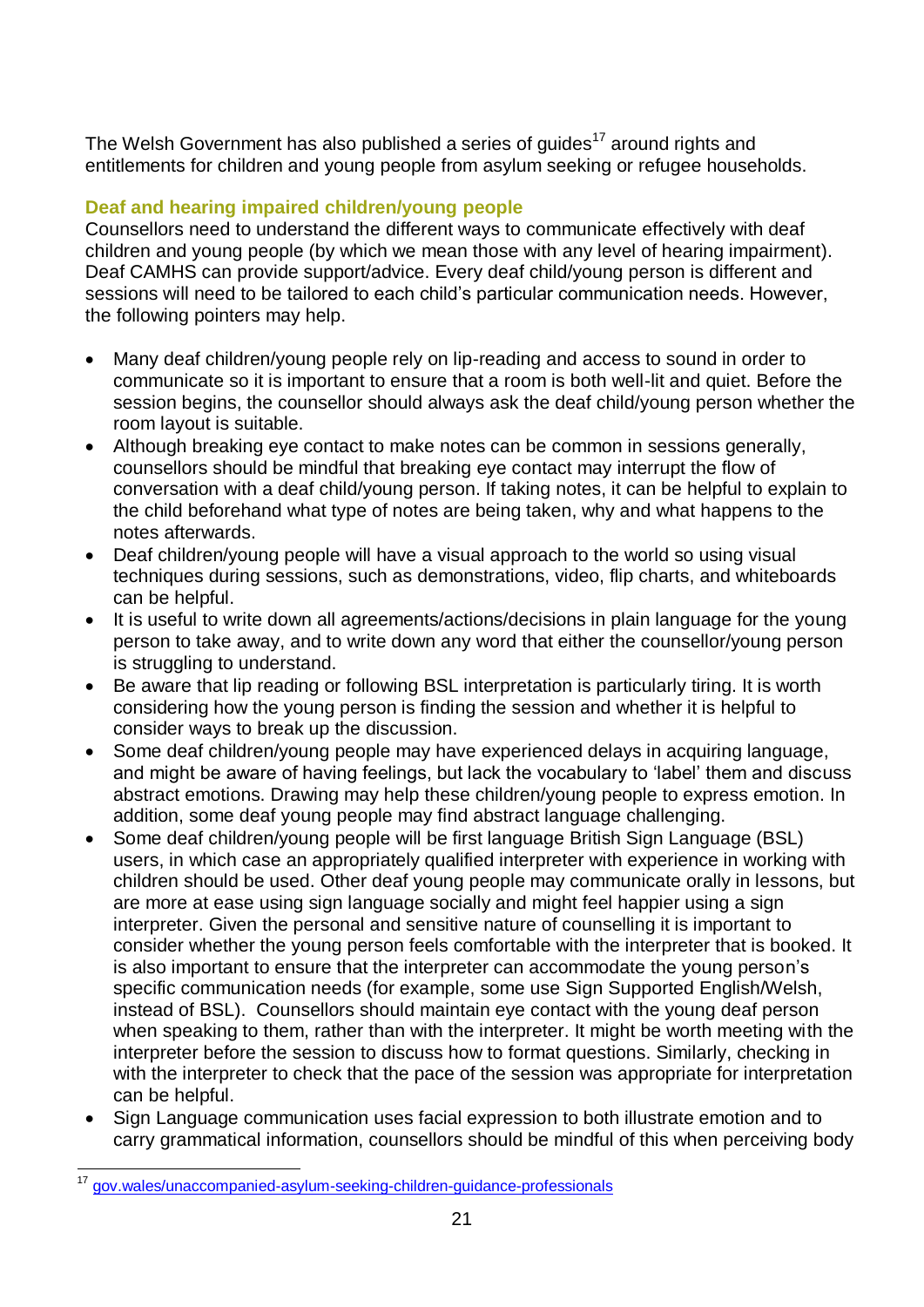language of a signer.

- Just like all children, deaf children may experience emotional difficulties for reasons that are unrelated to their deafness. However, it is helpful to be sensitive to the barriers that deaf young people face as a result of living in a hearing orientated society. These barriers can leave deaf young people more vulnerable to difficulties such feelings of isolation and experiences of bullying.
- More information about deafness is available from the National Deaf Children's Society<sup>18</sup>.

#### **Children missing education**

Children missing education is used to refer to children of compulsory school age who are not on a school roll and who are not receiving a suitable education otherwise than being at school (for example, at home, privately, or in education other than at school) and who have been out of any educational provision for a substantial period of time, usually agreed as four weeks or more.

Local authorities in Wales are required to make arrangements to enable them to establish the identities of children in their area who are not registered at a school and are not receiving a suitable education<sup>19</sup>. There are a number of reasons why children and young people may be children missing education such as:

- they move into a local authority area and do not register with a local school
- they are unable to attend their preferred school as no places are available and do not take up the offer of an alternative place
- they cease to attend school due to disputes, parental dissatisfaction, unofficial exclusion or removal from the school roll
- they don't complete a transition between providers, for example from primary to secondary school or from a school to education other than at school
- they move into the UK and do not register with a school
- they move into or out of the Looked After Children system or the secure estate without prior notice or planning
- they are excluded from or withdrawn from independent schools; or
- they do not wish to be found families may change their names and move quickly from place to place within the UK
- there is always a possibility that the child or young person may be missing because they are at risk of significant harm.

Where children are missing education, it is a challenge to be able to identify them and signpost them to counselling that is available. It is difficult to estimate how many young people in Wales do not access education each year, but by not accessing education these young people may be isolated and vulnerable. The counselling service can be an important resource for engaging these young people, working on any emotional issues they may have and working towards returning them to education where there is an opportunity to break free of the cycle they may have become caught up in.

Children missing education may have had a difficult relationship with school, and may prefer to receive counselling in a community-based setting. In these circumstances, counsellors will need to work closely with the local authority's Education Welfare Service.

 $\overline{a}$ <sup>18</sup> [www.ndcs.org.uk/](http://www.ndcs.org.uk/)

<sup>19</sup> [gov.wales/topics/educationandskills/publications/guidance/missingeducation/?lang=en](http://gov.wales/topics/educationandskills/publications/guidance/missingeducation/?lang=en)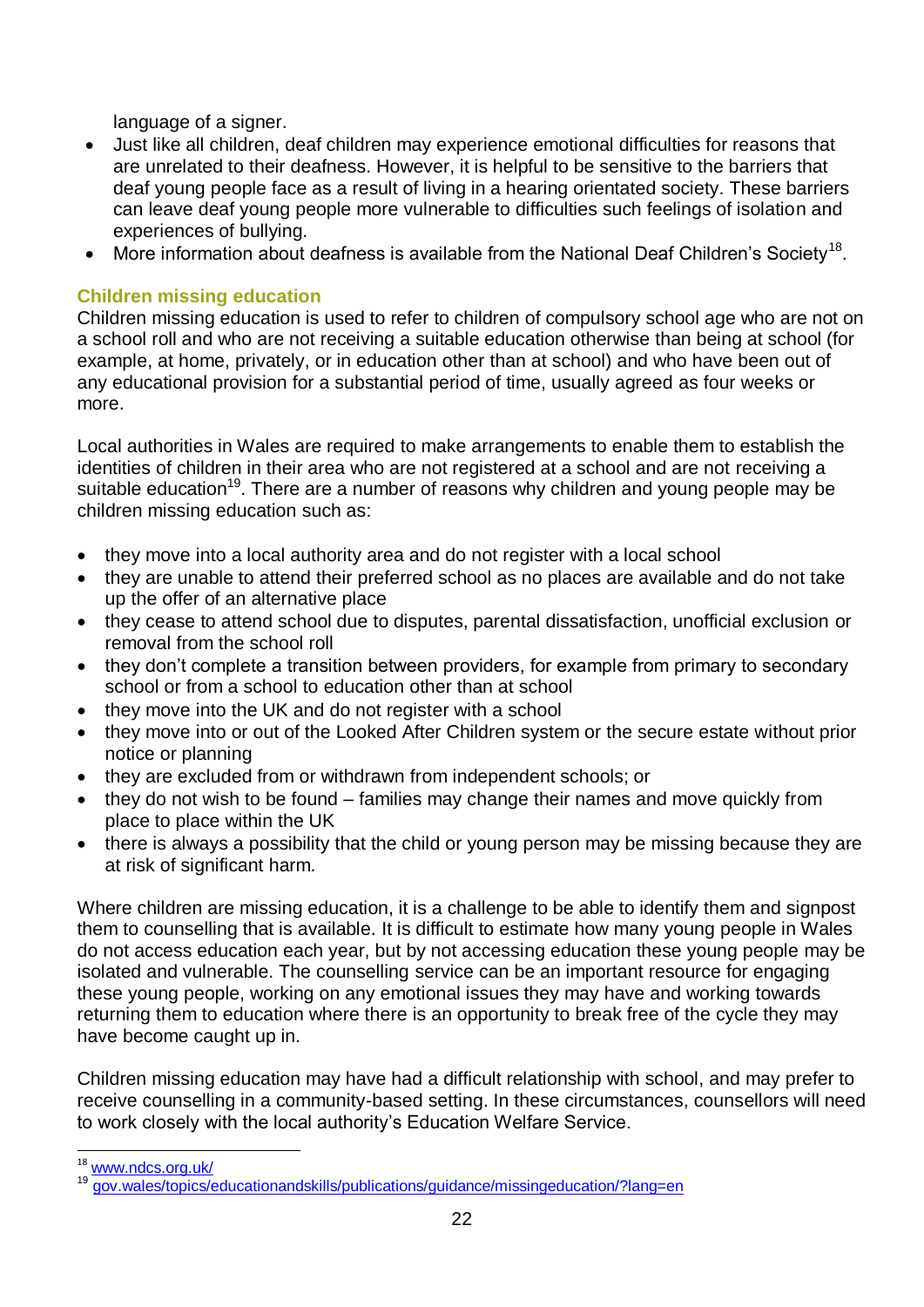#### **Operational matters**

#### **Choice**

For counselling to be successful, the child/young person must want to engage with it. Therefore, it is important to note that counselling is not compulsory and a child/young person may choose not to engage with or choose not to continue counselling. This approach also values the child/young person and respects their right to be informed and involved in decisions concerning themselves, in line with Article 12 of the United Nations Convention on the Rights of the Child $^{20}$ .

For a child/young person to receive counselling, he/she must understand the nature of counselling and be able to make a valid verbal counselling contract, including the ability to understand the principle of confidentiality and the need for this to be overridden where the young person is alleged to be at risk of harm from self or other.

#### **Gillick competence**

When a child/young person requests counselling, then a judgement needs to be made as to whether they are "Gillick competent", taking into account:

- the maturity of the child/young person
- whether he/she demonstrates sufficient intelligence and understanding to enable him/her to understand what is being proposed, i.e. counselling
- whether he/she demonstrates sufficient intelligence and understanding of the consequences of his/her actions
- whether the child/young person understands that unless he/she receives counselling his/her well-being is likely to suffer.

If the child/young person is Gillick competent, then they can access counselling without their parent's/carer's knowledge or consent, and even against their parents'/carers' wishes. However, good practice involves a partnership with parents and it would be important to explore how the child/young person could be supported in informing parents, if this is appropriate, and in line with the child/young person's wishes.

#### **The General Data Protection Regulation (GDPR)**

If the child or young person is competent to agree to having counselling, then they need also to give informed and explicit consent to the counsellor (or counselling service) keeping records, and they will need to know the content, purpose, who will see them and length of time these records are kept for.

Further information about this and about consent for counselling can be found in BACP's *Good Practice in Action* resources<sup>21</sup>, specifically GPIA 002 *Counselling in Schools*, 031 *Safeguarding children and young people*, and 105 *General Data Protection Regulation* (GDPR).

 $\overline{a}$ <sup>20</sup> [www.childcomwales.org.uk/uncrc-childrens-rights/uncrc](http://www.childcomwales.org.uk/uncrc-childrens-rights/uncrc/)

<sup>&</sup>lt;sup>21</sup> [www.bacp.co.uk/events-and-resources/ethics-and-standards/good-practice-in-action](http://www.bacp.co.uk/events-and-resources/ethics-and-standards/good-practice-in-action/)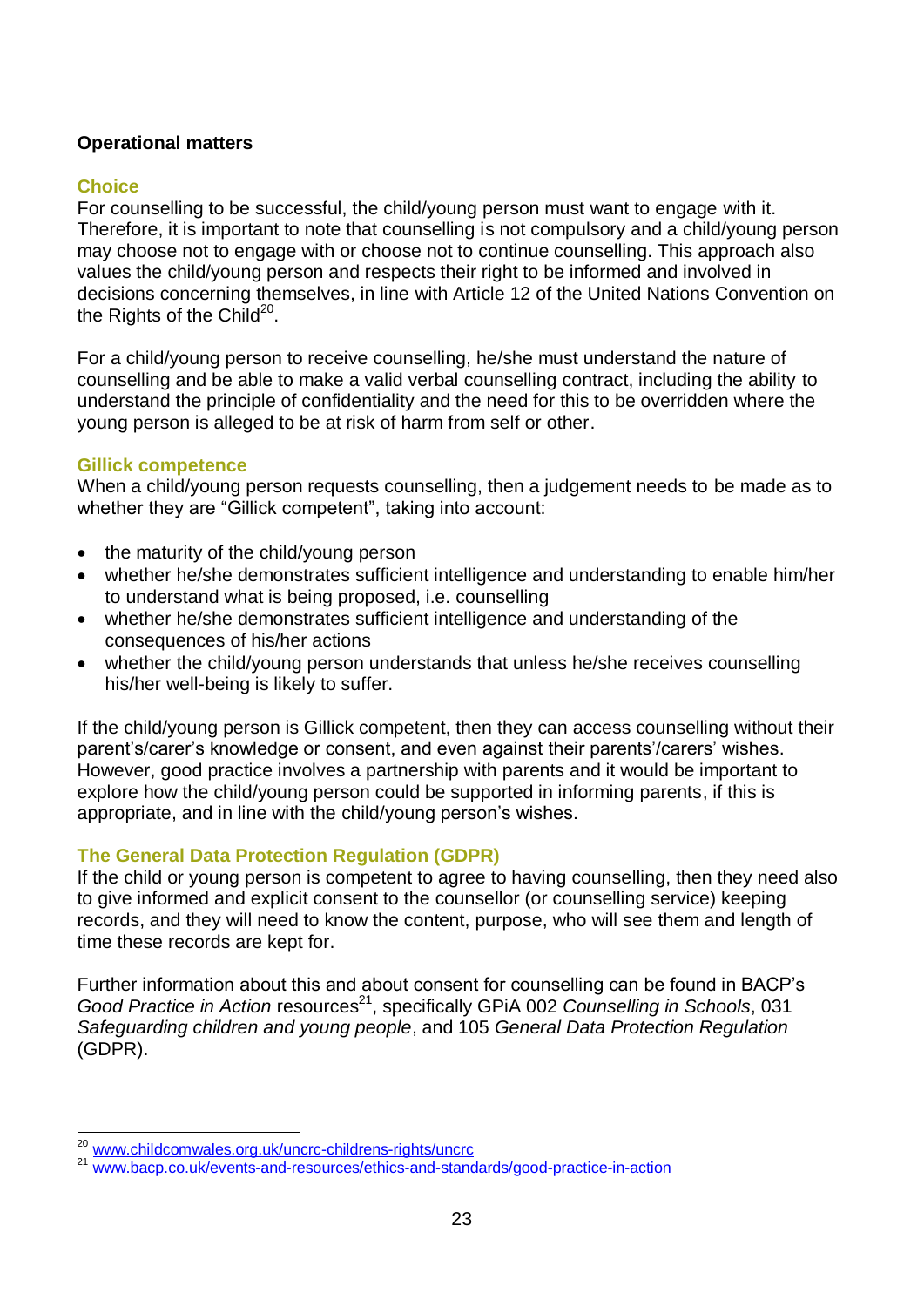# **Case study: Max**

#### "*For the first time I felt I had the space to be me, to look at who I was and who I wanted to be."*

Max was in Year 11 when he was referred to the school counselling service, via a concerned teacher, for exam stress.

He had a YP-CORE-10 assessment score of 18 and was experiencing a strong sense of panic when he thought about his exams. In fact, he didn't feel he could sit his exams at all. He felt disengaged from school. He couldn't connect with his revision schedule and felt under pressure to stay on at sixth form, which in turn then triggered higher anxiety levels.

The first few counselling sessions focused on unpacking his school experience. He had been slow to read as a primary student and had never thrived academically nor felt comfortable in a school setting. He talked of being persistently bullied in his earlier years, resulting in low mood, and the impact this then had upon him.

As the sessions progressed, Max felt more confident about exploring his future options. This was an important part of his time in counselling as he had the opportunity to express himself, exploring his sense of identity in preparation for the next stage of his life. He was engaging well and, with encouragement, began spending time at home researching and applying for work and training.

During this time, his exam anxiety disappeared. He had decided not to over-worry about whether or not he could get the highest grades, as he had his sights set on a future path that was positive and aligned with his interests. With each session he arrived looking happier and more relaxed. He enjoyed spending time exploring what he was interested in and what influenced his thinking and opinions.

In the last counselling session, he expressed how much he had liked coming for counselling and how he wished he'd known about it sooner as it had been so helpful. He expressed that he had benefited from being listened to in his own right, he felt heard and not viewed as just 'another student',

*Max was able to sit his exams and complete year 11. His YP-CORE score went from 18 to 13 to 10 and then to 0. Max had seven sessions in all.*

*(Provided by Ceri Jones, Torfaen Young People's Counselling Service)*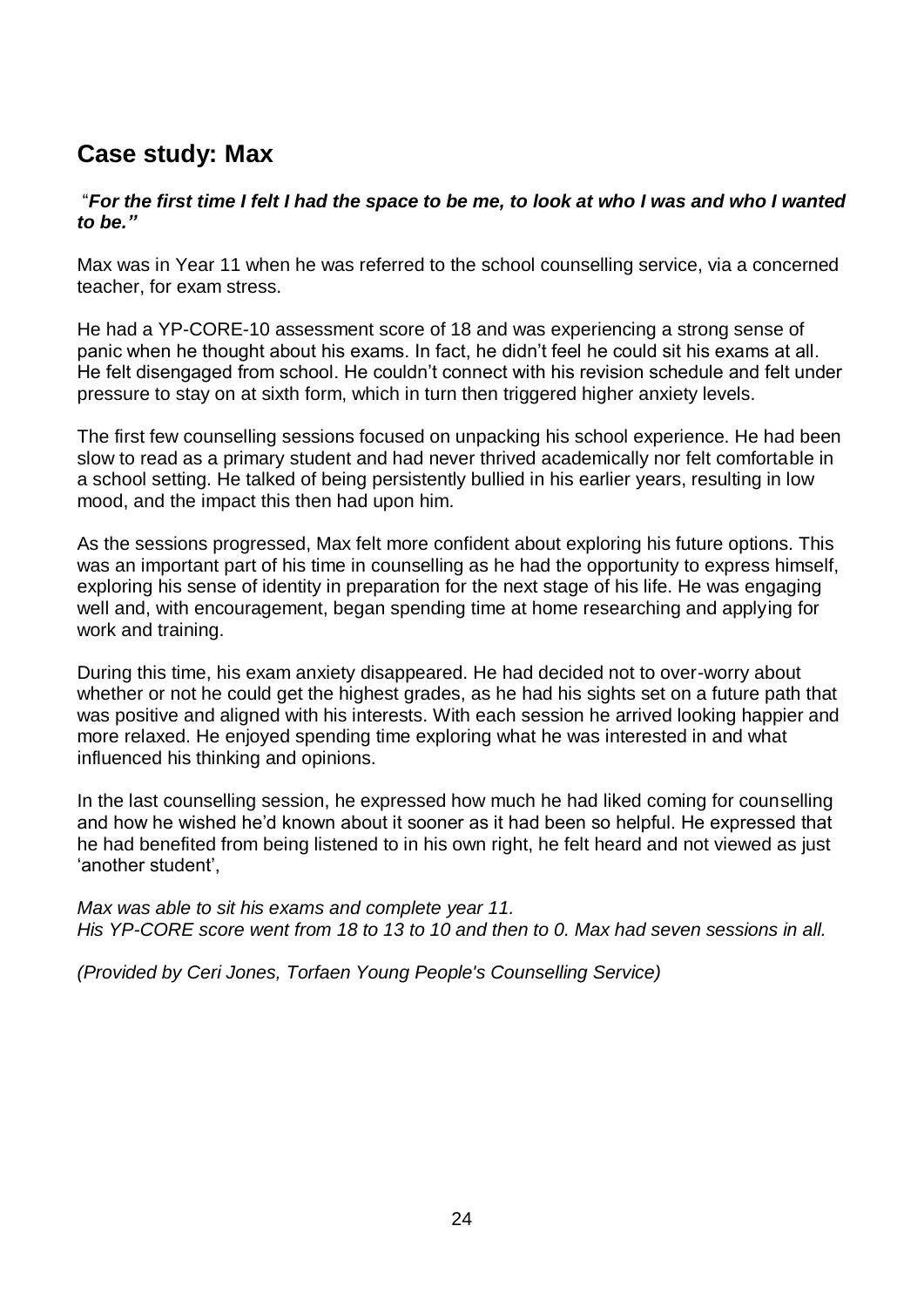# **Referral considerations**

Counselling can support the development of self-esteem, social confidence, self-identity, as well as the general emotional mental health and well-being of children/young people. In educational settings, counselling supports the emotional health of the child/young person, which underpins academic achievement and facilitates the building and management of helpful relationships.

### **Who can make referrals?**

Mechanisms should be available for children and young people to directly self-refer through confidential and robust platforms. In the first instance, it may be beneficial to empower the child/young person (particularly a young person with an understanding of the counselling process) to self-refer. However, referral mechanisms should also be made available for other professionals or adults with a duty of care, to refer the child/young person directly into the service. The signposting and referral to counselling should be done sensitively with the child/young person. Examples of where referrals can be received from are as follows.

- Parents or legal guardians would be an important referral route into the service as this could provide an opportunity for a systemic approach to supporting the child/young person.
- Those working in the community such as social workers, youth workers, Team Around the Family, youth offending teams and other voluntary third sector workers can also be a route of referral, as can health practitioners such as GPs, health workers, nurses and professionals within CAMHS.
- In particular, staff within mainstream schools where the majority of independent counselling service venues are held, can be an important referral route into the service. Staff working in education outside mainstream schools, such as private schools and further education colleges, are also able to make referrals into the service.

At the heart of the service is confidential one-to-one therapeutic counselling provided for children/young people. Where appropriate, and with the child/young person's permission, the counsellor may liaise and consult with the referrer, or within a school environment, the school link person.

### **Why make a referral?**

The following points should be considered when referring a child/young person for counselling.

- Has the child/young person been fully consulted about his/her referral and given the information about counselling? What are your reasons for the referral?
- Is there any other appropriate and relevant information regarding family background or other agencies' involvement, which may be helpful?
- How is this child/young person progressing in school? (Have any academic, social, behaviour changes been noted?)
- How will counselling help this child, young person?
- Has the child/young person been consulted and given their consent about whether or not their parents will be informed about the counselling?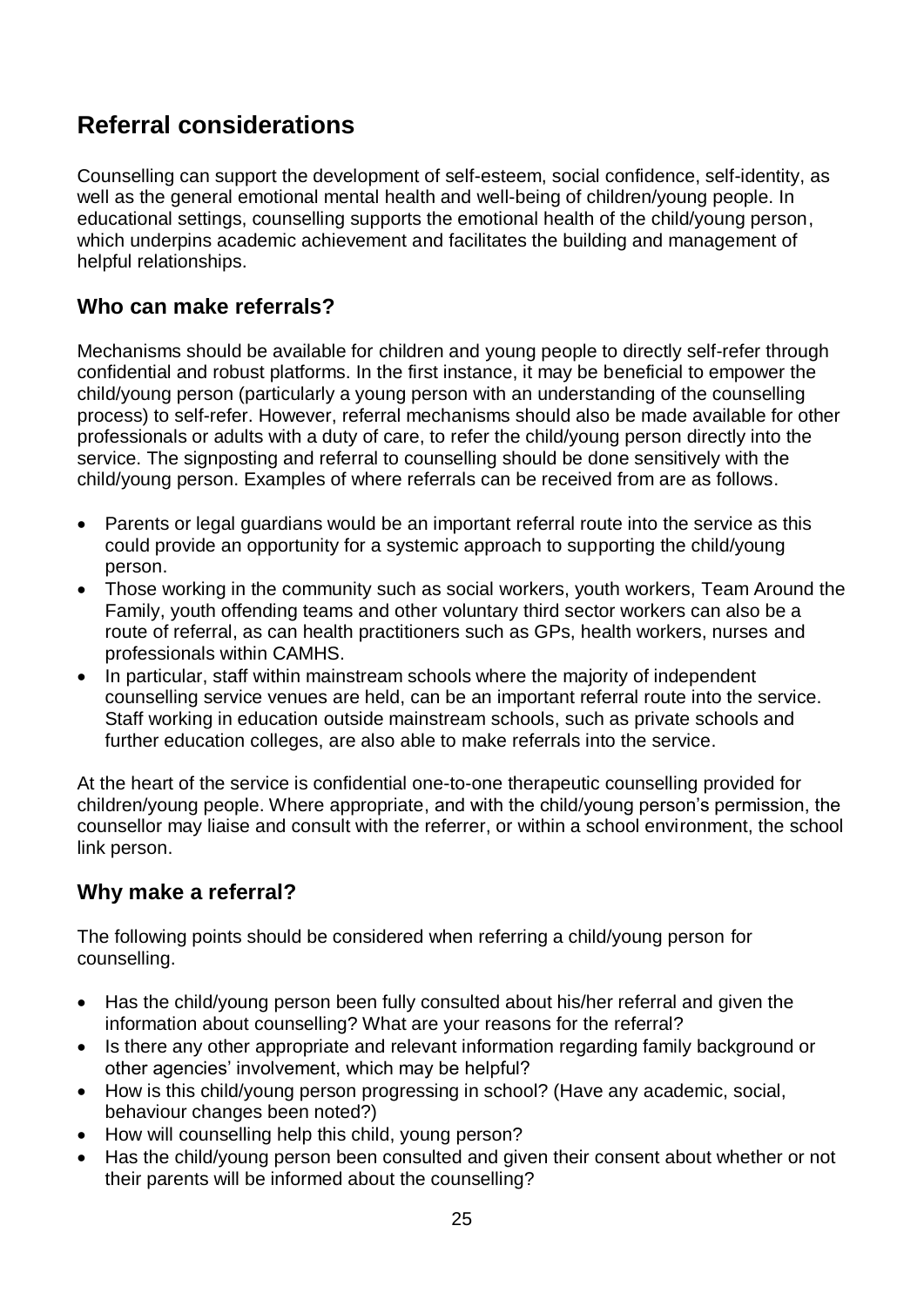Some common indicators for referral to counselling can include:

- standard of school work dropping dramatically
- becoming subdued or over excited
- sudden changes, marked mood swings and/or behaviour that appears out of character and/or extreme behaviour
- school refusal/drop in school attendance
- those who bully others and those who are victims of bullying behaviour, are known or who are suspected to have been sexually, physically or emotionally abused or suffered neglect
- have difficulties due to family breakdown
- peer group difficulties/relationships
- have been bereaved or suffered loss or separation
- low self-esteem
- changes in appearance/lack of self-care
- evidence of self-harm e.g. cutting
- misuse of alcohol and drugs
- cyber bullying/mobile phone separation anxiety/sexting, etc
- difficulty in expressing emotions appropriately.

If the person referring is unsure whether to refer the child/young person for counselling, it may be helpful to discuss concerns with the counsellor in order to clarify the most appropriate way forward. However, this should be done in conjunction with the child/young person.

If it is clear that a referral is appropriate and agreed by the young person, then it will be necessary to contact the counselling service directly through the mechanisms that have been advertised. In an education setting this could be through a member of staff who has the responsibility for making contact with the counselling service. However, it is important that this person does not take a gatekeeper role for referrals as this is the sole responsibility of the service.

#### **If counselling is not appropriate**

There may be some instances where it may not be appropriate for a child or young person to be offered counselling, for example they may not be ready to engage in the process. There could be instances where a child/young person may be receiving treatment or intervention from higher tier services. This does not mean that counselling cannot happen but it means that counsellors should communicate with identified professionals to ascertain whether engaging in counselling will enhance or be detrimental to interventions already being received.

If there is any doubt concerning the appropriateness of a child/young person receiving counselling, then a discussion should be held to clarify the issues involved and establish the best way forward.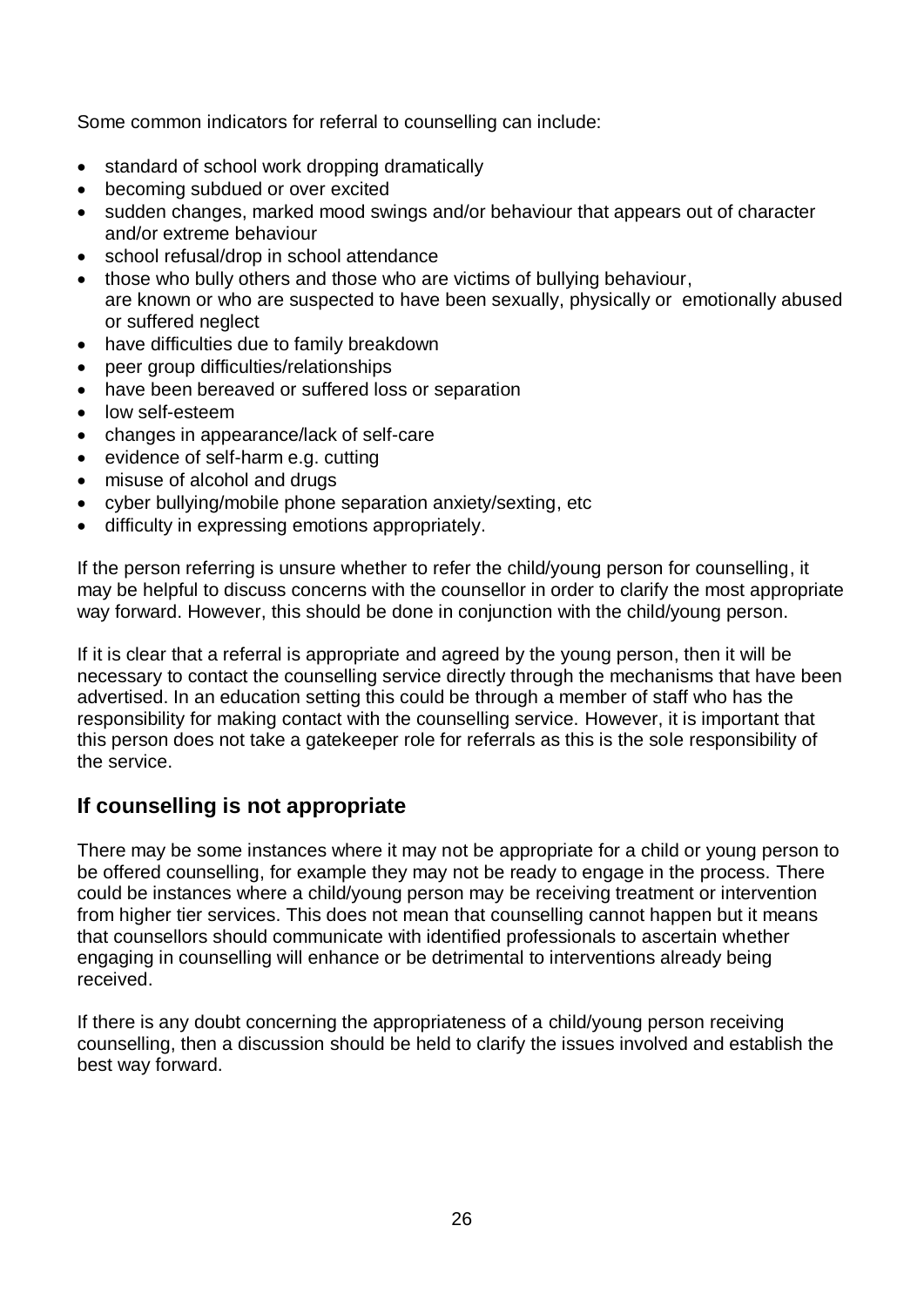### **Risk**

The child, young person or the referrer can indicate on the request for service their perceptions of the severity of impact on the child/young person's well-being and/or the level of risk. Counselling should not be considered as an emergency or crisis intervention service. Therefore, if there are serious concerns about the well-being of the child or young person there may be a need to refer instead to a GP, CAMHS or child protection.

It is also the responsibility of the referrer to inform the counsellor if the child or young person poses any risk to themselves or to others.

#### **Involvement of other agencies**

Children and young people who are currently receiving support from other agencies are still eligible to access the counselling service. At the point of referral, it is essential that the counsellor is informed if the child or young person has been seen in the past/is currently working with any other agencies such as education psychology, children's social services, behaviour support services, and the current level of involvement. It is the responsibility of the referrer to indicate to the counsellor, for example, if they know that a young person is a looked after child or is in receipt of a care and support plan.

It is good practice to ensure that in providing counselling there should be no apparent overload in the support or interventions being given to the young person in conjunction to those provided elsewhere. Where appropriate, it can be useful to discuss the case with other agencies that are providing current support, to ensure that counselling will complement current interventions. This is particularly so with work being carried out in conjunction with CAMHS. However, the counsellor should give full consideration to confidentiality and where possible, seek permission from the child/young person before discussing the case with other practitioners (see the section 'Confidentiality and sharing information').

It is also good practice to establish if the child/young person is involved in any current or impending legal proceedings. Children/young people are entitled to receive counselling during any criminal investigation or court case if they have been a victim or witness of crime<sup>22</sup>. However, it 'should be borne in mind that the professionals concerned may themselves be called to court as witnesses in relation to any therapy undertaken prior to the criminal trial<sup>23</sup>.

In these situations, counsellors should seek guidance from the service manager, the counselling lead in the local authority and/or the child protection or safeguarding lead in individual cases, before commencing counselling with a child/young person. It is particularly advisable to observe the guidance set out by the Crown Prosecution Service in conjunction with the Home Office and Department of Health for providing therapy for child witnesses<sup>24</sup>.

 $\frac{1}{22}$ [www.gov.uk/government/uploads/system/uploads/attachment\\_data/file/476900/code-of-practice-for-victims](http://www.gov.uk/government/uploads/system/uploads/attachment_data/file/476900/code-of-practice-for-victims-of-crime.PDF)[of-crime.PDF](http://www.gov.uk/government/uploads/system/uploads/attachment_data/file/476900/code-of-practice-for-victims-of-crime.PDF)

<sup>23</sup> [www.cps.gov.uk/legal-guidance/therapy-provision-therapy-vulnerable-or-intimidated-adult-witnesses](http://www.cps.gov.uk/legal-guidance/therapy-provision-therapy-vulnerable-or-intimidated-adult-witnesses)

<sup>24</sup> [www.cps.gov.uk/publications/prosecution/therapychild.html](http://www.cps.gov.uk/publications/prosecution/therapychild.html)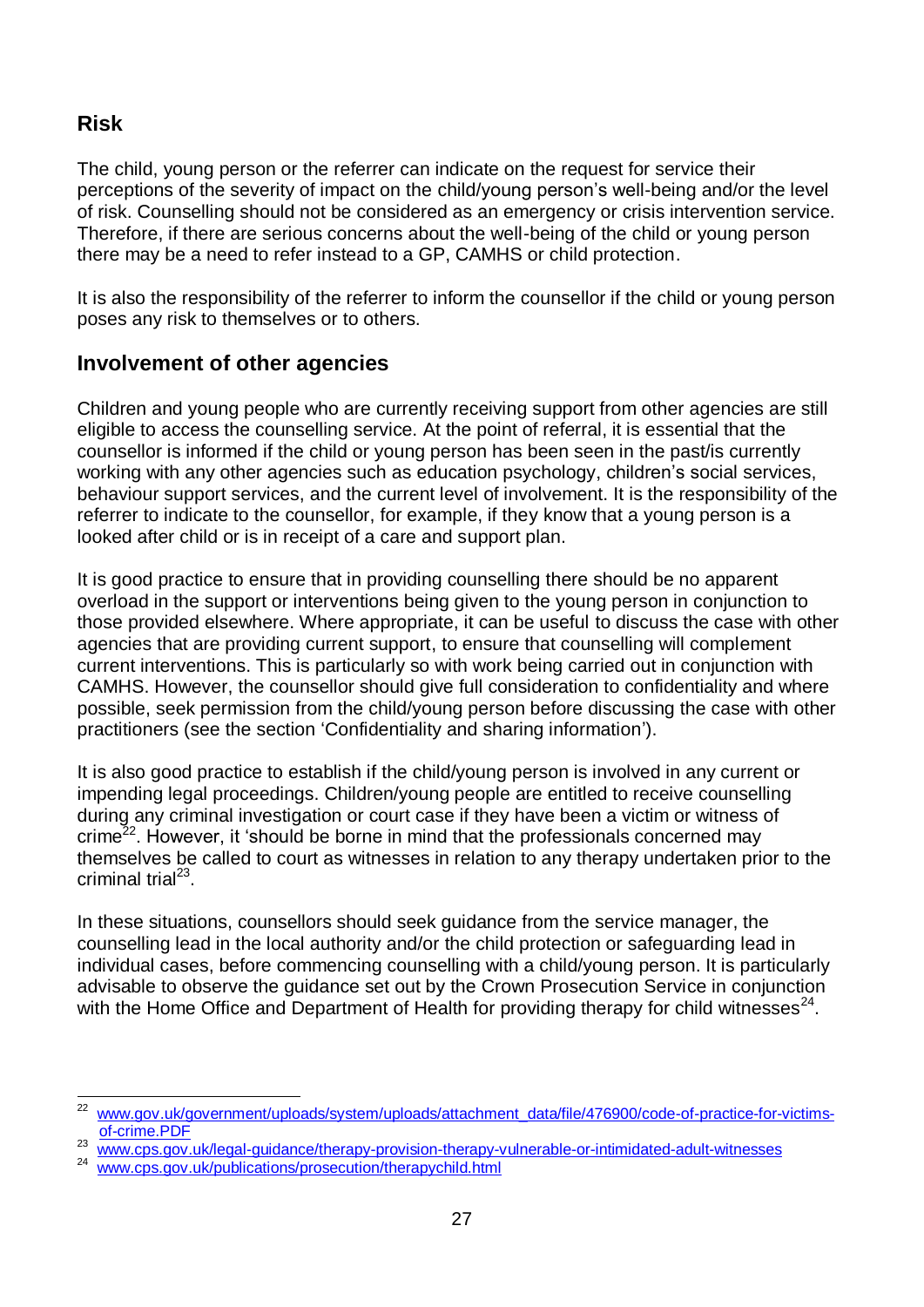### **Confidentiality**

There is a need for discretion and confidentiality to be observed as much as possible and respect for the young person's right to privacy. Therefore, professionals, school staff, or other people involved should take note that discussions with others regarding the referral should only take place on a need-to-know basis and, importantly, with the young person's permission (see the section 'Confidentiality and sharing information'). Although confidentiality is important, the safety of a child should always come first. Therefore, the need to protect a child will always outweigh the importance of confidentiality.

It is essential that counselling sessions are seen as voluntary and confidential and it is a means of support not a disciplinary measure for a child/young person. It should be made clear that it is an opportunity to talk about problems and worries with a view to resolving or managing them more easily.

The first session is an opportunity for counsellor and client to make a decision on whether to engage in counselling or not. Those responsible for referring the child/young person must respect the decision of the counsellor and child/young person if it is felt that counselling is not appropriate at the current time.

### **Practical considerations**

It is important that children and young people see counselling as a service for them. Therefore, when setting up procedures, comments from children and young people should be included at all stages of the counselling process.

A robust and secure post box system, texting, telephone, drop-in, pre-printed cards with pictorial representation or other systems may be used as a way of communication. Userfriendly information can be displayed and distributed as agreed, to inform children and young people about the service.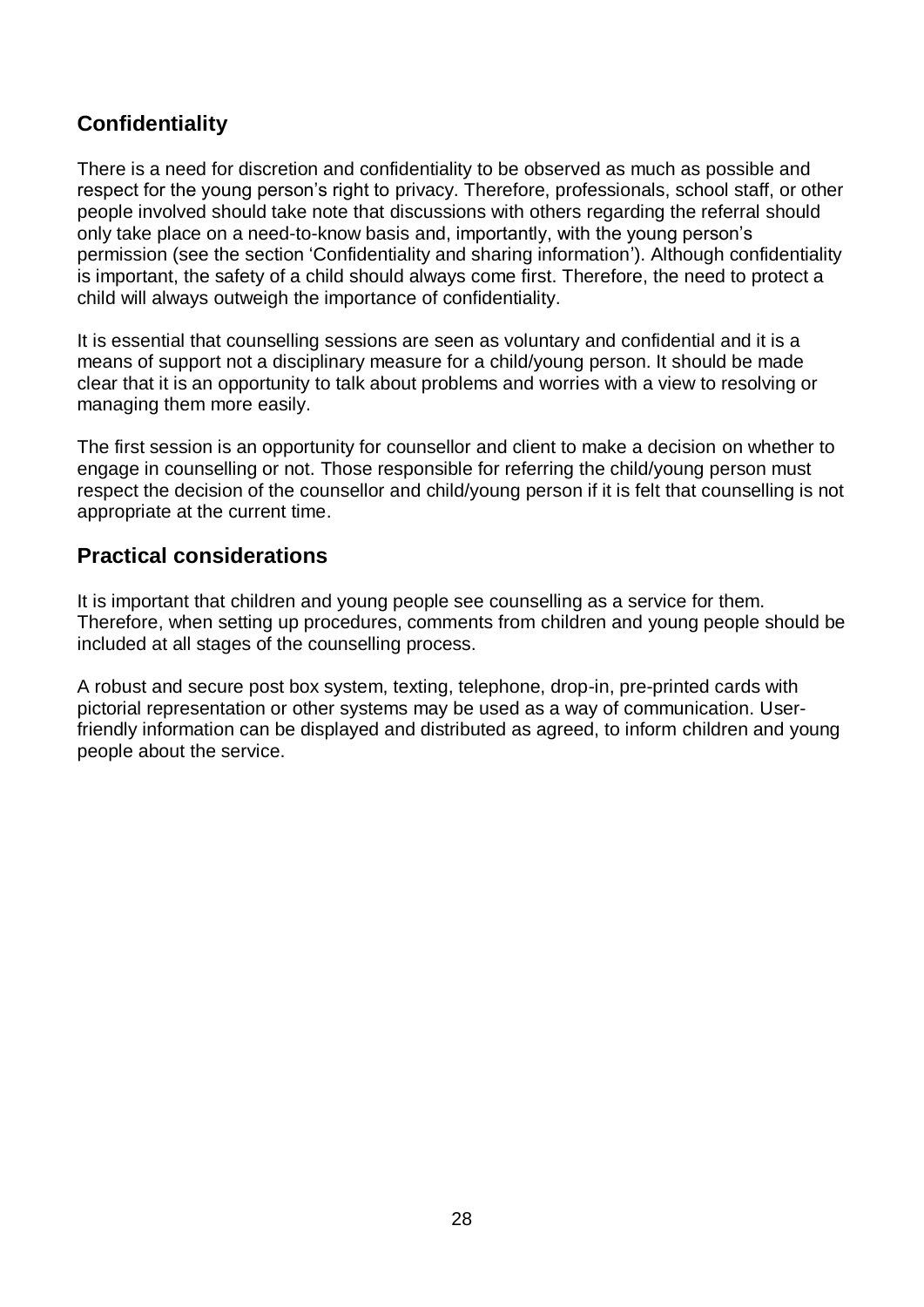# **Counsellor qualifications and experience**

All school counselling services want to deliver good quality, evidence-based services to meet the needs of our children and young people.

This can be demonstrated through BACP (or a similar approved body) Service Accreditation, which is the recognised quality standard for organisations providing counselling and psychotherapy services. Service accreditation demonstrates that a counselling service offers an accountable, ethical, professional and responsive service to clients, staff, volunteers and stakeholders.

To ensure services can maintain current provision and future quality and safety for the benefit of service users, all counsellors appointed to work with children and young people should hold a recognised formal counselling qualification and be competent to work with children and young people within the necessary safeguarding requirements.

Therefore, counsellors must:

- have knowledge of the theoretical basis of counselling, demonstrated by a diploma or degree in counselling, although qualifications alone are not a sufficient indication that a counsellor has adequate training and experience
- have skills that enable them to work with children and young people as demonstrated against an evidence-based competency framework, for example the BACP CYP Competence Framework<sup>25</sup>
- demonstrate continuous professional development and review of practice. This can be through accreditation (with BACP<sup>26</sup> or a similar recognised professional body). Alternatively, if not accredited, counsellors need to be able to provide evidence of competency, skills and experience such as:
	- evidence of a current training and continuous professional development plan
	- evidence of annual reviews
	- evidence of supervision
	- feedback from children/young people
	- outcomes information for the children/young people they have counselled
	- be registered with an appropriate therapy association such as BACP.

Counsellors assessed as having reached the appropriate level of qualification and competence against the association's required standards can be entered on the BACP Register, which is accredited by the professional standards authority  $(PSA)^{27}$  The PSA is itself accountable to the UK Government.

 $\overline{a}$ 

<sup>&</sup>lt;sup>25</sup>[www.bacp.co.uk/events-and-resources/ethics-and-standards/competences-and-curricula](http://www.bacp.co.uk/events-and-resources/ethics-and-standards/competences-and-curricula/)

[www.bacp.co.uk/membership/accredited-membership](http://www.bacp.co.uk/membership/accredited-membership/)

<sup>27</sup> [www.professionalstandards.org.uk](http://www.professionalstandards.org.uk/)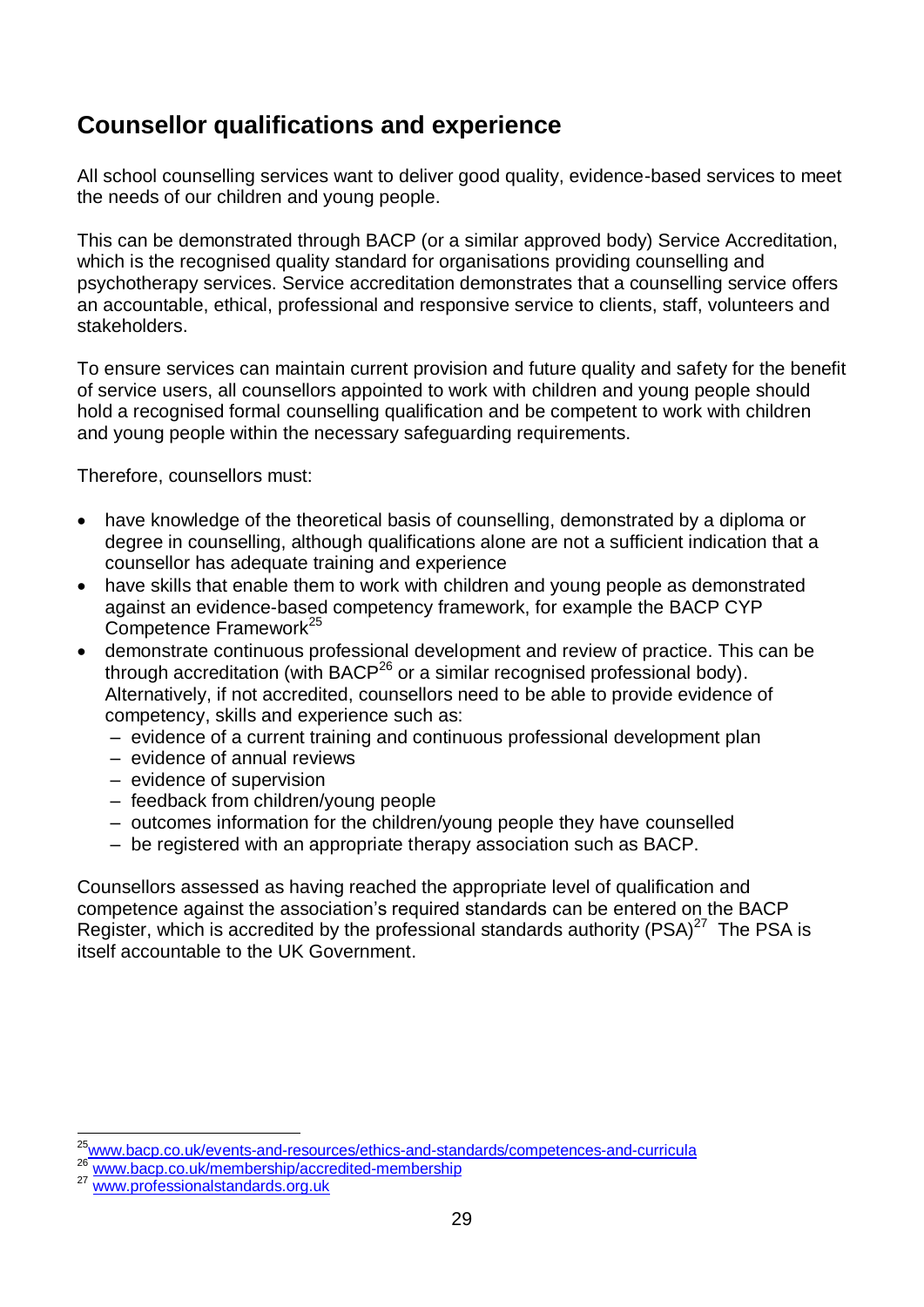# **Safeguarding requirements**

All counsellors appointed are subject to a Disclosure and Baring Service (DBS) $^{28}$  check.

#### **Recommendation**

Services will employ professionally qualified counsellors who have experience of working with children and young people, who access appropriate clinical supervision (from a clinical supervisor who has significant experience, training, skills and a working knowledge of counselling children and young people, and who participates in regular ongoing continuous professional development).

Given the vulnerability of the client group, it is imperative that counsellors are qualified as bullet pointed above and able to demonstrate high levels of practice skills in working with children and young people.

### **Trainee counsellors**

Where counsellors are in training, they need to be supported by a safe system, including appropriate levels of supervision that fully meet their needs and protect the needs of the child or young person. Supervisors for trainees should have significant experience, training, skills and a working knowledge of counselling children and young people. Clients should be preassessed by an experienced counsellor and allocated according to the competence of the trainee, and with the full consent of the child/young person. Schools and clients should be made aware when services are provided by trainees.

Trainee counsellors who are on adult-focused training courses should be taught and assessed in the elements included in Stage 1 of BACP's Training curriculum for counselling children and young people<sup>29</sup> (or its equivalent) prior to beginning work with younger clients.

# **Induction**

Induction arrangements must be in place in accordance with established procedures, to ensure the counsellor understands the structures, policies and processes of the institutions, organisations and agencies that they will work alongside/in partnership with. Induction arrangements should include:

- induction to staff and staffing structure
- polices plans and procedures
- staff handbook
- $\bullet$  ethos and culture
- pastoral processes
- safeguarding: child protection policy
- safeguarding staff
- additional learning needs

 $\overline{a}$ <sup>28</sup> [www.gov.uk/government/organisations/disclosure-and-barring-service](http://www.gov.uk/government/organisations/disclosure-and-barring-service)

<sup>&</sup>lt;sup>29</sup> www.bacp.co.uk/events-and-resources/ethics-and-standards/competences-and-curricula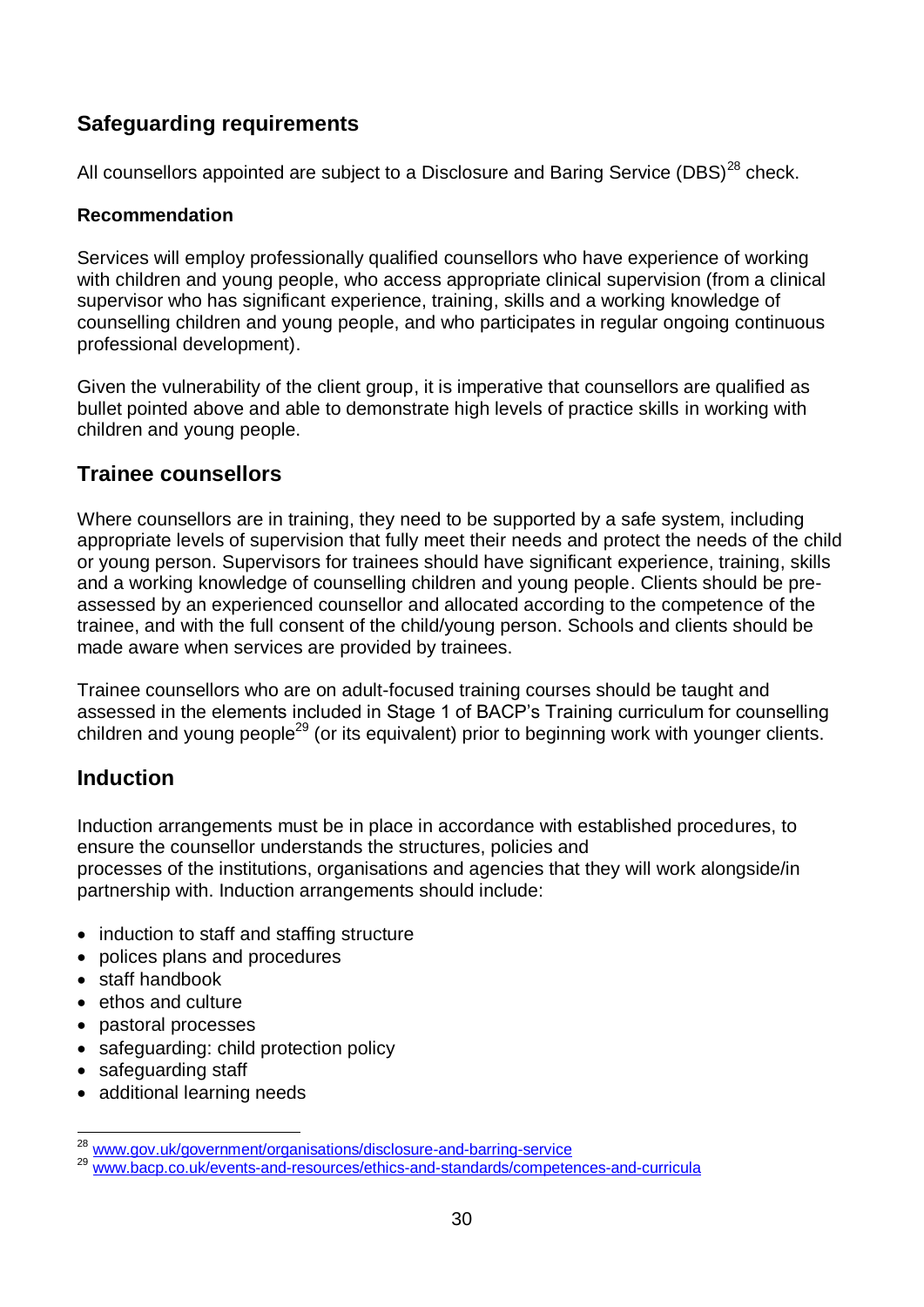- term dates
- staff training days
- client paperwork
- confidentiality
- 'Gillick' competence
- self-harm and suicide prevention
- onward referral (including medical, mental health and emergency).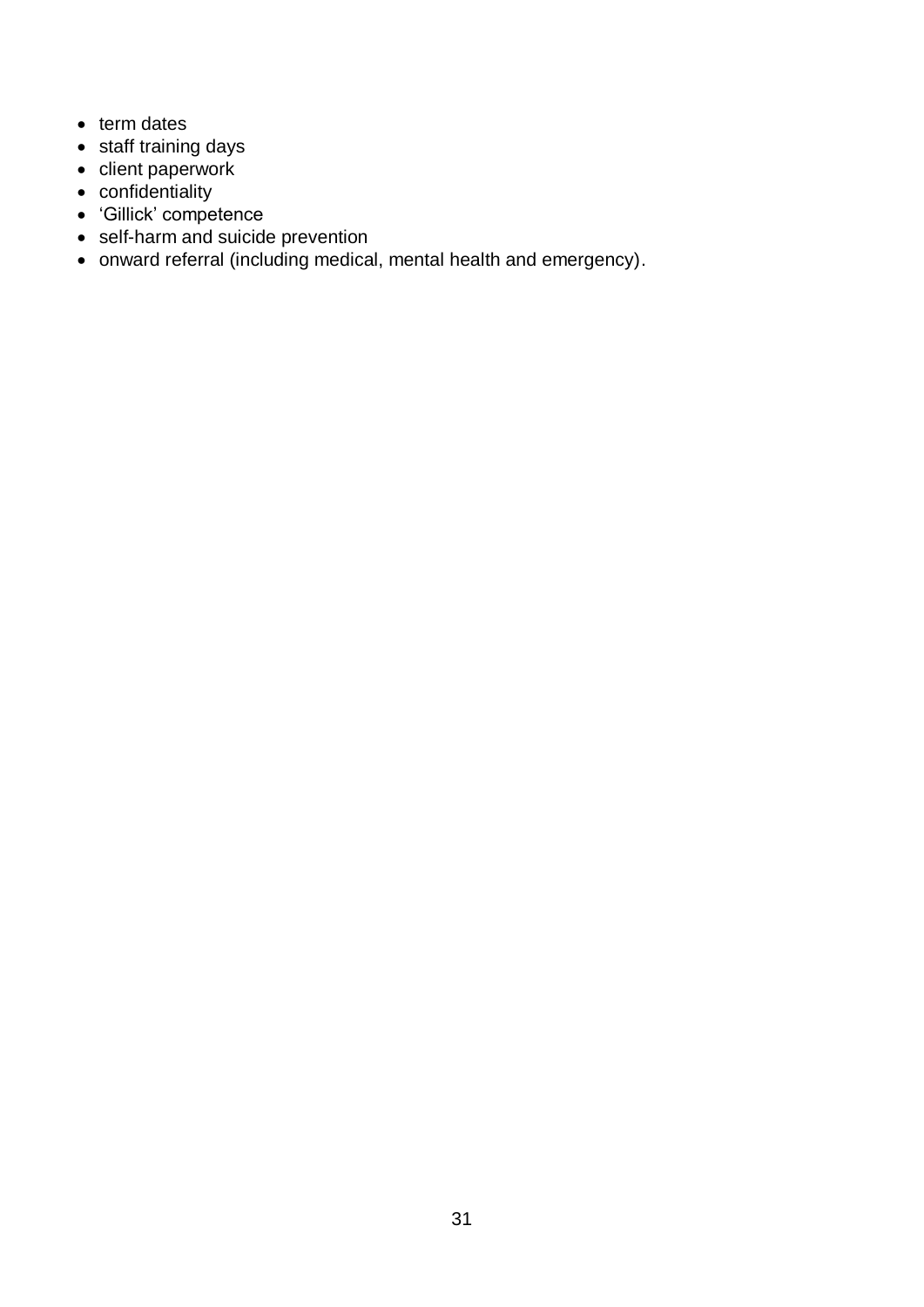# **Supervision of counsellors**

Clinical supervision is a formal arrangement for counsellors to discuss their work regularly with someone who is qualified and experienced in counselling and clinical supervision.

All counsellors must engage in regular clinical supervision to maintain and monitor standards, and to comply with their ethical code. Counsellors will use time in a supervisory relationship to anonymously consider their cases in depth. The outcome of supervision is to promote resilience when working in such an emotionally challenging environment, and particularly to ensure counsellors work safely and effectively with clients through the highest standards of ethical practice.

Clinical supervision may be funded by the employer within the terms and conditions of employment. Where funding is not provided, employing agencies must have mechanisms in place to ensure that counsellors are engaging in clinical supervision.

Counsellors should undertake clinical supervision with a supervisor who has extensive counselling experience, knowledge and understanding of counselling children and young people, and of a school setting. While still including counselling skills, supervision requires a particular skillset that is distinct from that of counselling clients. Therefore, it is best practice for the supervisor to have a qualification in consultative supervision or extensive professional supervision experience and training within a credible organisation.

Clinical supervision is distinct from, and covers, a significant amount of additional elements than that of case management. BACP suggests that supervision includes working in depth on the relationship between practitioner and client in order to achieve desired outcomes and positive effects. This requires adequate levels of privacy, safety and containment for the supervisee to undertake this work. Therefore, a substantial part or all of clinical supervision needs to be independent of line management (point 61 of the Ethical Framework for Counselling Professions', BACP, 2018)<sup>30</sup> refers.

An example of this is where the supervisor is engaged from within the organisation but they will be independent of line management or not in a role that would create a dual relationship with the supervisee. The limitation of this arrangement is that of unseen organisational cultures that could impact on the client work. This may be difficult to observe and work through with both supervisor/supervisee working within the same organisation. Alternatively, a suitably qualified and experienced supervisor external to the organisation could be engaged to undertake the supervisory work. This person would be independent of line management and is in a better place to be independent of unseen organisational cultures. It is advisable to ensure a dual relationship does not exist between the counsellor and external supervisor.

There are several configurations of how supervision can be arranged. The typical configuration is for a one-to-one arrangement to be in place where the supervisor and counsellor meet in a private space to reflect on the counsellor's client work.

l [www.bacp.co.uk/events/learning\\_programmes/ethical\\_framework/documents/ethical\\_framework.pdf](http://www.bacp.co.uk/events/learning_programmes/ethical_framework/documents/ethical_framework.pdf)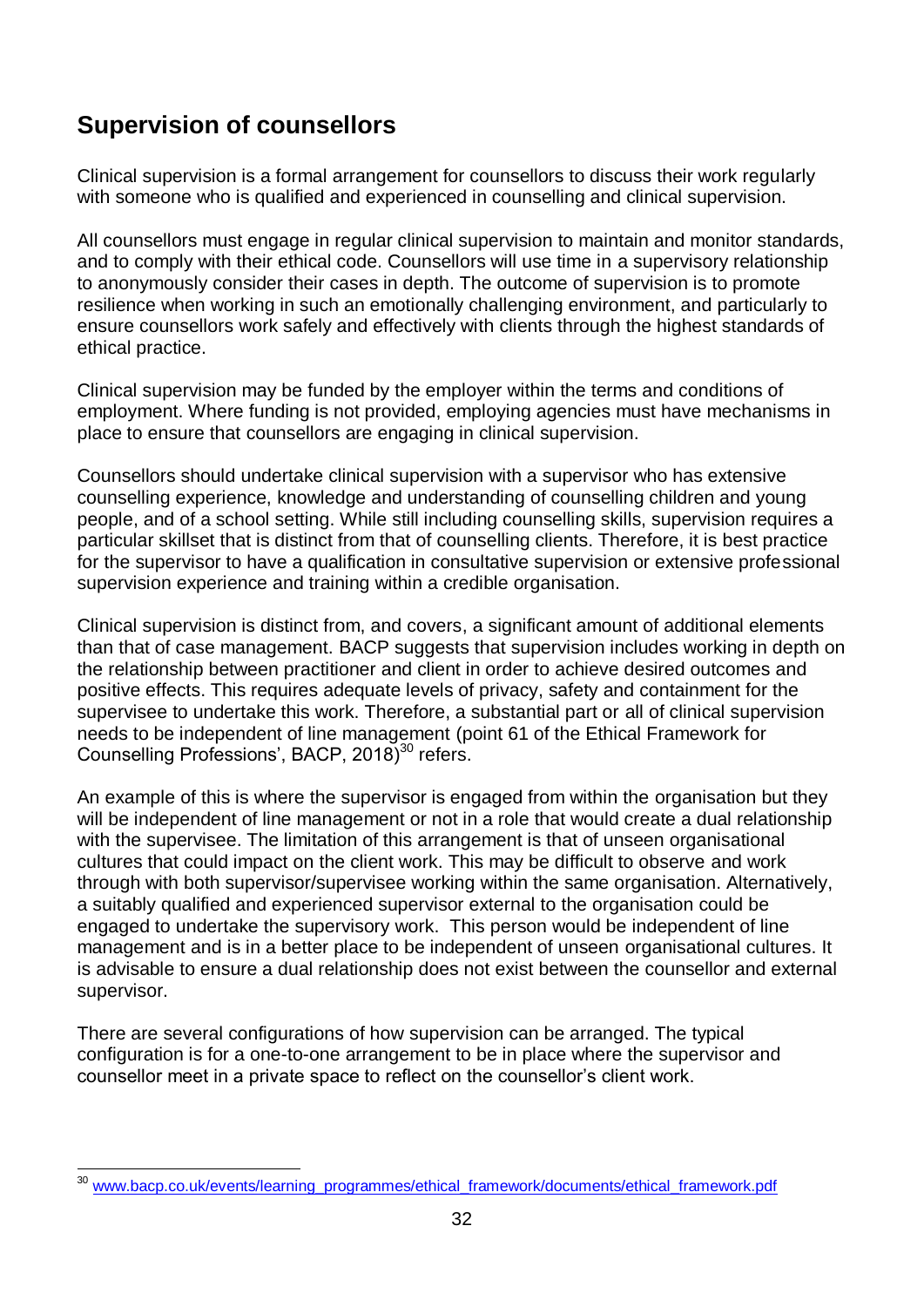Counsellors may also take part in group supervision that is facilitated by a qualified and experienced supervisor. Alternatively, group supervision can be conducted without a qualified supervisor in attendance. In this configuration counsellors would consider issues of practice with their peers. However, in group supervision there may be limited time for each counsellor to present all of their necessary client work. Therefore, it is good practice for this arrangement to be in addition to the one-to-one supervision configuration with a qualified supervisor, rather than in place of it.

When considering how much clinical supervision a qualified counsellor should undertake, it is advisable to ensure that it is adequate to meet the support needed for their client work, particularly to ensure the safety of the client. The complexity and amount of counselling sessions may present intensive demands on the counsellor, and the support required should be in proportion to the demand. The level of experience of the counsellor will have a particular bearing on the amount of supervision required. This would be particularly so in terms of a trainee counsellor who would need additional guidance to that of an experienced counsellor to ensure they are providing a safe standard of service to their clients. Ethical codes may also set the minimum amount of supervision required. For example, BACP requires those counsellors that are accredited members or BACP members wishing to apply for accreditation, to achieve no less than 1.5 hours of clinical supervision each month in which they conduct client work. For trainees on BACP accredited courses, the amount of supervision is set to one hour for every eight hours of client work, a minimum of 1.5 hours of supervision a month and supervision at least every two weeks.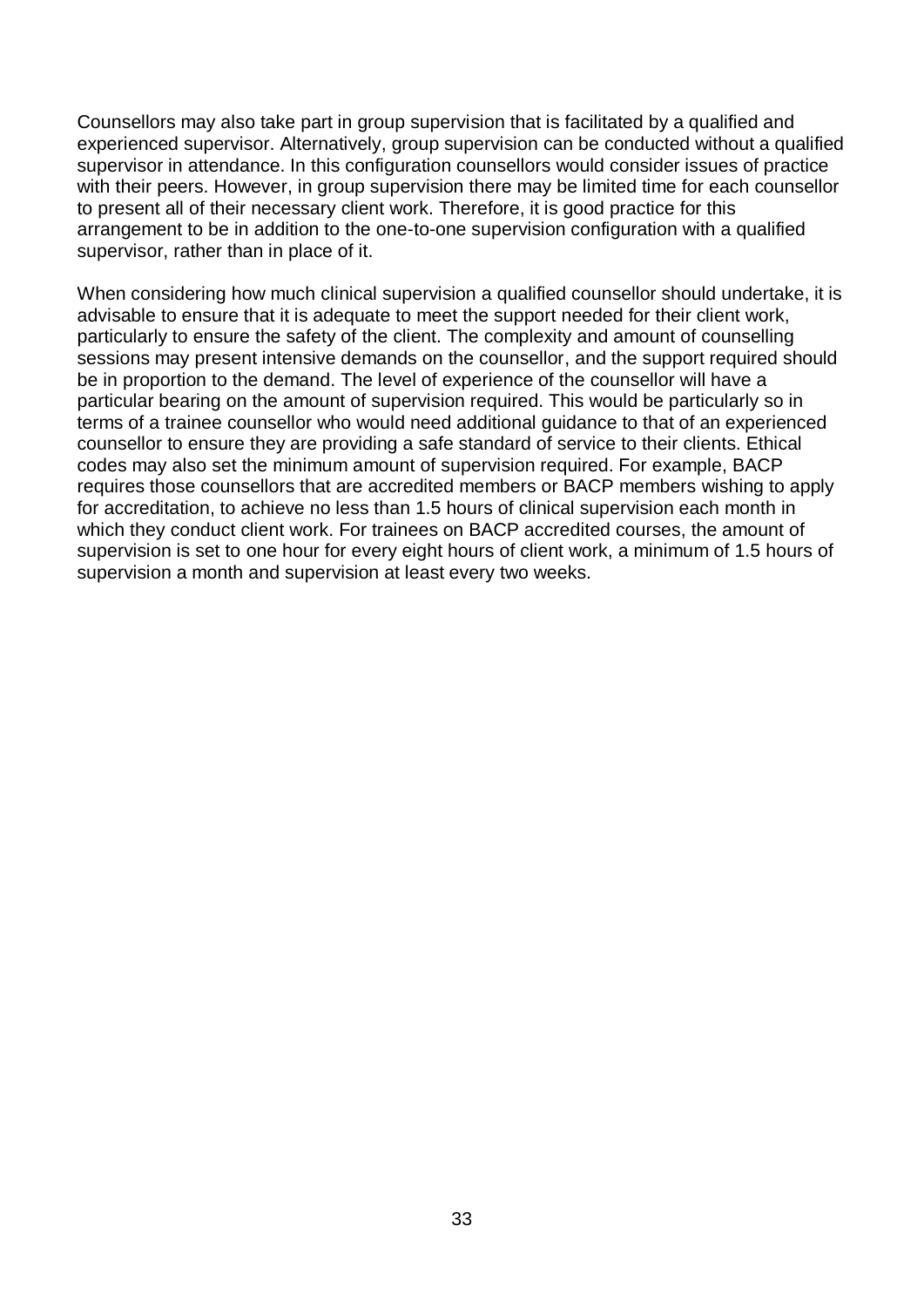# **Line management and counselling services**

Governance of the counselling service needs to cover clinical and management issues thus attending to the technical and emotional complexities of therapy or therapeutic, work as well as policy implementation and the operational detail of the work.

Governance of practitioners within a service such as a charity, agency or organisation has a specific context and setting and carries with it the responsibility of maintaining the standards of both the counselling professions and the standards of the agency or organisation. The administration of activities that contribute directly to the delivery of services is referred to as the line management of the service; its role is to ensure that the organisation meets the terms of its contracted service delivery agreement. The overall responsibility for the delivery of contracted services whether by the school, the LA or a third sector agency needs to be coordinated and overseen by a line manager. Where a school or LA contracts with an organisation or individual to deliver the counselling, both line management and clinical supervision would normally be part of the overall contract.

### **The aims of line management**

The task of a line manager is to support people to accomplish the organisational goals and objectives for the service to ensure:

- the best possible management and ethical clinical practice
- that the organisation meets the terms of its contracted service delivery agreement
- that the policies and procedures of the organisation are implemented, to include all matters relating to risk and the safeguarding of children and young people
- the ongoing ethicality and quality of service delivery.

# **The roles and responsibility of line managers of a counselling service**

Key to this is overseeing the work, agreeing and monitoring objectives for delivery of the service, ensuring understanding of, and compliance with, wider school or local authority policies and supporting the counsellors in their school or community setting. This role encompasses:

- recruiting, selecting and appointing suitably qualified, experienced and safety/security-checked and referenced counsellors and supervisors
- overseeing the appropriate induction of the practitioners to include safeguarding training
- providing the administrative functions necessary to support, monitor and evaluate the work of practitioners
- ensuring that organisational standards and ethics are being carried out and maintained
- ensuring the continuous provision of adequate and appropriate clinical supervision exclusive of line management by providing alternative arrangements in the event of illness or other crisis
- overseeing and monitoring the standards, procedures and ethics of the management and clinical practice of the counselling and supervision
- reviewing, monitoring and updating the standards, procedures and ethics of clinical practice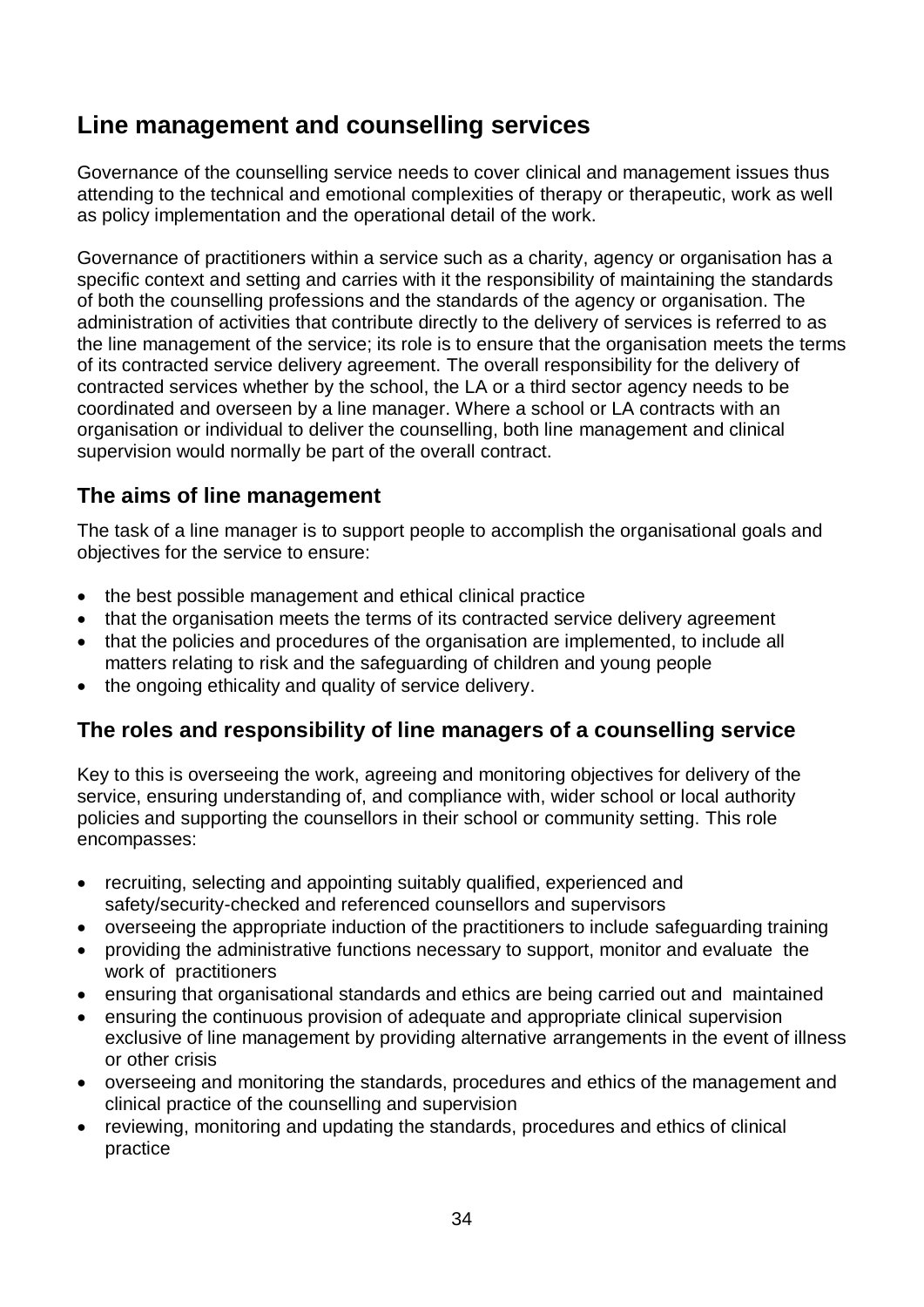- carrying out annual reviews with counsellors and maintaining contact with clinical supervisors to reflect on their practice so as to identify training needs and/or areas of professional development
- ensuring that the quality of the service delivery is maintained and developed through regular performance reviews, monitoring of outputs and evaluation of outcomes
- ensuring that adequate provision is made for the secure maintenance of client records.

The delivery of therapeutic services involving complex and emotionally challenging work requires adequate levels of privacy, safety and containment. BACP recommends<sup>31</sup> that, "Good supervision is much more than case management. It includes working in depth on the relationship between practitioner and client in order to work towards desired outcomes and positive effects. This requires adequate levels of privacy, safety and containment for the supervisee to undertake this work. Therefore a substantial part or preferably all of supervision needs to be independent of line management".

BACP has produced an evidence-based competence framework for work with children and young people (4–18 years)<sup>32</sup> and a supervision training curriculum<sup>33</sup>.

 $\overline{a}$ [www.bacp.co.uk/ethical\\_framework/new\\_ef.php](http://www.bacp.co.uk/ethical_framework/new_ef.php)

[www.bacp.co.uk/events-and-resources/ethics-and-standards/competences-and-curricula](http://www.bacp.co.uk/events-and-resources/ethics-and-standards/competences-and-curricula/)

[www.bacp.co.uk/media/2044/bacp-counselling-supervision-training-curriculum.pdf](http://www.bacp.co.uk/media/2044/bacp-counselling-supervision-training-curriculum.pdf)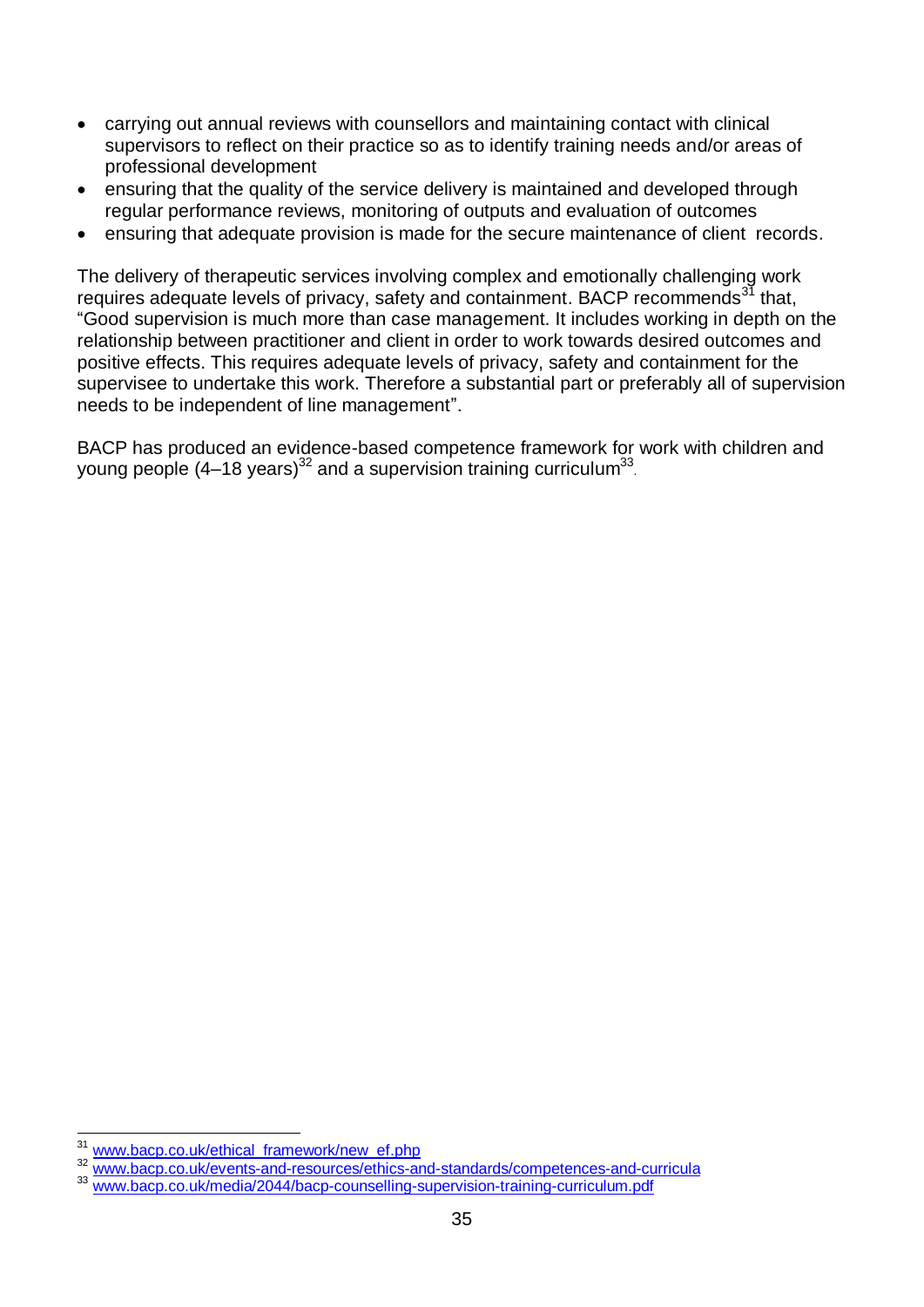# **Counselling placements for trainees and post-qualified students**

# **Background**

Working therapeutically with children and young people involves an increased complexity of legal, clinical and ethical demands to that of counselling adults. It is necessary that appropriate structures are in place to ensure these demands are fully covered in regard to trainee or post-qualified student placements. Therefore, it is best practice that integrated working takes place between the agencies that have the necessary knowledge, resources and expertise to support trainee and post-qualified student placements. These include:

- fully established counselling training institutions
- local authorities (*who operate a counselling service directly to community and school settings*)
- fully established counselling organisations (*who operate a counselling service in line with BACP's* Ethical Framework *and have access to legal support*).

# **Definition**

The difference between trainee counsellors and post-qualified students seeking placements in a community or school setting:

*Student*: a post-qualified student is a counsellor who has already completed a BACP accredited training course or an accumulative equivalent and has a recognised qualification in counselling or psychotherapy (minimum of diploma level 4 [England, Wales and Northern Ireland] and level 7 [Scotland]). A post-qualified student is an individual undertaking additional training to work with children/young people who may request a counselling placement in order to acquire practice hours towards a specialist CYP course.

*Trainee:* a counselling trainee is an individual studying in order to qualify as a counsellor or psychotherapist under the instruction of universities or other places of further/higher education training organisations.

BACP has produced three *Good Practice in Action*<sup>34</sup> resources for trainee counselling placements. They are 079 for trainers, 082 for organisations offering placements and 090 for trainees. They are generic for placements but do contain information about trainees working in children and young people settings.

# **Contracts and agreements**

It is important that agreements made between all parties involved are open and transparent, and agreed before counselling begins in the community or school setting.

It is best practice for all parties (counselling service, training institution, trainee or student counsellor, supervisor, and mentor) to agree to and sign a written agreement, which clearly states the roles and responsibilities of all before the commencement of work. This agreement

l <sup>34</sup> [www.bacp.co.uk/events-and-resources/ethics-and-standards/good-practice-in-action](http://www.bacp.co.uk/events-and-resources/ethics-and-standards/good-practice-in-action/)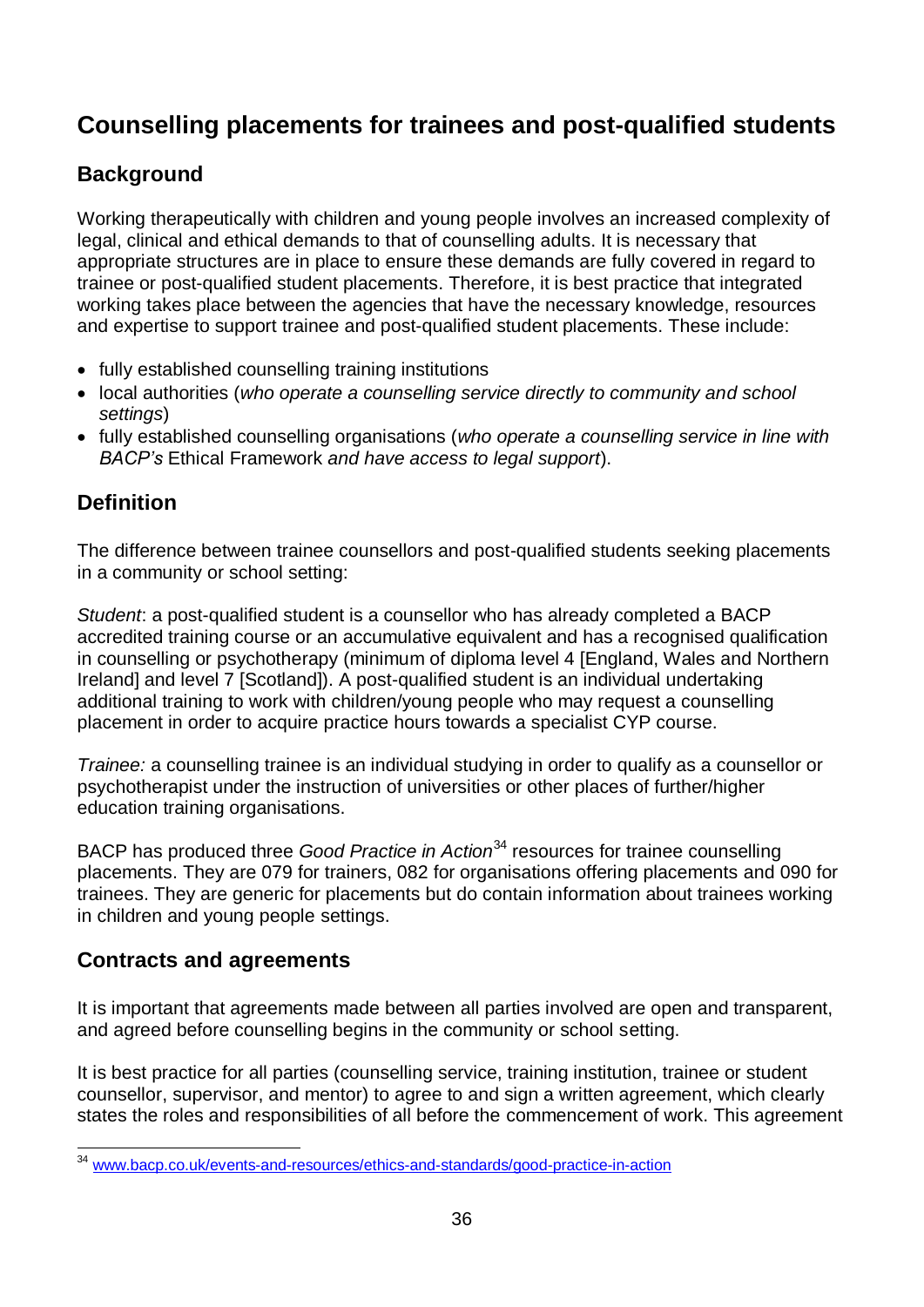must include some mention of the relationship between all parties and how information will be shared between them.

### **Structure**

The trainee or student must be in a placement in which there is a qualified and experienced counsellor, either working in or attached to the placement setting, and who is able and prepared to mentor the student's work. The student must also have access to a qualified counselling supervisor who has experience of counselling children and young people within a community and school setting. The counselling service should also provide management support meetings on a regular basis. The counselling service, host venue and the mentor should provide an induction programme for the trainee or student to ensure that policies, procedures and protocols for counselling practice are understood and appropriately carried out.

### **Assessment of cases**

There should be an agreed process for assessing clients the trainee or student will counsel. These assessments should be carried out by the mentor or counselling service clinical lead. This should ensure that clients passed to trainees or students match their particular level of competence, expertise or qualification. After a period of practice experience, it may be possible for the trainee or student to undertake assessments. However, this should be carefully considered in conjunction with the counselling service lead, mentor, supervisor and the trainee or student themselves, before proceeding. After such consideration, the trainee or student could be provided with guidance in assessment methods to ensure ethical and safe work can be carried out.

### **Support**

Three types of support are necessary for the trainee or student throughout their placement.

- Mentorship The mentor should be a qualified and experienced counsellor. The mentor will offer direct guidance and support to the trainee or student and therefore should be working in or attached to the community or school setting. The mentor should encourage collaborative working relationships within the placement setting and provide opportunities for the trainee or student to experience, or have insight into, all aspects of the service within the setting.
- Supervision Supervision of the trainee's or student's clinical work should be undertaken by a counsellor who is skilled and qualified in supervision, with at least two years of working within a youth community and school setting. Counselling supervision ensures that the needs of the trainee or student and their clients continue to be addressed. The frequency of supervision should reflect the amount and complexity of clinical work undertaken and the level of experience and competence of the trainee or student. It is likely that a trainee or student may require supervision at least fortnightly. Often a mix of individual supervision and group supervision can be beneficial for practitioners.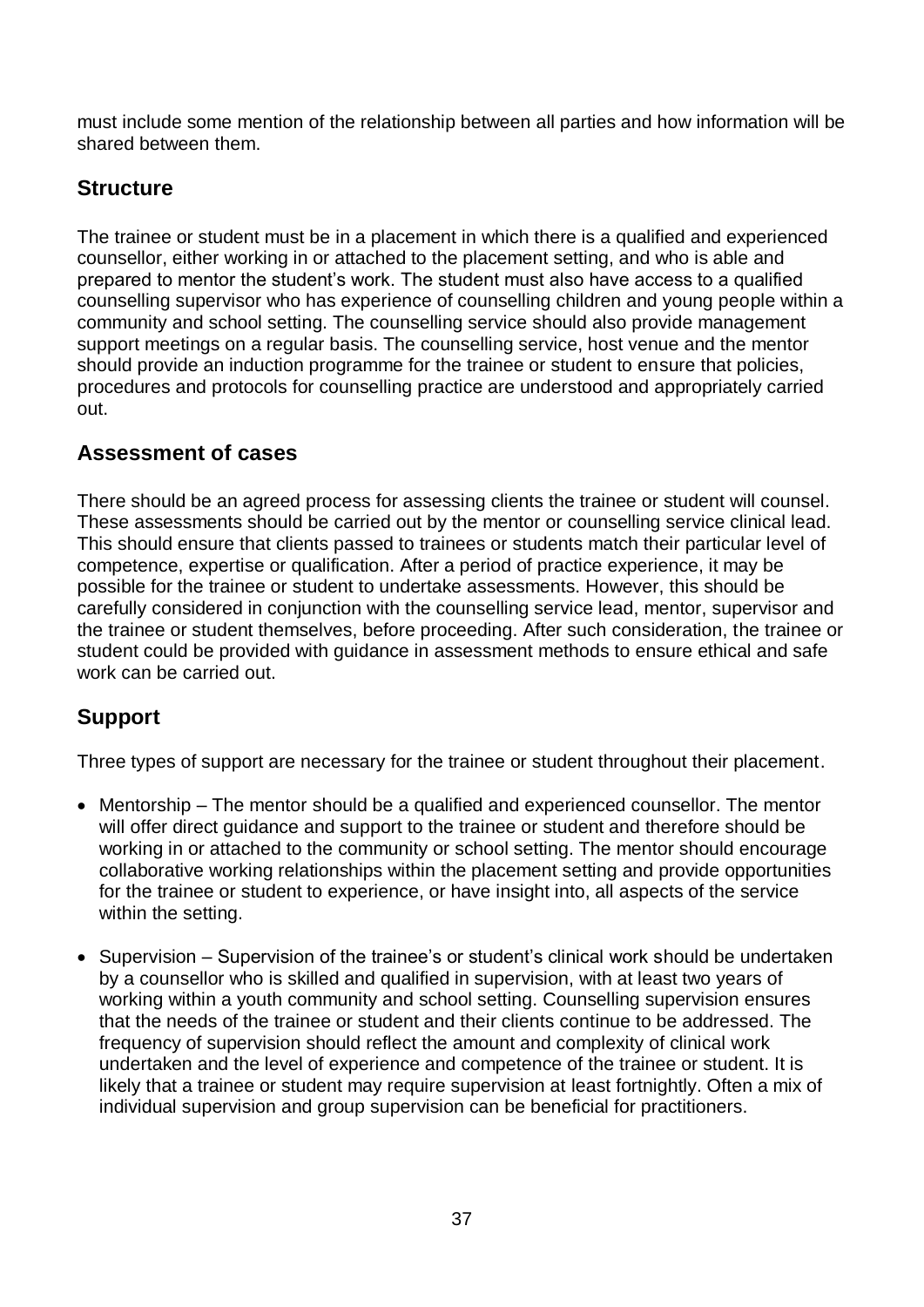• Line management – The counselling service should provide support to the trainee or student in the form of regular support meetings. This should emulate a similar format to the line management support that is provided to employed counsellors (see the section 'Line management and counselling services' for detailed guidance).

### **Specific considerations for post-qualified students**

The counselling service should check that the student requesting the placement:

- has successfully completed a Diploma in Counselling (minimum)
- has the appropriate knowledge, skills, attitude and level of competence required to work in the allocated community or school setting evidenced by qualification, certificates and references from previous employers or training organisations where appropriate
- is enrolled on a specialist CYP training course, which requires placement hours with children and young people, and has been assessed by the course as competent to begin working with CYP
- has membership of a professional organisation and is committed to work within an agreed code of ethics for practice; BACP members are required to work within its *Ethical Framework for the Counselling Professions*
- is willing to undergo a DBS check.

### **Specific considerations for trainee counsellors**

Best practice ensures that:

- the trainee's training course will have significant focus on child development and working therapeutically with children and young people, which is equivalent to Stage 1 of BACP's CYP training curriculum<sup>35</sup>
- the trainee has been assessed by the course as competent to begin working with children and young people
- $\bullet$  Trainee placements are established from the 2<sup>nd</sup> year of the course at the very earliest. This allows the trainee to gain the necessary theoretical understanding and to have passed adequate classroom assessments to demonstrate readiness to work with children and young people
- the trainee initially sees a maximum of three clients per week in up to 50-minute therapeutic sessions – this client caseload may increase, with the agreement of the supervisor and mentor, as the trainee becomes more skilled
- the trainee receives the same amount of time per week as they spend in counselling for processing, record keeping, reflection and supportive consultation
- BACP<sup>36</sup> states that supervision for trainees studying on accredited courses must not be less than one hour's presenting time to eight hours' client work, and be delivered no less than fortnightly and no less than an overall minimum of 1.5 hours of individual supervision per month
- the mentor may be required to provide for the training institute, verification that the trainee has met the agreed placement criteria for their training course. In addition, a report on the trainee's progress may be required.

 $\overline{a}$ [www.bacp.co.uk/events-and-resources/ethics-and-standards/competences-and-curricula](http://www.bacp.co.uk/events-and-resources/ethics-and-standards/competences-and-curricula/)

[www.bacp.co.uk/events-and-resources/ethics-and-standards/good-practice-in-action](http://www.bacp.co.uk/events-and-resources/ethics-and-standards/good-practice-in-action/)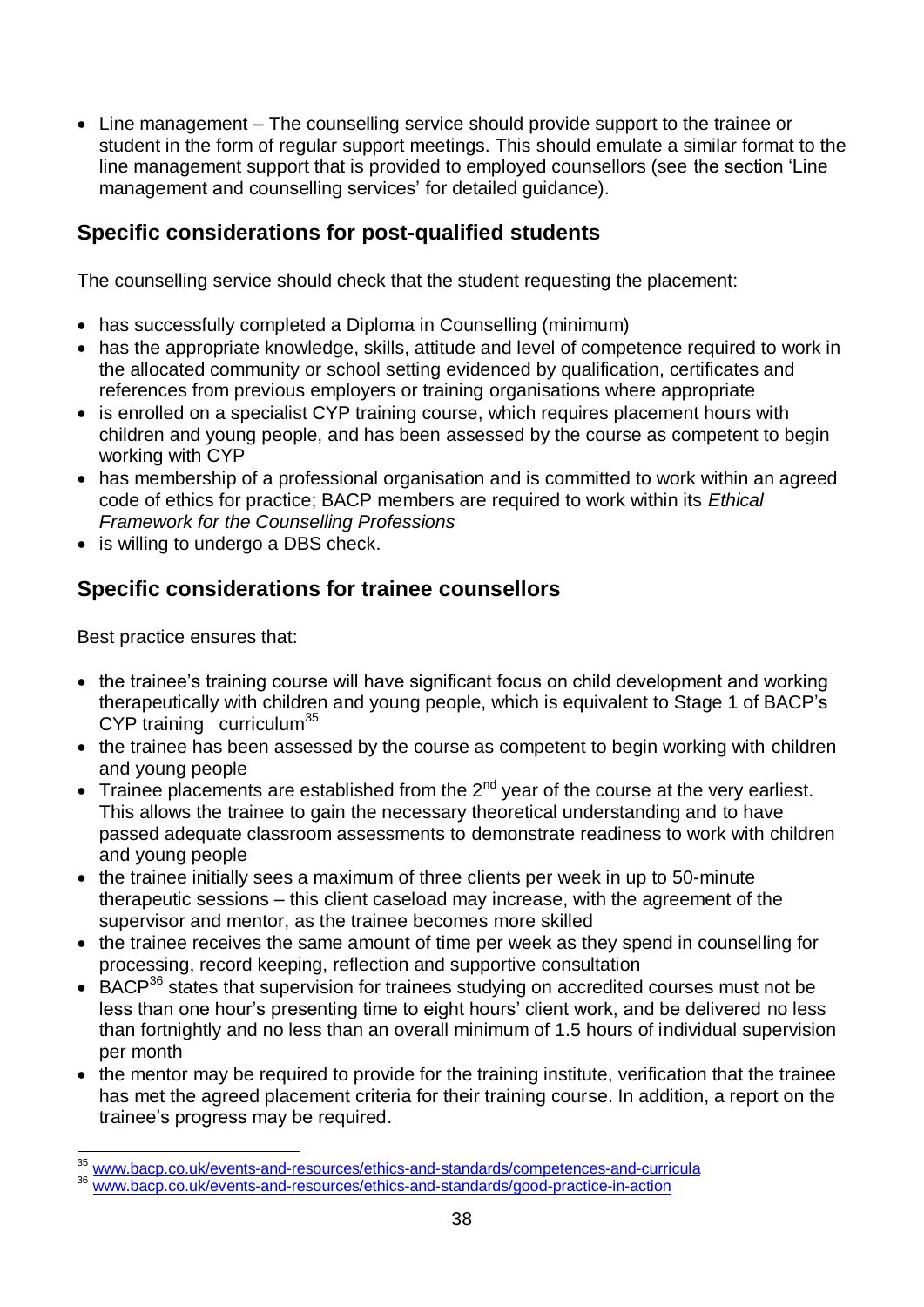### **Evaluation**

The original contract agreed by all parties must include a process by which trainees' or students' work can be effectively evaluated. This process would include paying heed to client satisfaction questionnaires, outcome data as measured by agreed evaluation tools, and client attendance at booked counselling sessions.

### **Client safety**

Trainees/students should inform clients (or ensure that clients have been informed) of their status. As there should be a transparency between the counsellor and client, but also reassurance for the client in order that an effective, trusting relationship be established.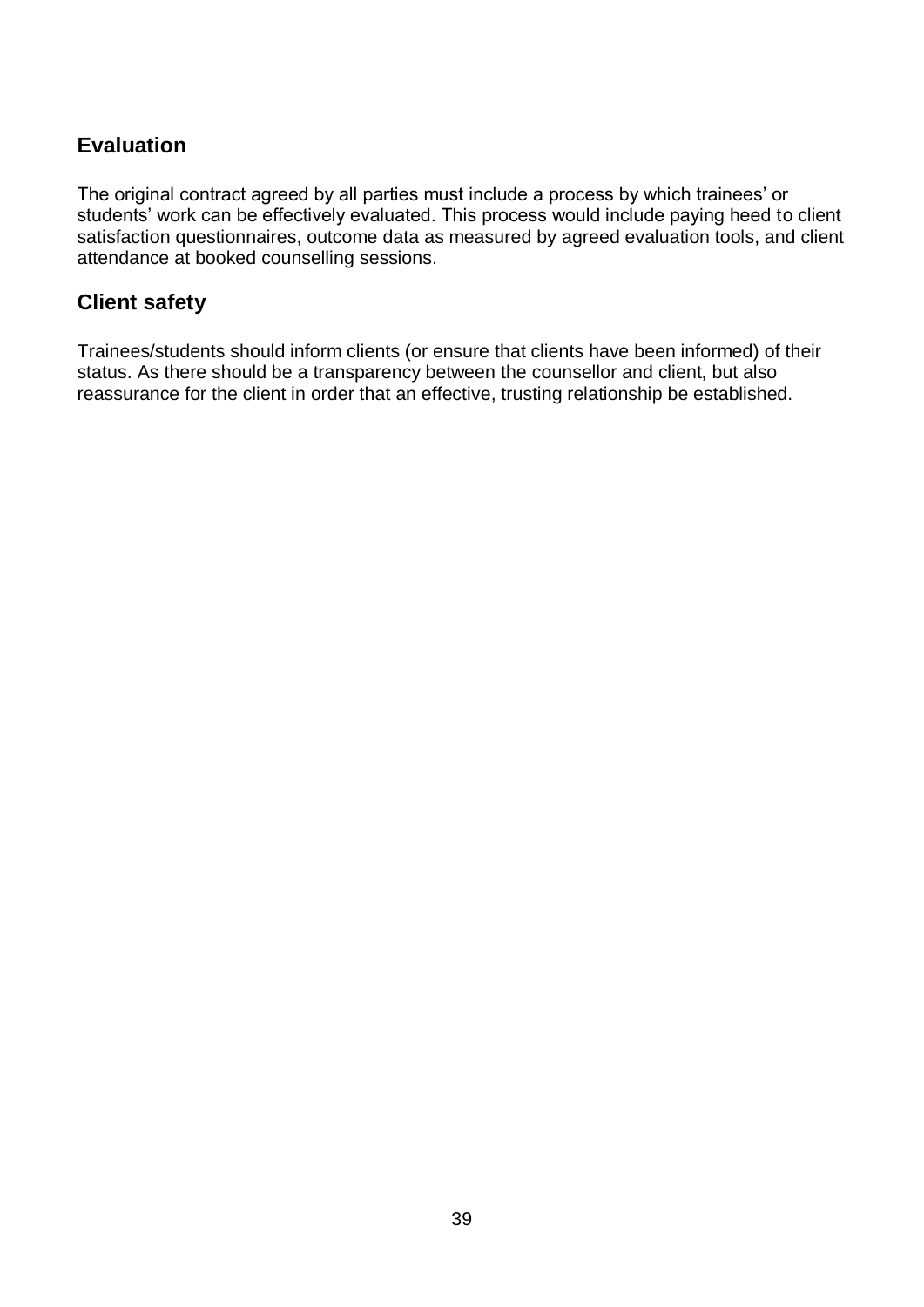# **Case study: Jenny**

#### **"***I feel better, lighter – the feeling of impending doom doesn't feel a problem anymore."*

Jenny, a year 10 student, had struggled with heightened anxiety due to a difficult home life. She had experienced some suicidal thoughts and was referred to counselling via her GP. She had a YP-CORE-10 assessment score of 21. Jenny shared that her mum had a drink problem, which left the teenager with a feeling of 'impending doom'.

As the sessions progressed, she described finding one of her mum's suicide notes and revealed the level of responsibility she felt when the police and wider family arrived. This responsibility left her feeling as though she was carrying a heavy weight, which was both exhausting and overwhelming.

Jenny continued to describe intense anxiety attacks, where she would take herself to a quiet area and crouch on the floor as a way of managing feelings of claustrophobia and panic.

She would describe walking a tightrope. She found it difficult to relax and her coping mechanisms were not always working. Jenny was also concerned about school work. She was worried that everyone expected her to do well, which added to her anxiety.

At the ninth session she was anxious and in a low mood. She felt that the feeling of doom was still there but that she had slowed her pace towards it. She found this strange but more manageable. She had explored her vulnerabilities within the previous sessions and was no longer feeling the same level of responsibility.

The following session after a break, she shared that she was learning to distance herself from it by changing the way she thought about things, "*I feel better, lighter – the feeling of impending doom doesn't feel a problem anymore".*

She talked of letting herself '*off the hook'* as she had processed many of her feelings and reached a level of acceptance.

This was a crucial point for her, allowing herself to respond to her own needs rather than those of others. She also started mixing with different peer groups, experimenting with the newfound trust in herself.

During the 11th session, she stated she was going on holiday and was excited. Mum would be staying at her sister's and she was fine with this. Jenny was getting on with her own life and not feeling the levels of responsibility she was once carrying.

During the last session she presented differently, she was feeling good and could not recall her last anxiety attack. Her CORE score was 12, 'the stuff is still there, but I'm dealing with it differently'. Counselling had really helped.

*(Provided by Wendi Jones - Gwynedd and Anglesey County Councils)*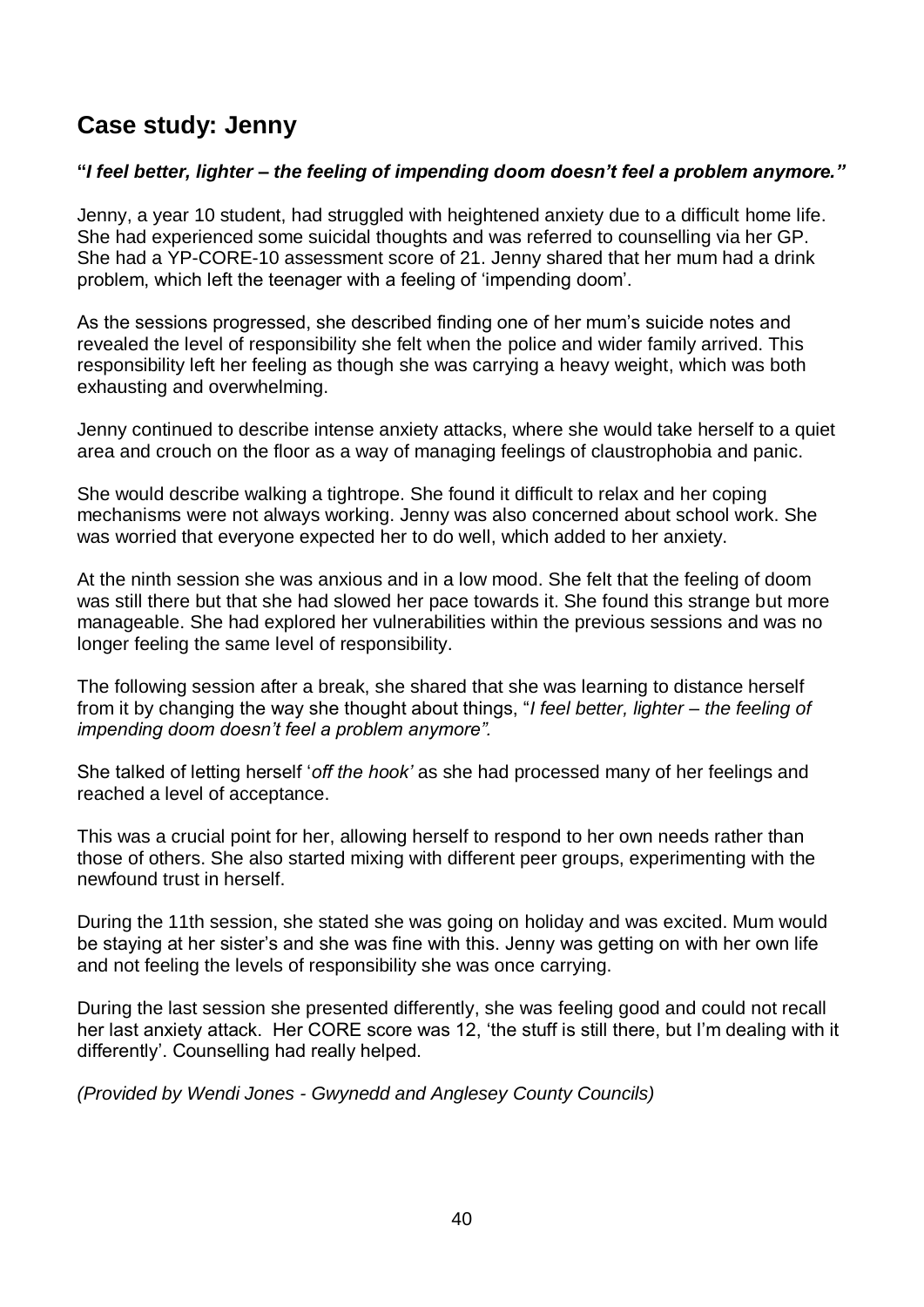# **Working in partnership**

Partnership working in the context of delivering counselling to children and young people is practised and promoted, in order to strengthen the capacity of the partners and ensure the results of the partnership will be both relevant to young people and sustainable in the long term.

A child/young person's counsellor will work in partnership at a range of locations (including schools and other appropriate venues where counselling can take place), with the agency who manages the counselling service (this may be a local authority or a voluntary sector organisation) to agreed protocols. The success of the partnership depends on the extent to which ownership, commitment and mutual accountability are shared by the organisational partners.

### **Identifying who is part of the partnership**

All counsellors are accountable to the children and young people they are working with, and each counsellor must adhere to the ethical code or framework of their respective professional governing body. Individual counsellors and the agencies that manage them are also accountable to the host organisations who may sometimes facilitate the counselling (e.g. schools and other appropriate host organisations where counselling venues are accessed).

The example of partnership working with schools helps clarify how partnership working can be facilitated by having designated 'link' members of staff who are members of the school's senior leadership team. This will comprise regular meetings between counsellor and the link person and arrangements put in place, for example timetabling, prioritisation of at-risk young people, and what happens in the event of a counsellor being ill and how clients will be informed.

### **Recommendation**

Counselling services should endeavour to forge strong links between schools/host organisations, agencies and their communities to benefit the service being provided to young people and children.

Despite being independent, counselling services need to take account of the views of their partners and service users to help maintain a high standard of service and ensure continuous development. An example of this would be operating a forum for children, young persons and adults; the forum for children and young persons could include past clients who would be willing to share experiences, whilst the adult forum could include school staff, local authority staff, CAMHS and other stakeholders. All perspectives could inform decisions regarding the future development of the service.

Evidence shows that schools and other agencies comment positively about how counselling supports children and young people emotionally and academically. Various initiatives that support the well-being of children and young people, such as peer support, nurture groups $37$ ,

l <sup>37</sup>[nurturegroups.org](https://nurturegroups.org/)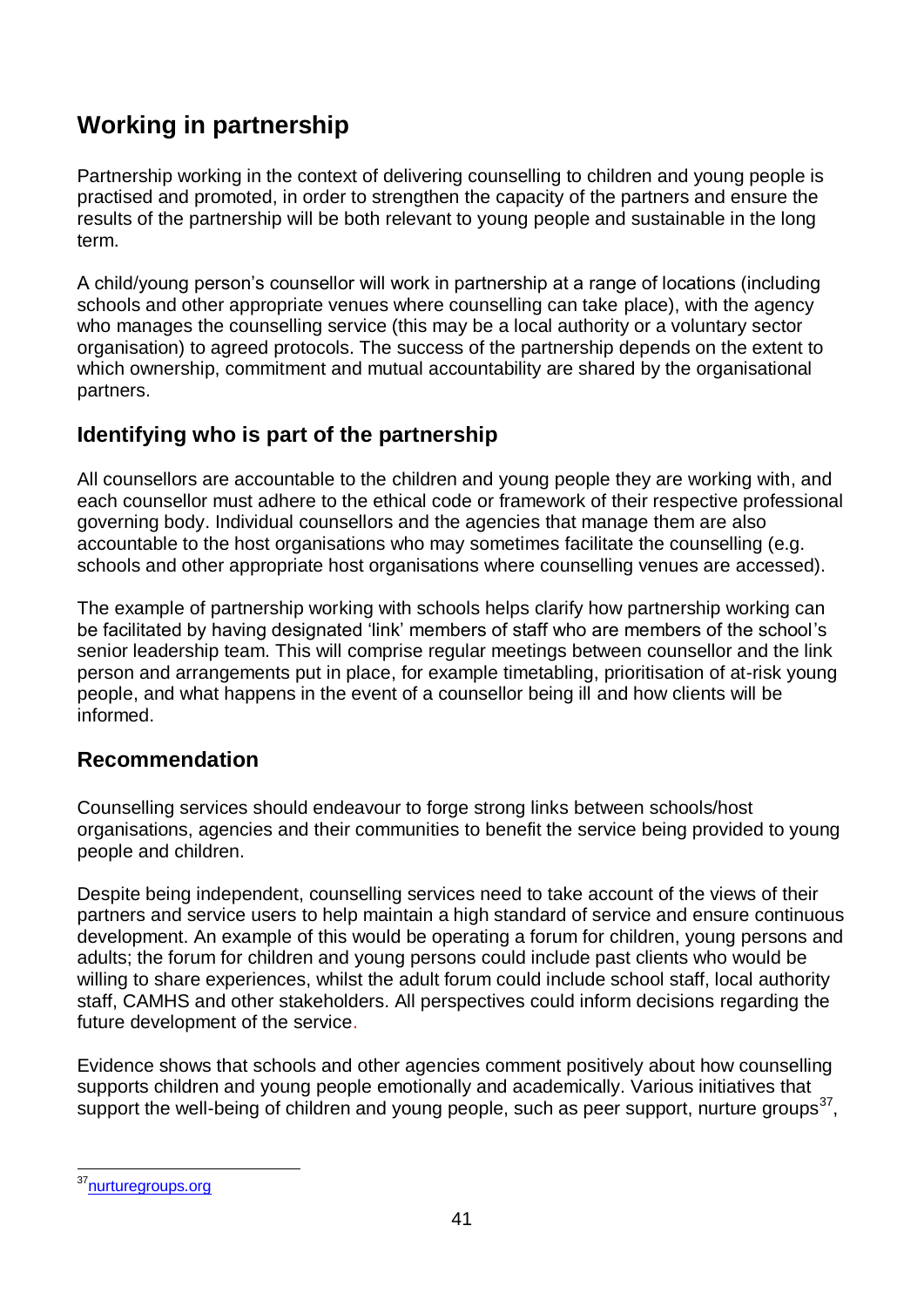Childline programmes<sup>38</sup> all contribute to the health and well-being of children and young people.

Counselling can also create a positive environment to facilitate strategies for learning. Counsellors can also contribute to the pastoral care of children and young people by addressing their emotional needs.

### **Providing facilities in partnership**

It is important that children and young people who access counselling feel safe and comfortable. The counselling should take place in a room where they will not be interrupted or disturbed. There should be a designated room for counselling that is different in look and feel to a classroom or office.

### **Partnership with parents/carers**

When working with secondary school-age children and young people, it is not necessary to get parental or carer consent as long as the young person is deemed to be 'Gillick' competent (see the section 'Accessing counselling'). Parents and carers should be made aware of any publicity about the school counselling service and how it works when their child joins the school. Whilst it is important to work in partnership with parents and carers, this should not impinge on the confidential nature of the counselling sessions.

Working in partnership with parents/carers can benefit the counselling relationship. There should be a clearly stated policy of commitment to protect counselling confidentiality, which sets definite limits to parental involvement, decisively underpinned by both ethical and legal factors.

### **Working collaboratively**

It is important for all professionals involved in emotional and mental health well-being provision to be well connected to and collaboratively engage to ensure the most effective and integrated response. Counsellors, psychological therapists, psychologists and other mental health clinicians' best serve children and young people when they share perspective and responsibility in meeting children's and young people's needs and ensuring therapeutic progress.

All sharing of personal information should take place within the parameters of the *Wales*  Accord on the Sharing of Personal Information WASPI) framework<sup>39</sup>, which enables service-providing organisations to share personal data on a regular basis that complies with data protection requirements.

 $\overline{a}$ [www.childline.org.uk/get-support](http://www.childline.org.uk/get-support/)

<sup>39</sup> [www.waspi.org](http://www.waspi.org/)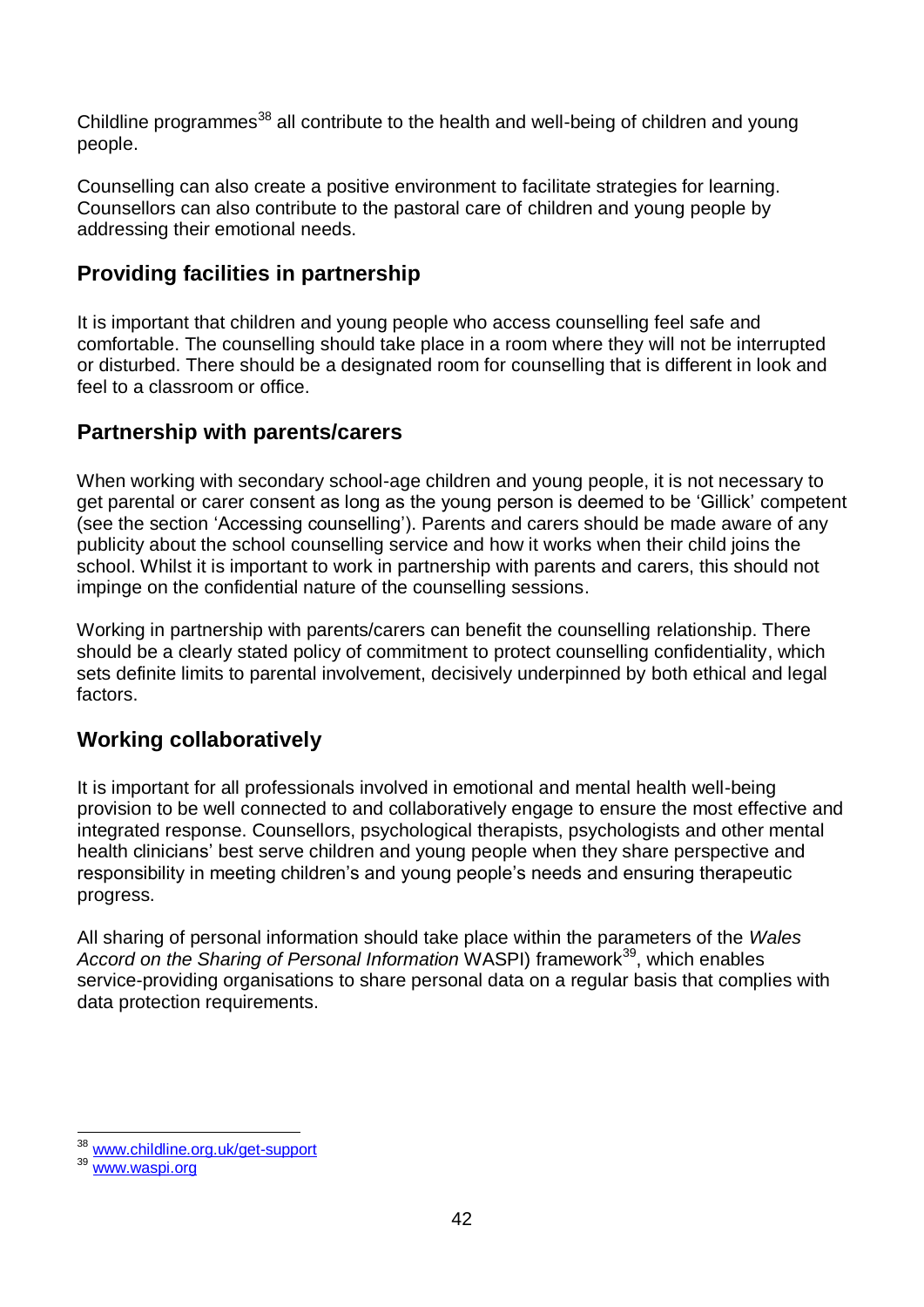# **Counselling as part of a whole-school and whole-system approach**

There is evidence<sup>40</sup> that well-being is strongly linked to educational outcomes. Children with higher levels of emotional, behavioural, social, and school well-being, on average, have higher levels of academic achievement and are more engaged in school, both concurrently and in later years. The well-being of children and young people is fundamental to their ability to learn – if they're hungry, or tired or worried or frightened they are not going to be physically or emotionally ready to learn.

The well-being of a child/young person must be at the heart of our inclusive education system. This is why well-being has been added as one of the four enabling objectives of Education in Wales: Our national mission<sup>41</sup>.

Schools are well placed to support the emotional health and well-being of all their learners. It's not just a question of intervening when problems start to emerge, although that is of course essential. But it's also about promoting positive well-being by helping children and young people cope with life's challenges. The new curriculum is being developed with the four purposes at its heart, one of which is to support our children and young people to be healthy, confident individuals who are ready to lead fulfilling lives as valued members of society. In addition, one of the areas of learning and experience is health and well-being.

Promoting good mental health should be given the same priority as the promotion of good physical health. It is a shared social responsibility and teachers, along with family members, are often at the front line in noticing when emotional and mental health issues begin to emerge. Addressing the root cause of a child's emotional distress can prevent more serious issues developing, and if the root cause is something that's happening in the school environment, such as bullying or exam stress, schools can tackle these underlying issues.

Children and young people who are disengaged or who show poor behaviour may be reacting to difficult circumstances. Sometimes this can be resolved with low level interventions at school, such as social and emotional learning or nurture groups. In more severe cases, schools can refer children and young people on to appropriate services, including counselling, to ensure that they receive the right support. Counselling can therefore complement the other approaches in place in schools to support the health, emotional and social needs of learners.

However, counselling must not be seen as 'stand alone' and should form part of a tiered approach to meeting the needs of the child/young person. There need to be robust assessment processes in place to ensure that counselling is the appropriate route for children and young people. If this is not the case, or if counselling has been tried but has not sufficiently met the child's or young person's needs, then there should be effective and timely referral pathways in place so that support can be escalated or de-escalated as necessary. This is the whole system approach, where agencies and providers work together, with a clear understanding of each other's roles and responsibilities.

 $\overline{a}$ <sup>40</sup> [www.gov.uk/government/uploads/system/uploads/attachment\\_data/file/219638/DFE-RR253.pdf](http://www.gov.uk/government/uploads/system/uploads/attachment_data/file/219638/DFE-RR253.pdf)

<sup>41</sup> [gov.wales/sites/default/files/publications/2018-03/education-in-wales-our-national-mission.pdf](https://gov.wales/sites/default/files/publications/2018-03/education-in-wales-our-national-mission.pdf)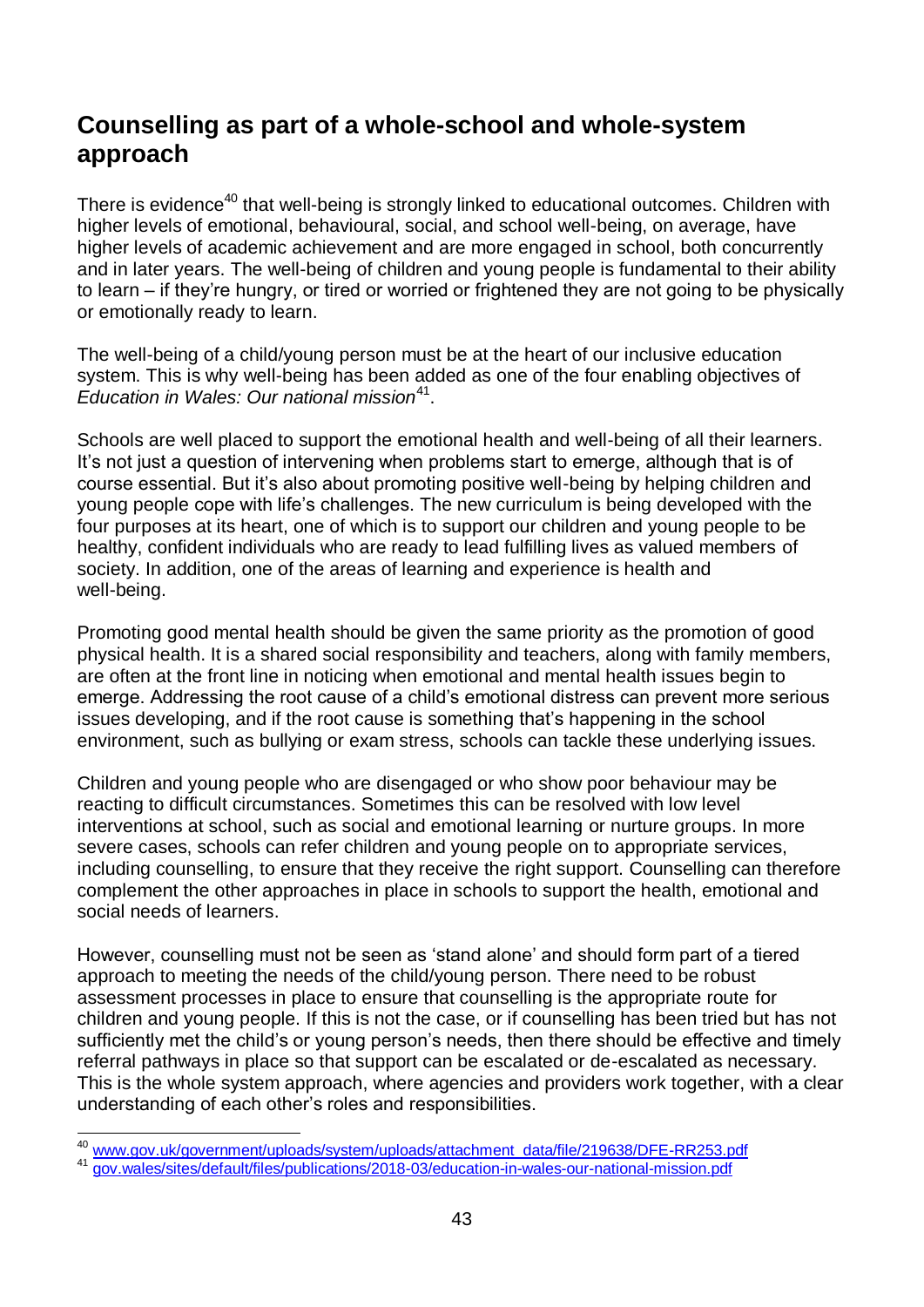# **Role of the school and link person**

## **The school**

The previous section highlighted how counselling should form an integral part of a wholeschool approach (as part of a wider whole-system approach) to meeting the emotional and mental health needs of children and young people, so that they are fully able to engage in their education.

Schools are well placed to support their learners' emotional health and well-being. Evidence<sup>42</sup> shows that a counselling service, which provides support within an overall school strategy can be highly effective in promoting young people's welfare, supporting their learning and achievement, as well as alleviating and preventing the escalation of mental health problems. In schools, counselling can help learners to develop skills, which make personal transitions more manageable. Counsellors who are part of a whole-school approach to emotional health and well-being are in a unique position to recognise early on children who are at risk, in need, vulnerable or for whom there are potential serious mental health risks at an early age.

The school has a responsibility to:

- treat the counsellor as they would any other external professional
- inform the counsellor of any significant events (in school or in the community), which may impact on learners (as individuals or as groups)
- ensure the link person is available to meet the counsellor at agreed times on a regular basis
- support the referral process as appropriate.

### **The link person**

Each school will have in place a link person who will take responsibility for, and be a point of contact for, the counselling service within their school. The school must ensure that the member of staff designated as the link person has sufficient time and availability to fulfil the role appropriately. The link person may or may not be the designated senior person with responsibility for safeguarding. If the link person is not the senior designated person, the counsellor should liaise with the senior designated person and report safeguarding issues to them directly (the section on 'Safeguarding').

The link person will liaise with the counsellor over any concerns regarding the well-being of learners who are currently receiving counselling; any relevant child protection issues; appointments; referrals and waiting lists for school learners; and any other issue, which may impact the provision of counselling (i.e. the physical environment used for counselling delivery (see also the next section 'Creating an effective counselling space').

<sup>42</sup> <sup>42</sup> [strathprints.strath.ac.uk/26793/1/strathprints026793.pdf](http://strathprints.strath.ac.uk/26793/1/strathprints026793.pdf) [www.bacp.co.uk/media/1978/bacp-research-on-counselling-psychotherapy-with-children-young-people](http://www.bacp.co.uk/media/1978/bacp-research-on-counselling-psychotherapy-with-children-young-people-%20systematic-review-2013.pdf)[systematic-review-2013.pdf](http://www.bacp.co.uk/media/1978/bacp-research-on-counselling-psychotherapy-with-children-young-people-%20systematic-review-2013.pdf)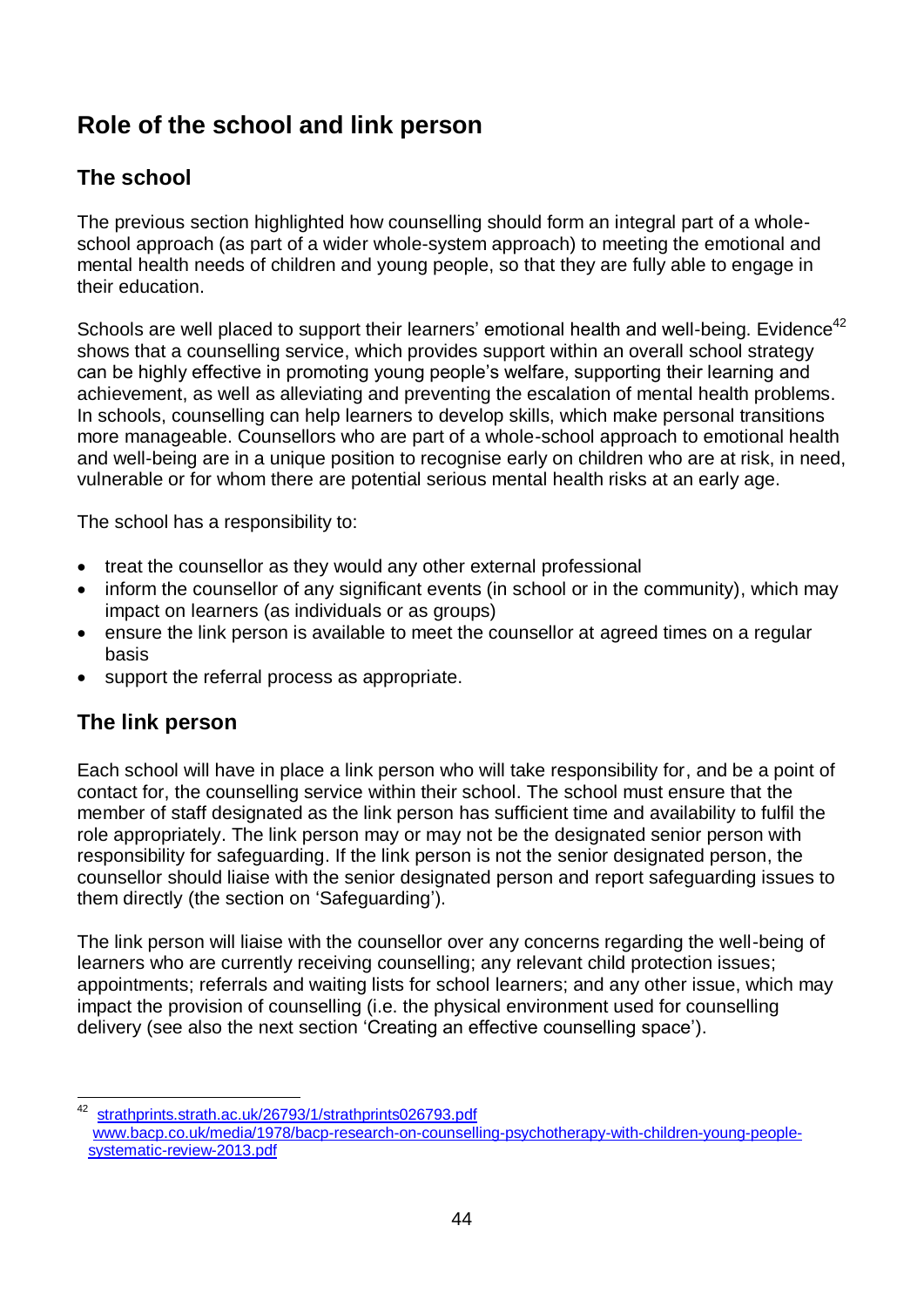The school/link person will provide information about, and raise awareness of, the counselling service to learners, staff, parents, governors and external agencies where appropriate.

## **Meetings**

Whenever possible, the counsellor should be involved in any multi-agency meetings within the school regarding individual children and young people, having access to relevant information, which may assist the effective delivery of the service. However, the content of counselling sessions will remain confidential unless the welfare and safety of the child/young person and/or another is considered to be at risk (see 'Confidentiality and sharing information' and 'Safeguarding').

The school should also ensure clear links with pastoral meetings and demonstrate how counselling fits into this as part of a whole-school approach to emotional health and well-being.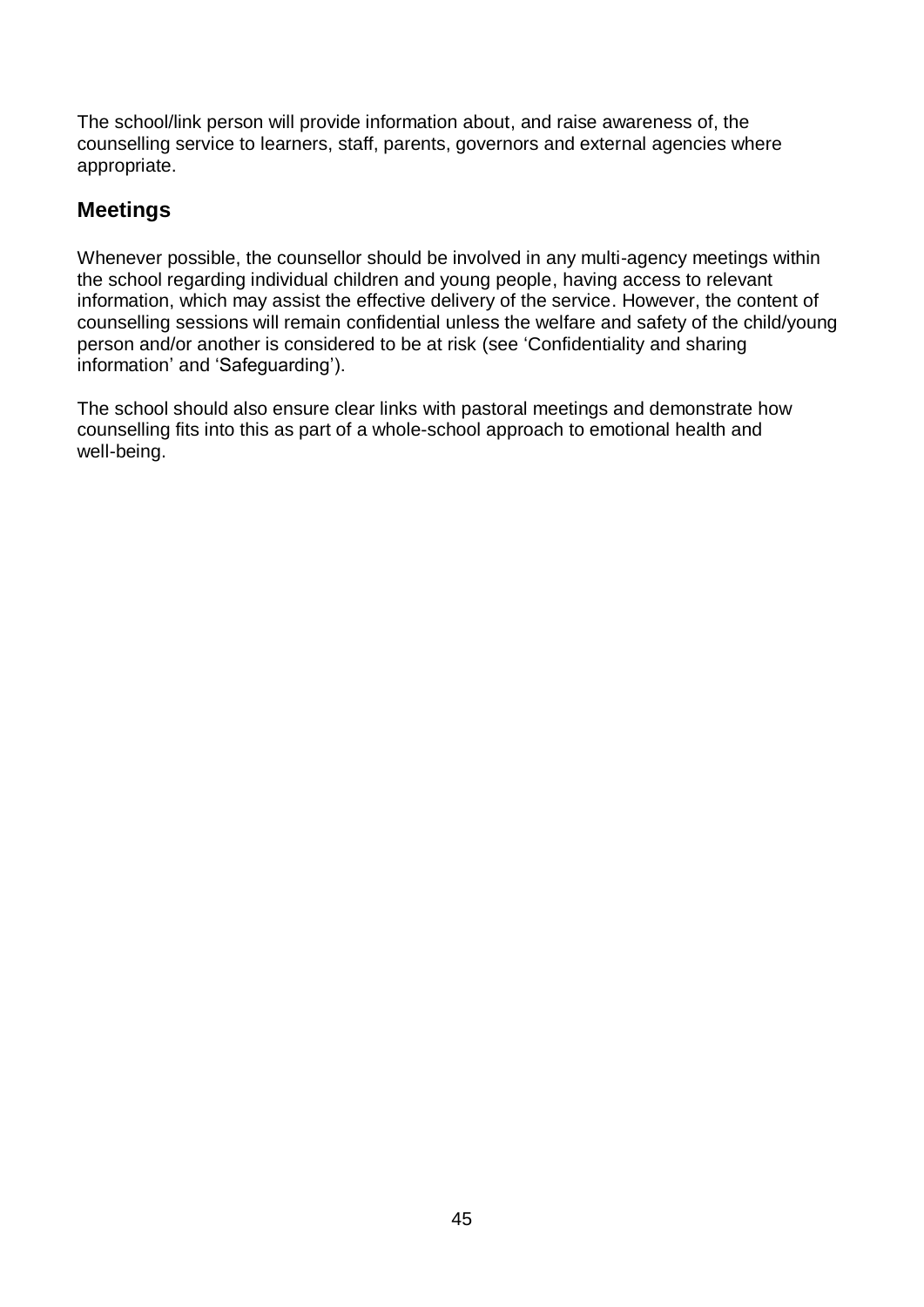# **Creating an effective counselling space**

Appropriate resources need to be provided for the counsellor, whether the counsellor is working inside or outside the school setting.

These resources include:

- an appropriately designated room (the same one for each session if possible), which is safe, private and accessible, available at agreed times and in accordance with Health and Safety at Work policies. This will help put the child/young person at ease and ensure a consistent approach to the counselling process. It is recommended that a counselling room has natural light, but there are likely to be blinds/window covering that could be used to ensure appropriate privacy during the counselling session
- secure storage that meets GDPR recommendations<sup>43</sup> for the counsellor to keep records and have the capacity to store creative materials. The counsellor should have sole access
- use of a desk and access to a confidential telephone
- use of internet access within the room.

The appointment diary should be held by the counsellor. In schools the diary can be shared with the most appropriate member of staff, e.g. the link person or other member of staff with pastoral responsibility, to ensure that the child/young person can be notified if the counsellor is ill, and vice versa. In a community-based setting, sharing the diary may not be appropriate, and any cancelled appointments should then be managed by the counselling service. Appointments should be made by the counsellor and changed only at his/her direction, if possible in conjunction with the young client.

Children and young people have a right to privacy, and conducting counselling in a private room provides the necessary and fundamental conditions to enable the counselling process to take place effectively. As the child or young person moves through the counselling process, an appropriate, designated counselling room will provide the opportunity to express difficult emotions, such as anger or grief. The child or young person must first feel safe enough to disclose such personal and sensitive matters. If this safety is compromised the child or young person is highly likely to resist opening up to the counsellor, in fear of being seen crying or heard discussing personal information.

To ensure privacy, it is recommended that the counselling room would:

- not be overheard, to ensure conversations or louder sounds such as crying cannot permeate outside the room to the wider environment
- not be overlooked. This would include windows into the room being covered. If there is CCTV in the room it should be switched off to ensure that counselling can take place in a private environment, and that no member of school staff could view the session either live or on playback. In this instance an agreed risk assessment should be carried out beforehand with the counsellor and the school/community setting
- be away from the population of the school or community setting. This would avoid a child/young person having to navigate through a room of their peers or other persons to

l [www.bacp.co.uk/bacp-journals/bacp-workplace/january-2018/an-upgrade-for-data-privacy](http://www.bacp.co.uk/bacp-journals/bacp-workplace/january-2018/an-upgrade-for-data-privacy/)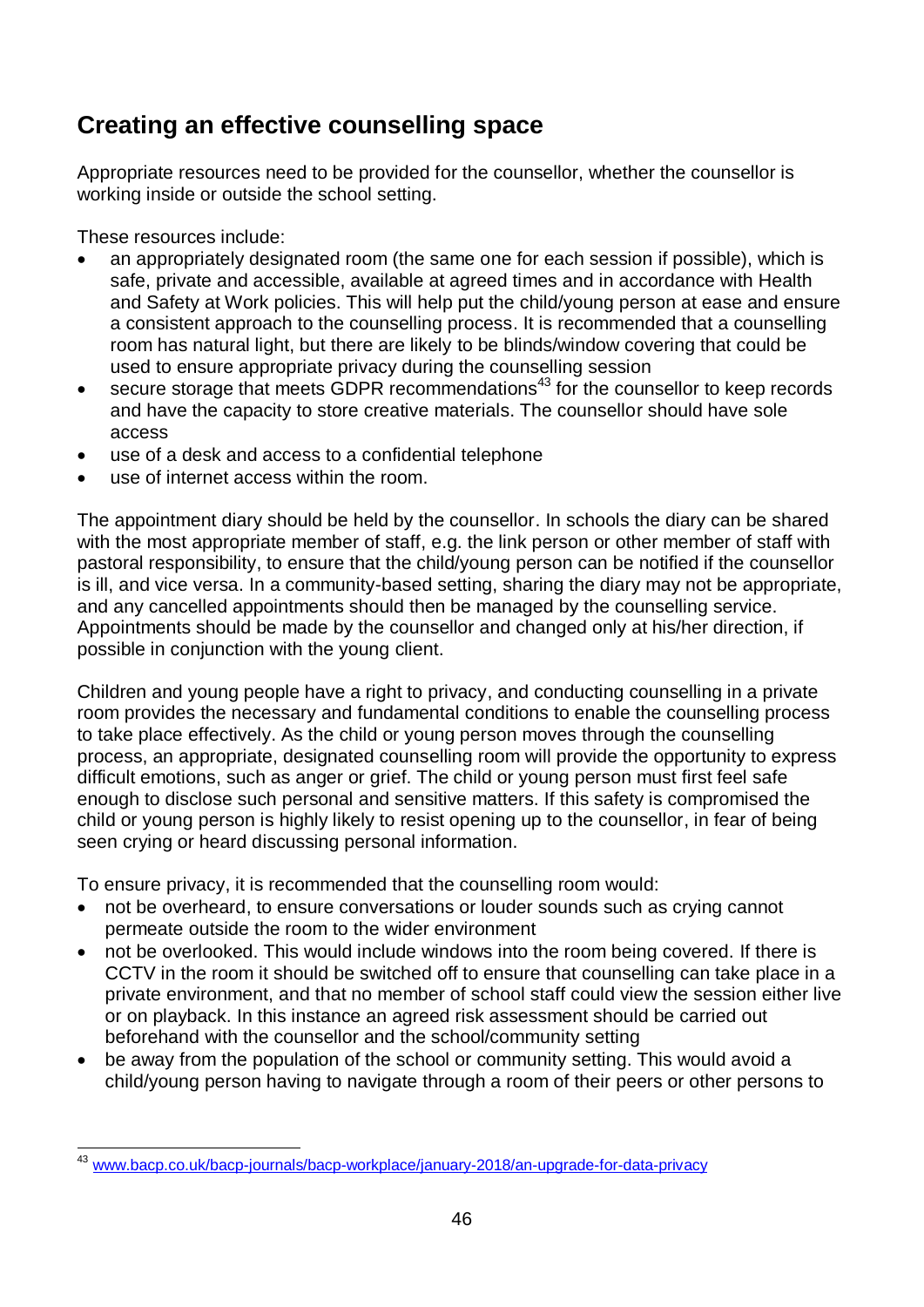reach the counselling room, or being seen entering, leaving the counselling room or waiting to be seen.

# **Counselling delivered outside the school setting**

The School Standards and Organisation (Wales) Act 2013 requires local authorities to provide an independent counselling service on the site of each secondary school that it maintains. A local authority may in addition offer counselling services at other locations, e.g. at independent schools or at a local community centre, youth centre or other community facility for children or young people who are not in school and/or wish to access counselling outside of a formal education setting<sup>44</sup>.

When delivering counselling outside of the school setting, there are unlikely to be the same kind of support structures in place. Local authorities and counselling providers therefore need to consider a number of measures around community-based counselling for it to be delivered safely and effectively. These include:

## **Signposting**

In order to raise awareness and promote provision, children and young people need to be made aware that counselling is available in other settings, this is covered in more depth in the section 'Raising awareness that counselling is on offer'.

### **Children and young people who do not attend their appointment**

Where children/young people fail to attend their first appointment, there are often not the same mechanisms for following up that are in place in schools. Counselling services then need to take on the responsibility for following up missed appointments, to check whether counselling is still required and to offer another session if it is. There may be reasons for nonattendance (including risk and safeguarding factors, which may need to be explored or raised with other agencies). Counselling services need to have in place mechanisms to follow-up on non-attendance and should not automatically assume the service is no longer needed by the young person.

### **Lone working**

Counsellors working in community settings may be delivering counselling outside usual business hours, in buildings where there is limited staffing. Counsellors should take all reasonable precautions to ensure their own safety, as they would in any other circumstances. Their employers have a duty to assess risks to lone workers and take steps to avoid or control risks where necessary. Advice on lone working is available on the Health and Safety Executive's website<sup>45</sup>.

l <sup>44</sup> [gov.wales/sites/default/files/publications/2018-03/statutory-guidance-to-welsh-local-authorities-on-the](https://gov.wales/sites/default/files/publications/2018-03/statutory-guidance-to-welsh-local-authorities-on-the-provision-of-independent-counselling-services.pdf)[provision-of-independent-counselling-services.pdf](https://gov.wales/sites/default/files/publications/2018-03/statutory-guidance-to-welsh-local-authorities-on-the-provision-of-independent-counselling-services.pdf)

<sup>45</sup> [www.hse.gov.uk/pubns/indg73.htm](http://www.hse.gov.uk/pubns/indg73.htm)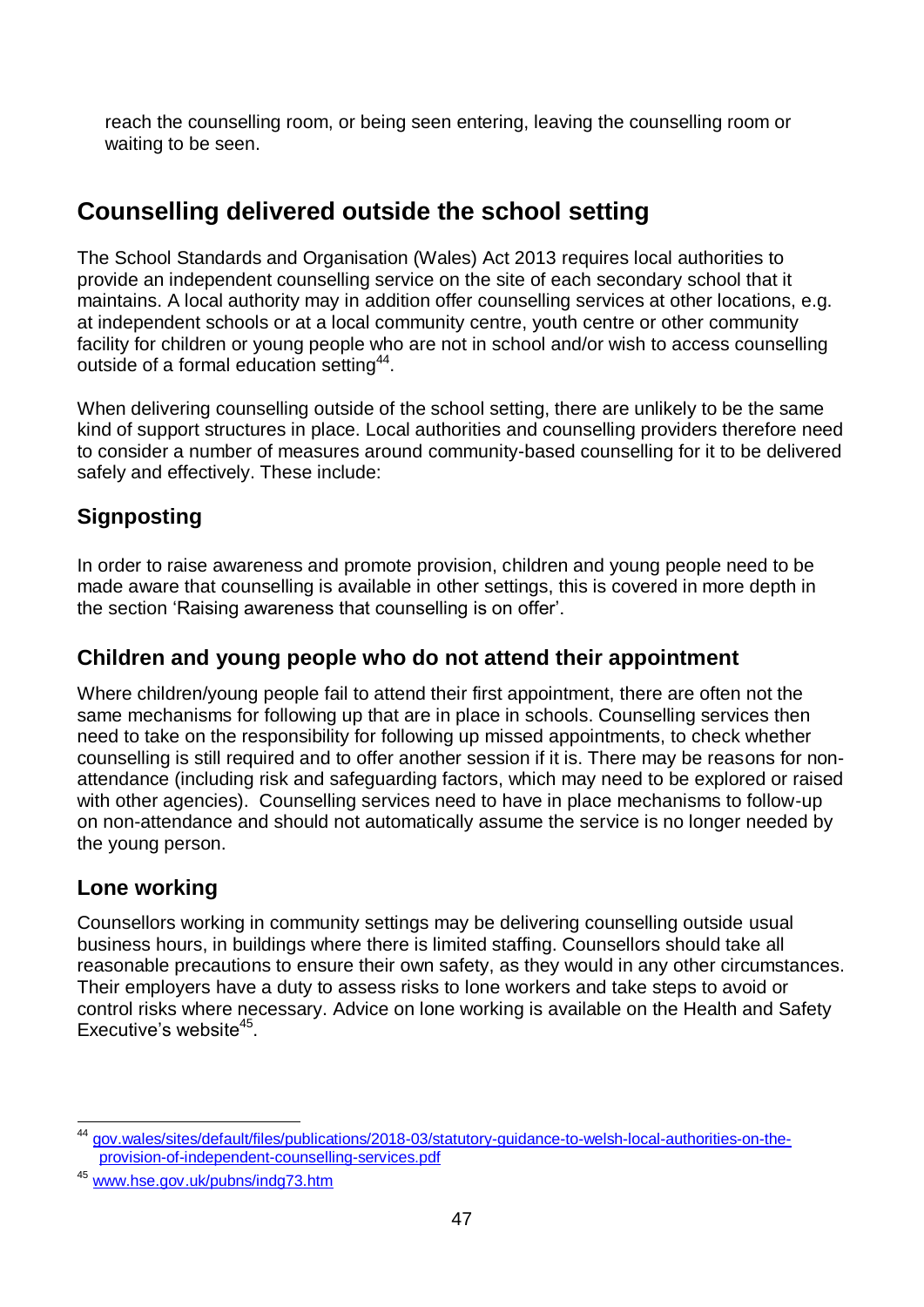The Suzy Lamplugh Trust has also made information available on Personal Safety at Work and Lone Working<sup>46</sup> and for BACP members see Good Practice in Action resource 106 on safe working.

### **Choice of venue**

Counselling services and local authorities should consider the need to ensure the safety of counsellors and children/young people when they decide on the venue for delivering community-based counselling, taking into account:

- at what times the counselling will be delivered
- the staffing of the building at those times will the counsellor and client be isolated?
- where the building is situated will the counsellor and client be safe when they arrive and leave the building and its environment?
- how will risks be mitigated.

### **Travel by children and young people to receive counselling in the community**

Children and young people accessing counselling outside the school setting will need to travel to and from the venue where counselling is being provided. Parents may provide transport but if they do not, or if they don't know that their child is receiving counselling, that child/young person will have to travel to the venue by themselves.

When offering appointments in the community, consideration needs to be given to the safety of the young person travelling unaccompanied to and from the venue where counselling is provided. Although a young person may have chosen counselling in the community, their safety and ability to access the service needs to be considered before an appointment is allocated.

Community counsellors must be clear on their reporting procedures for safeguarding issues and child protection procedures whilst working outside of a school setting. They must ensure they are clear about their duty and equipped with contact details for reporting any concerns.

l

<sup>46</sup> [www.suzylamplugh.org/Pages/Category/downloadable-leaflets](http://www.suzylamplugh.org/Pages/Category/downloadable-leaflets)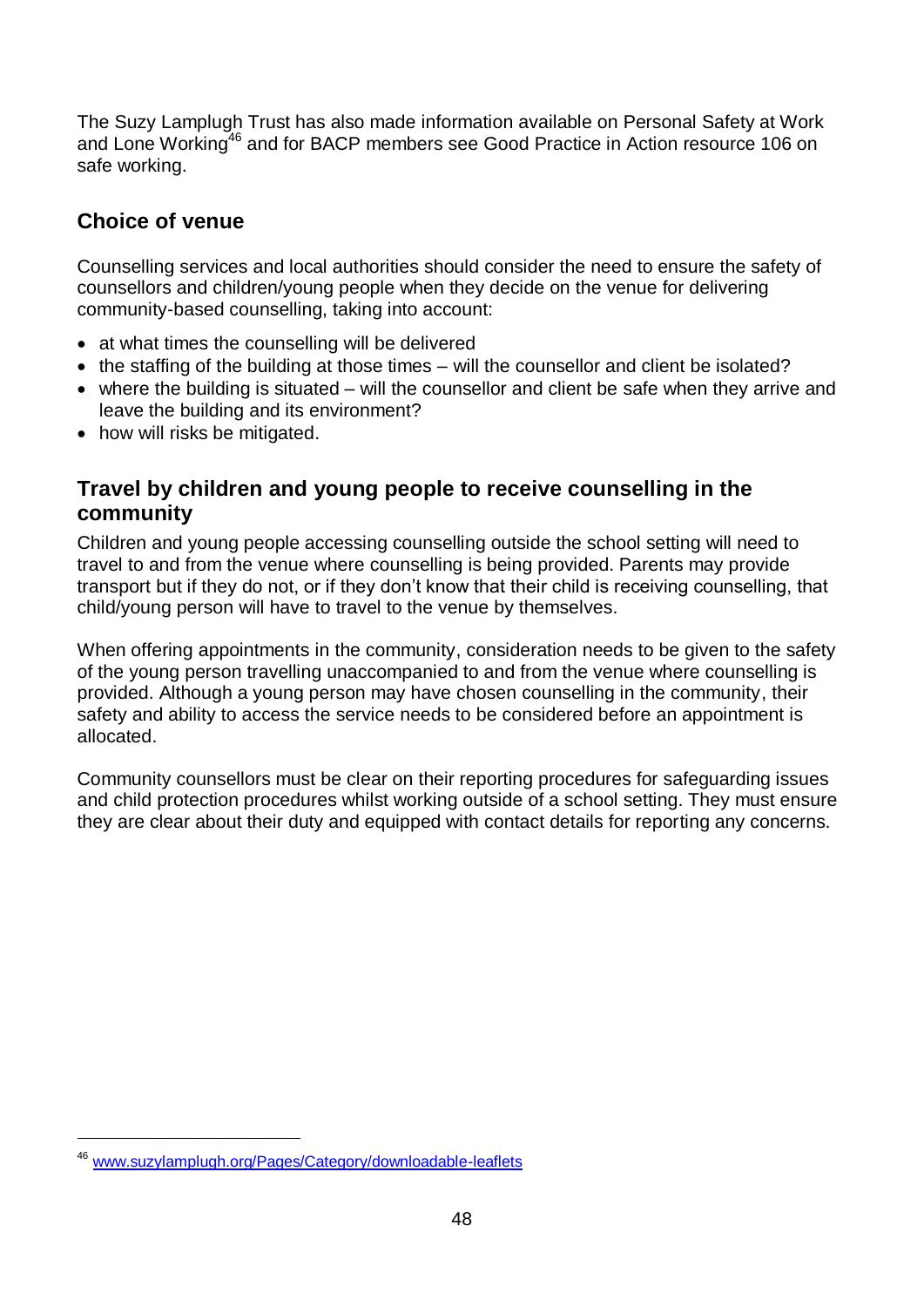# **Online counselling**

Providing a web-based platform to reach an audience of young people who may not wish, or be able, to access face-to-face counselling or support can be an invaluable asset. This platform should complement face-to-face counselling rather than being used as an alternative. Web-based services need to be joined up with services in the wider system, within school and within the health and social care system generally, and not seen as a stand-alone service. There need to be clear pathways in place and counsellors should be expected to work as part of a team. When considering using web-based counselling, it should be borne in mind that there are several different forms.

#### **Text based**

- Synchronous communication the client and counsellor engage in real time continuous instant messaging during a session.
- Asynchronous communication the client and counsellor engage in time delayed email exchange or secure messaging.
- Forums a platform for users to post messages on common topics, which can either be open for other users to view or private posts to administrators of the forum (i.e. the counsellor).

#### **Audio/video based**

- Voice Over Internet Protocol (VOIP) the client and counsellor engage in real time voice conversation using various software packages over the internet (i.e. synonymous to phone counselling).
- Video communication the client and counsellor use live camera and voice to conduct the counselling session.

Providing counselling on the above platforms presents similar challenges, ethical or otherwise, as face-to-face counselling. However, it also presents quite unique challenges too. Organisations engaging in online counselling need to be clear what these challenges are. It is important to be aware of the many differences involved when using different platforms, organisations and counsellors should take account of these differences before engaging in counselling online. The *Ethical Framework for the Counselling Professions* (2018)<sup>47</sup>, states that:

*We will fulfil the ethical principles and values set out in this Ethical Framework regardless of whether working online, face-to-face or using any other methods of communication. The technical and practical knowledge may vary according to how services are delivered but all our services will be delivered to at least fundamental professional standards or better.* (Good Practice, point 20)

l <sup>47</sup> [www.bacp.co.uk/media/3103/bacp-ethical-framework-for-the-counselling-professions-2018.pdf](http://www.bacp.co.uk/media/3103/bacp-ethical-framework-for-the-counselling-professions-2018.pdf)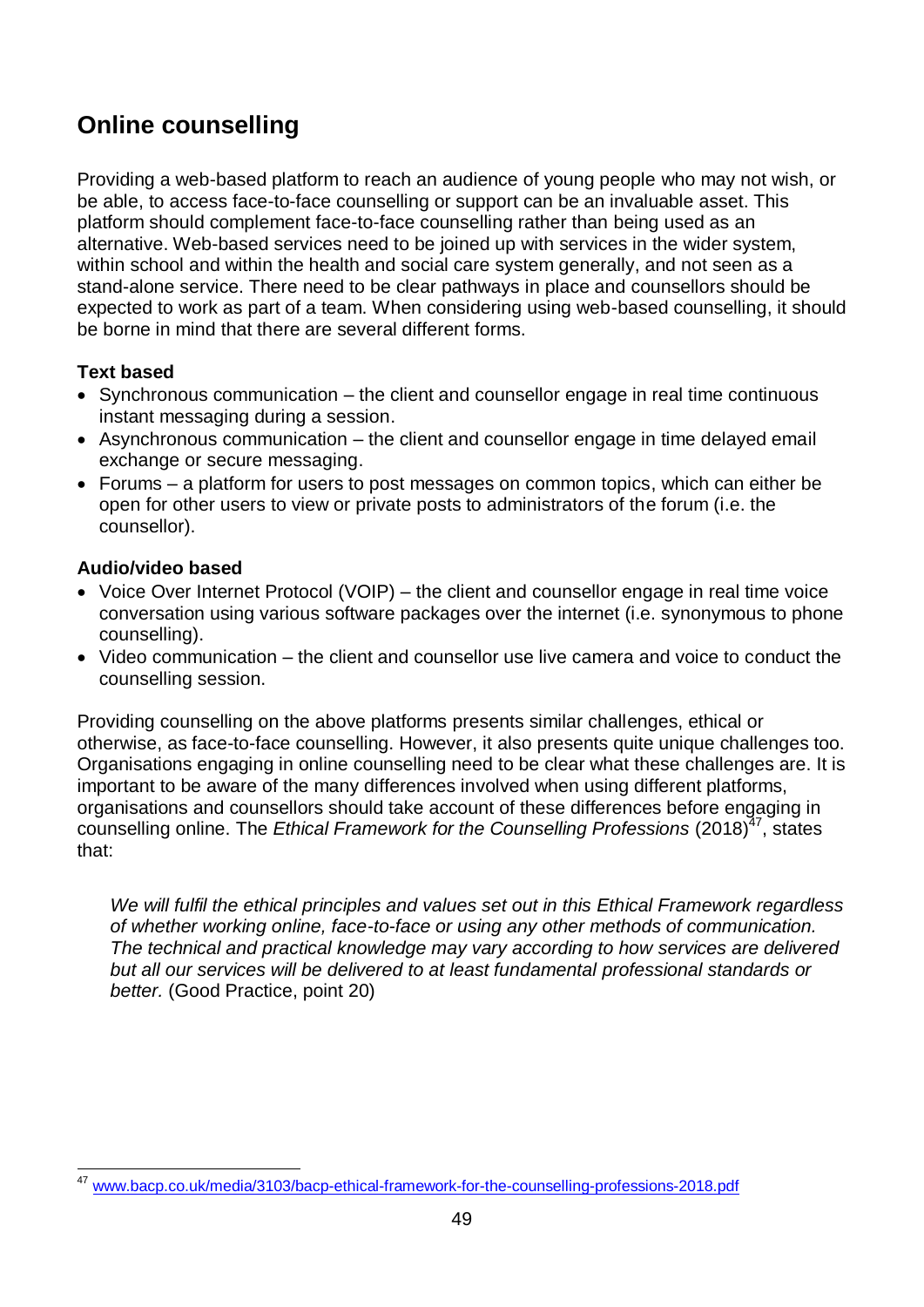The following points are aspects to consider when engaging in online counselling. These include but are not limited to the following.

### **Organisational level**

- Legal requirements for working in the UK and potential for clients accessing from outside the UK.
- Professional and Personal Liability Insurance.
- Digital security and data protection. Any service must meet the information governance and security standards necessary to operate a safe and secure platform. This includes data encoding, clear policies and practice around Personal Identification Data, secure case notes and safe hosting considerations amongst many others. (For further information please refer to the Information Commissioner's Office website<sup>48</sup>.
- Consideration around the impact of anonymity ensuring child protection requirements are met alongside the need for confidentiality.
- Protocols and technical mechanisms for supporting clients in an emergency.
- Considerations for age range of clients and how this can be enforced.
- Recruitment of trained and experienced online counsellors a formal qualification in counselling, experience of working with young people in a face-to-face situation, plus additional training in online counselling as a minimum.
- Ongoing training for online work within a fast-moving industry.
- Technology changes quickly and organisations should be able to respond flexibly and in line with technology advancements and also in line with feedback from young people using the service.
- Supervision (considering the online experience of supervisor).
- Being available when young people want to access the service (out of office hours) and ensuring the online service has out-of-hours' management and supervisory support.
- Implementation of a social media policy that counsellors will follow.
- Health and safety risk assessment for online workers.

### **Practitioner level**

- Technical competency (the counsellor should have adequate knowledge and experience of computer software).
- Technical competency and support from an IT team to support counsellors during opening hours.
- Assessing the client's suitability for the requested platform and their age, including Gillick competency, and in depth understanding of issues around consent and confidentiality.
- Clients must be fully informed about all aspects of the service they are receiving before they access it. Therefore, practitioners must ensure they obtain informed consent from the client and that the client is clear on the service they are accessing.
- Procedure for reconnecting with clients when there is a technical breakdown.
- How to manage the 'disinhibition effect' which may cause clients to act in a very different way online than face to face (as an example, offloading issues much more quickly than face to face).
- The role and usage of silence and how it can be managed.
- Use of social media (counsellor online presence and boundaries).
- Making clients aware of how to support their own privacy when engaging in an online counselling session.

l <sup>48</sup> [ico.org.uk/for-organisations/guide-to-data-protection/data-protection-principles](https://ico.org.uk/for-organisations/guide-to-data-protection/data-protection-principles/)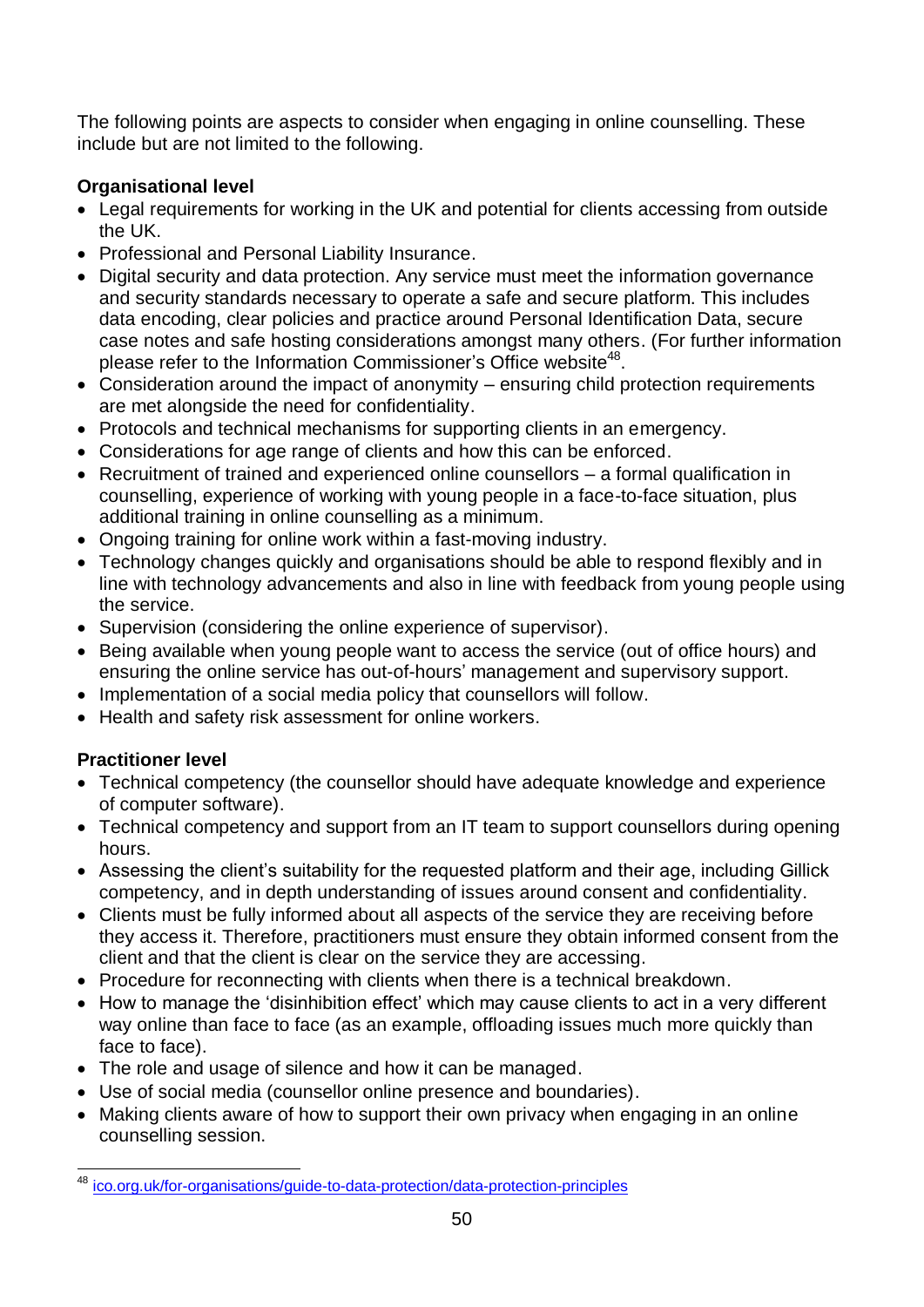- Information technology changes quickly, so counsellors need to be ready to adapt at short notice.
- Managing risk and the limitations of intervention in some cases.
- All aspects of safeguarding in terms of a legal duty to pass on harm to self or others applies equally online as it does face to face.

Competency for delivering online therapeutic sessions is set out within BACP competence framework telephone and e-counselling<sup>49</sup>.

l <sup>49</sup> [www.bacp.co.uk/events-and-resources/ethics-and-standards/competences-and-curricula](http://www.bacp.co.uk/events-and-resources/ethics-and-standards/competences-and-curricula/)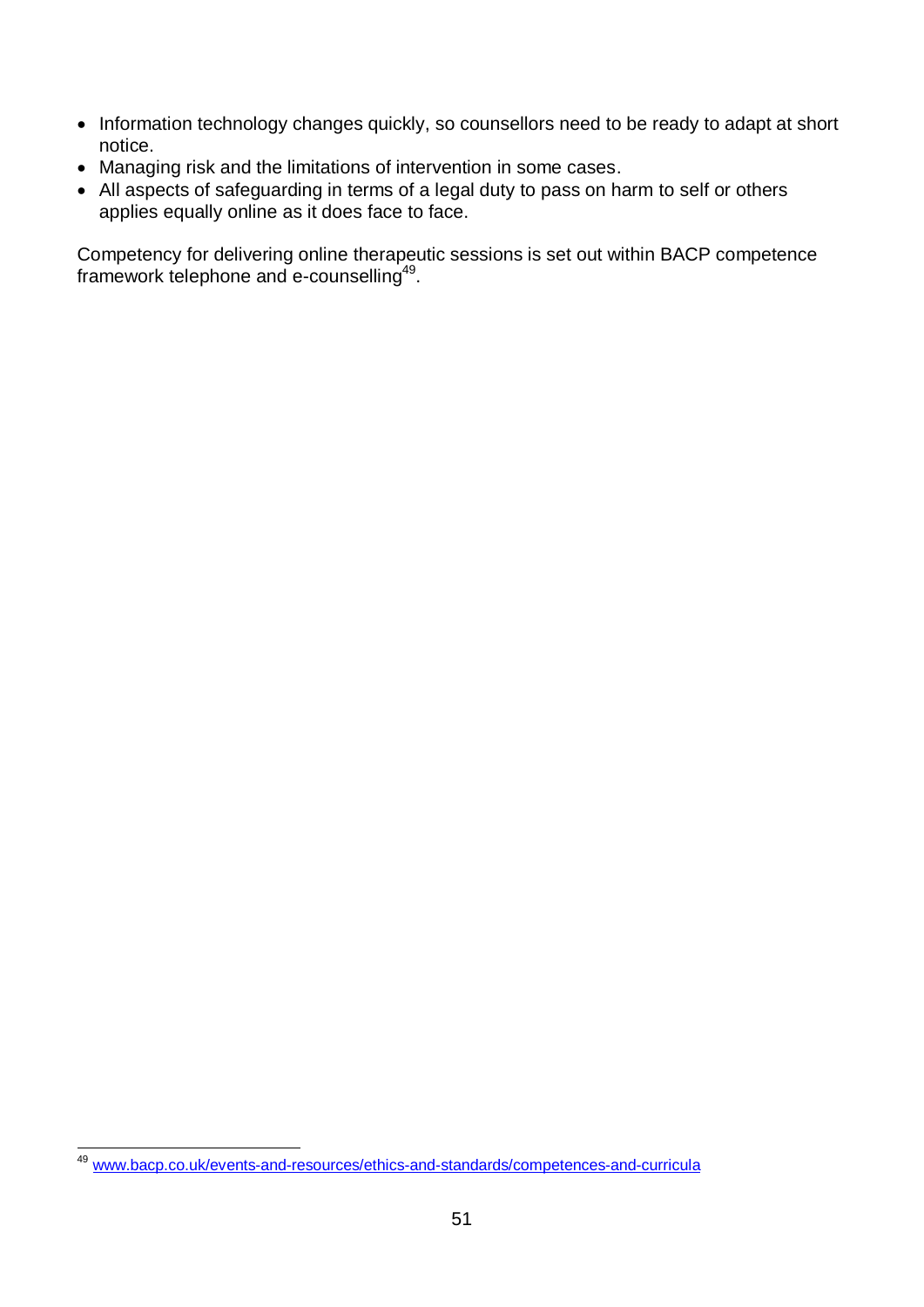# **Case study: A.B.**

A.B. is a 15-year-old female who has recently completed her GCSE examinations and is awaiting the results in order to gain entry into her chosen further education college, to study media. She had initially referred herself to our community counselling service, and whilst doing so, had been made aware of the added option of attending these sessions via our newly developed 'online' service.

There was a barrier to her ability to attend our more conventional face-to-face service due to her not having access to transport at the available times.

#### **Client history**

A.B. is the youngest of six siblings who have been raised by both parents. Several years earlier, there was a family dispute over financial matters resulting in her four elder siblings becoming estranged from her parents. This caused further controversy when A.B.'s dad was imprisoned for twelve months due to legal aspects of this financial dispute.

#### **Assessment and presenting issues**

As with all online clients, A.B. was offered the choice of either video chat or instant messaging. A.B. preferred video chat as she relies a lot on body language.

The initial assessment highlighted what seemed to be some moderate OCD traits, for instance A.B. described herself as having to check if she has done things correctly, such as switching off lights. She mentioned that she often gets other people to check for her too. In addition, A.B. gets upset and overwhelmed frequently.

In addition, during the initial assessment, A.B. spoke of how she was always the listener in her friendship group and the one who supported everyone else. She had begun to notice that this was not reciprocated, and this had left her feeling both sad and used. She spoke of having just one genuine friendship, which was mutually empathic.

#### **Intentionality**

We discussed what A.B. would like to achieve from her therapy sessions. She said she would like a safe space to explore her problems, in which she feels she is being truly heard.

The Humanistic model of counselling is centred completely on the client and relies solely on creating the correct conditions, in which the client can explore their thoughts and feelings in a safe space free from the fear of being judged; the feeling of being truly heard in a congruent and empathic way. This is therefore my chosen methodology based on A.B.'s assessment of needs. Intentionality is to have built up a trusting, intimate and mutual relationship using this approach, alongside the introduction of some basic CBT tools to assist in building coping strategies to help with what seems to be moderate OCD behavioural traits.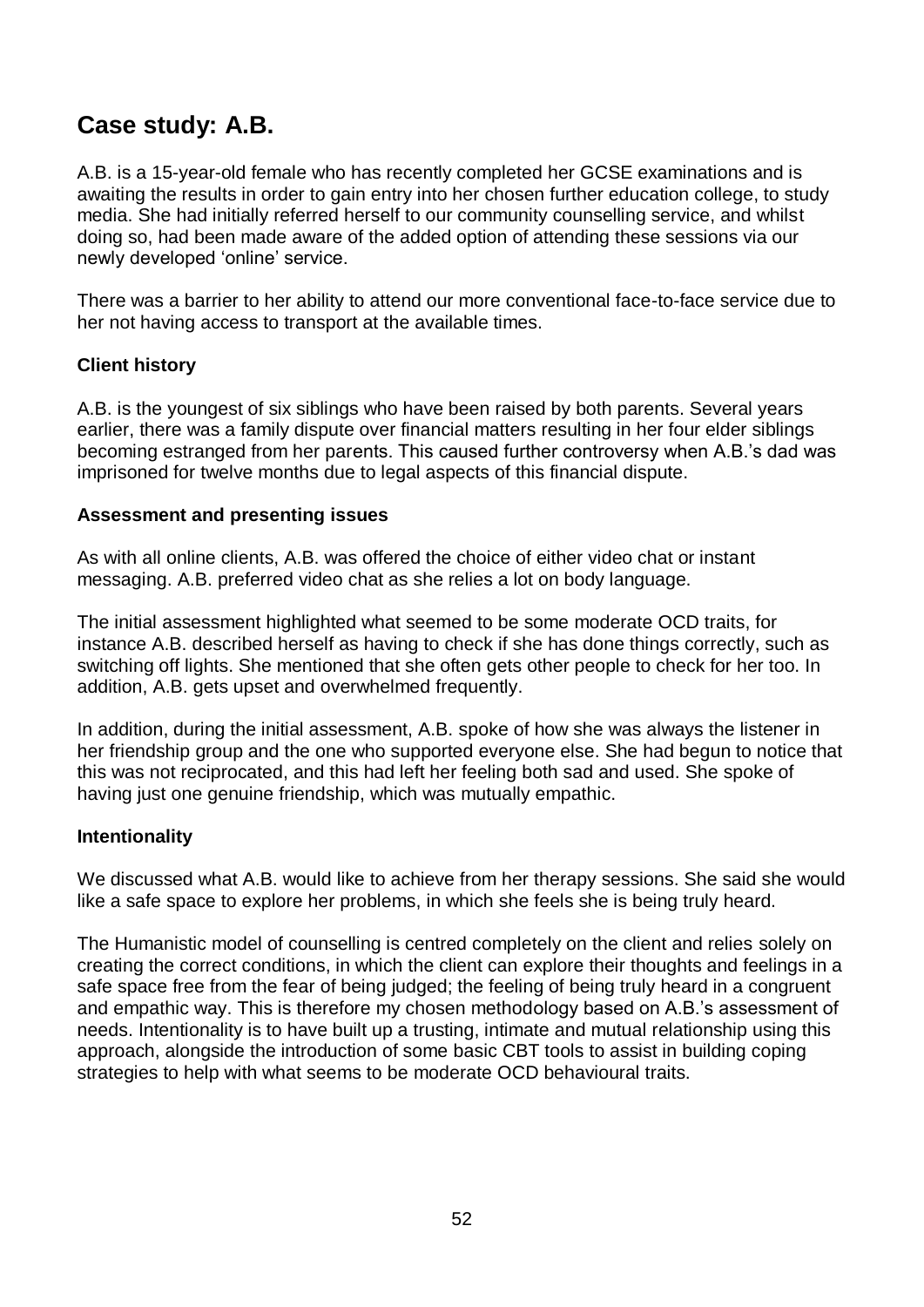#### **Measurement tools**

The measurement of therapeutic movement (outcomes) is to be monitored using a weekly 'Young Person's Core' (YP-CORE Outcome Measure) which is to be plotted throughout the therapeutic journey.

YP-CORE Outcome Measure has been designed to be suitable for use across a wide variety of service types, for young people aged 11-16 (secondary school age).The measure taps into a pantheoretical 'core'of clients' distress, including subjective well-being, commonly experienced problems or symptoms, and life/social functioning.



#### **Sessions**

The initial few sessions allowed A.B. to tell her story and untangle the mixed-up emotional journey she had travelled since the breakdown of her family unit and her dad's imprisonment. These sessions also built up a timeline of when the anxiety and feelings of being overwhelmed by everything had begun, as well as the onset of double and triple checking everything she does.

As the sessions moved on, A.B. explored how she had developed her own strategies to cope with what was happening at home by almost shutting off and isolating her feelings. She found herself concentrating more on her friend's issues.

She became increasingly tied up in rescuer mode and having to mediate 'petty' fall outs within her friendship groups, desperately trying to hold the group together. This, in itself added to the pressure A.B. had felt build up inside.

A.B. and I then spent the next few sessions exploring how her negative 'self-talk' had impacted on her emotional well-being. A.B. used a weekly journal to record examples and then we would look at how these could be firstly, identified and then how she could flip these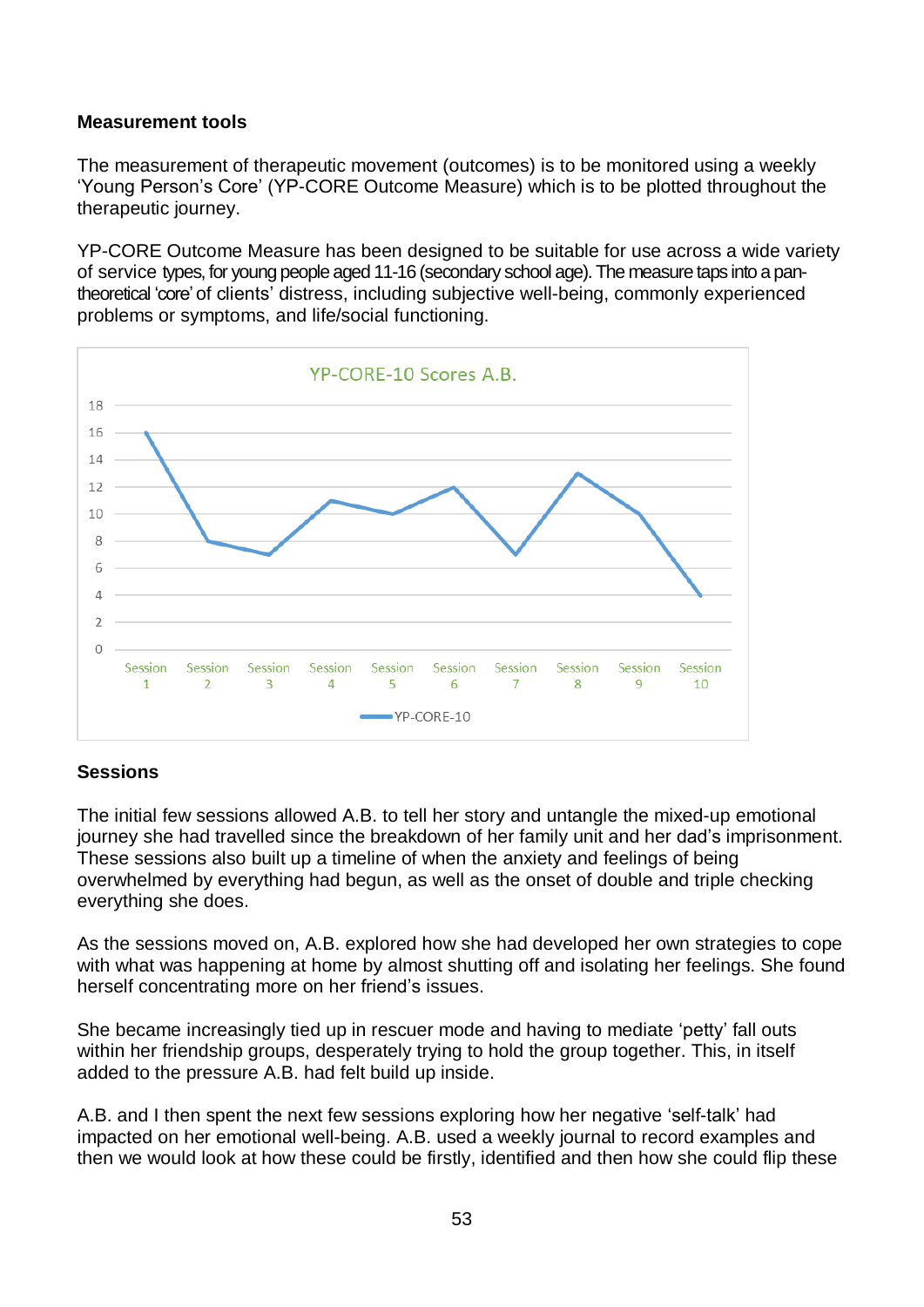thoughts around to become more useful and positive.

A.B. began to look at how she had blocked out her pain and how since opening up and exploring her feelings, she had begun feeling lighter and more able to cope. There was less emphasis on her fears of getting things wrong and her having to consistently keep checking everything multiple times.

We looked at different relaxation techniques and some mindfulness exercises for her to develop some practical strategies to bring her focus into the 'here and now'.

#### **Endings**

By session nine, A.B. had shown great signs of therapeutic movement and on reflection of her weeks in between sessions; it had become increasingly evident that her explorative emotional journey, along with the practical interventions she had learnt, had resulted in her becoming more resilient and her developing a healthier outlook in which she was able to focus on her college course and future life goals.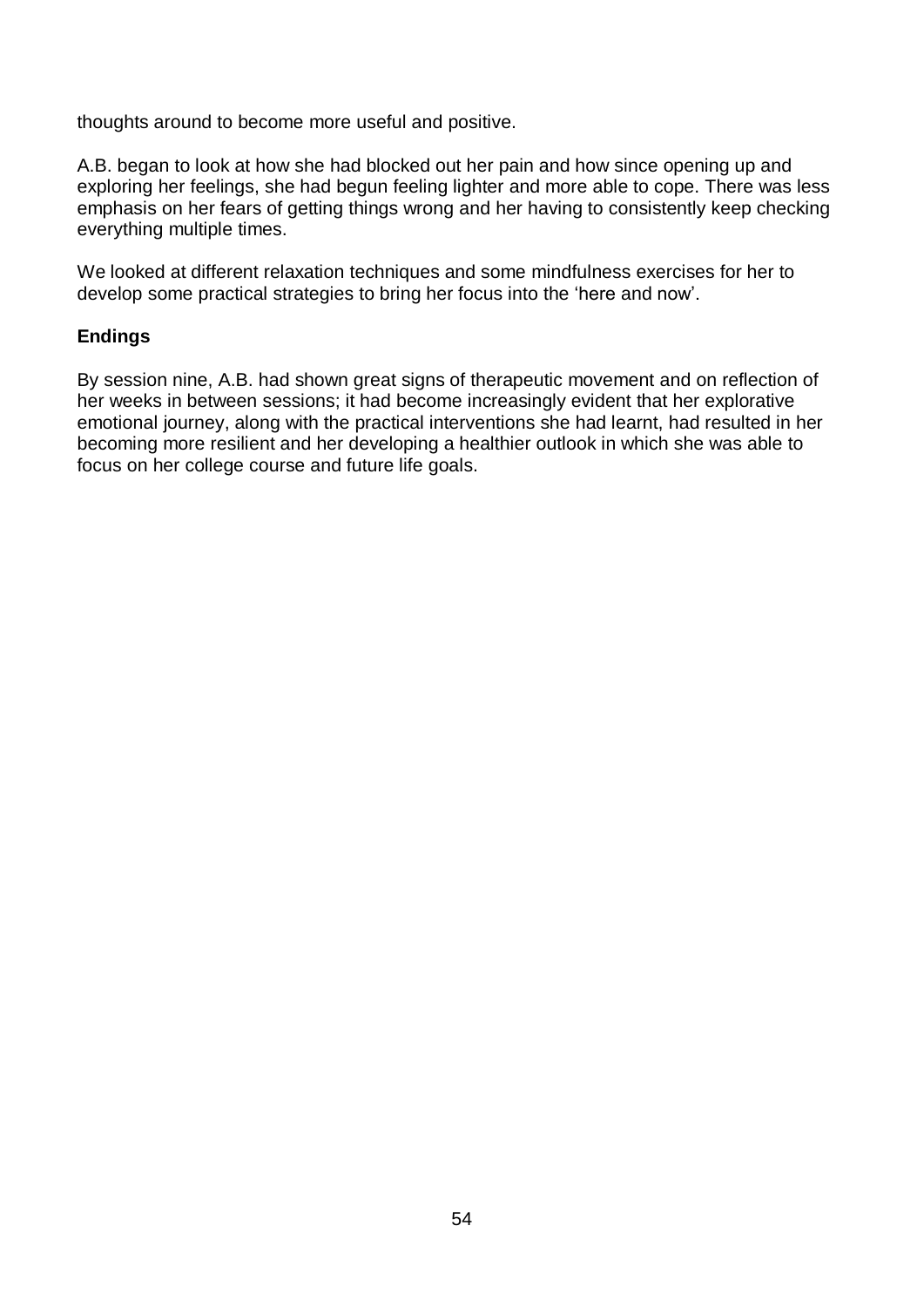# **Raising awareness that counselling is on offer**

It is important to ensure that children and young people and their parents/carers are made aware that counselling is available. The information provided should be clear about when services are available and give alternative support agencies/out-of-hours support and signposting for during these times or in times of crisis.

This can be achieved in an open and transparent way. For example:

#### **In schools**

- By informing Year 6 learners transferring into secondary school (during transition meetings) about the availability of counselling services in school.
- Information on counselling being readily available on the school website and highlighted on the school's social media.
- By informing parents/carers at the beginning of each school year that counselling is available in the school, using different media, e.g. the school prospectus, school newsletter, school website, social media and letters to parents.
- By including children/young people and their parents/carers in any publicity being circulated about the service.
- Information on counselling being readily available in the school foyer/library.
- Members of the school counselling team attending open evenings and parents' evenings to answer questions from learners and parents/carers, and to give the counsellor a visible presence. For parents/carers, this can demystify what can often be a method of intervention, which leaves those not directly involved feeling excluded from their child's life.

#### **In the community**

- By highlighting the existence of the counselling service through other services and activities that children and young people access regularly, e.g. youth service, leisure centres, GP surgeries, sports clubs, Girlguiding, the Scout Association, etc.
- By highlighting the counselling service through social media and through websites aimed at young people
- By including the counselling service in local directories of services

A question constantly raised and which can present many ethical dilemmas is that of parental right to know if their son or daughter is accessing counselling in the school. Whilst it is acknowledged that working in partnership with parents/carers can benefit the counselling relationship, there is the need to protect counselling confidentiality, which sets definitive limits to parental involvement, decisively underpinned by both ethical and legal factors.

The young person has a right to access counselling without their parents' consent or against their parents' wishes if they are considered to be 'Gillick competent'. Gillick competence is covered in the section 'Accessing counselling'.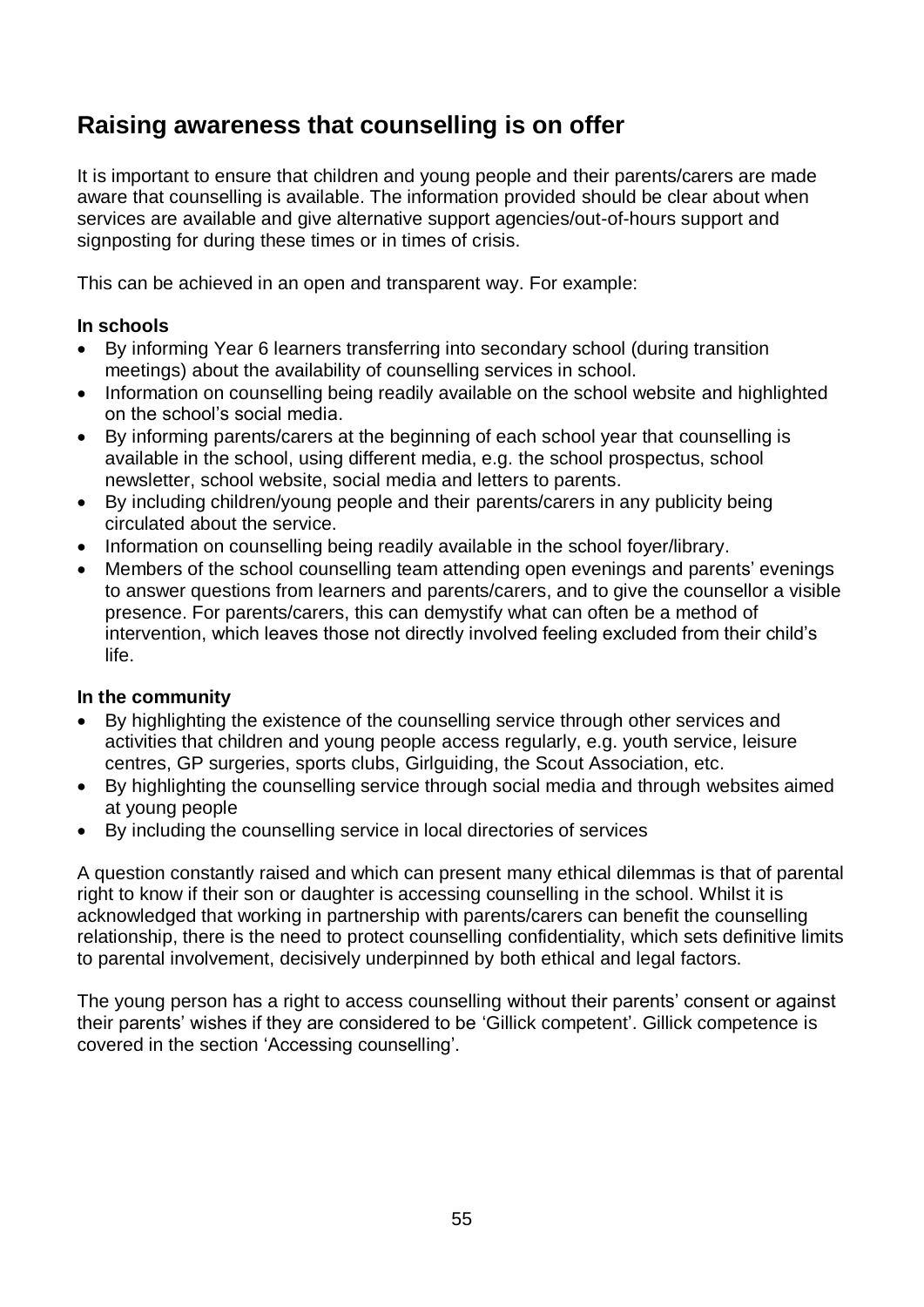# **Record keeping and maintenance**

Counsellors need to work to professional standards by keeping accurate and appropriate records<sup>50</sup>.

Practitioners are advised to keep appropriate records of their work with clients that are adequate, relevant and limited to what is necessary for the type of service being provided and that comply with the applicable data protection requirements.

The counsellor will keep notes about what has been discussed in the sessions and present their work to a counselling supervisor every month during clinical supervision. This will enable effective monitoring of the counselling provision taking place. Information, which could identify the school or the young person, is not provided to the supervisor.

### **Legal proceedings**

Counsellors need to be mindful of the fact that there may be occasions where information that is disclosed in the course of a counselling session may later form part of legal proceedings or legal action, and that they may be required to give evidence or provide reports at a later stage concerning their client. In these situations, counsellors should seek guidance from the service manager, the counselling lead in the local authority and/or child protection or safeguarding unit in individual cases

### **School records and recording counselling information**

Information regarding counselling does not form part of a pupil's school record. Counsellors should comply with the current General Data Protection Regulation (GDPR) and Data Protection Act (DPA) 2018 requirements as noted in the following paragraph relating to data protection. Further information is available from the Information Commissioner's Office (see final paragraph of this section).

### **Data protection**

As counsellors handle personal information about individuals, there is an obligation to protect that information in accordance with the General Data Protection Regulation (GDPR) and Data Protection Act (DPA) 2018 (DPA).

The GDPR came into force in the UK on 25 May 2018. The GDPR introduces strict new privacy requirements for data controllers and data processors in handling personal data. It also provides data subjects with significantly greater control and rights over the manner in which their data are collected, shared, retained, and destroyed.

l [www.bacp.co.uk/media/2138/bacp-confidentiality-record-keeping-clinical-reflections-for-practice-gpia065.pdf](http://www.bacp.co.uk/media/2138/bacp-confidentiality-record-keeping-clinical-reflections-for-practice-gpia065.pdf)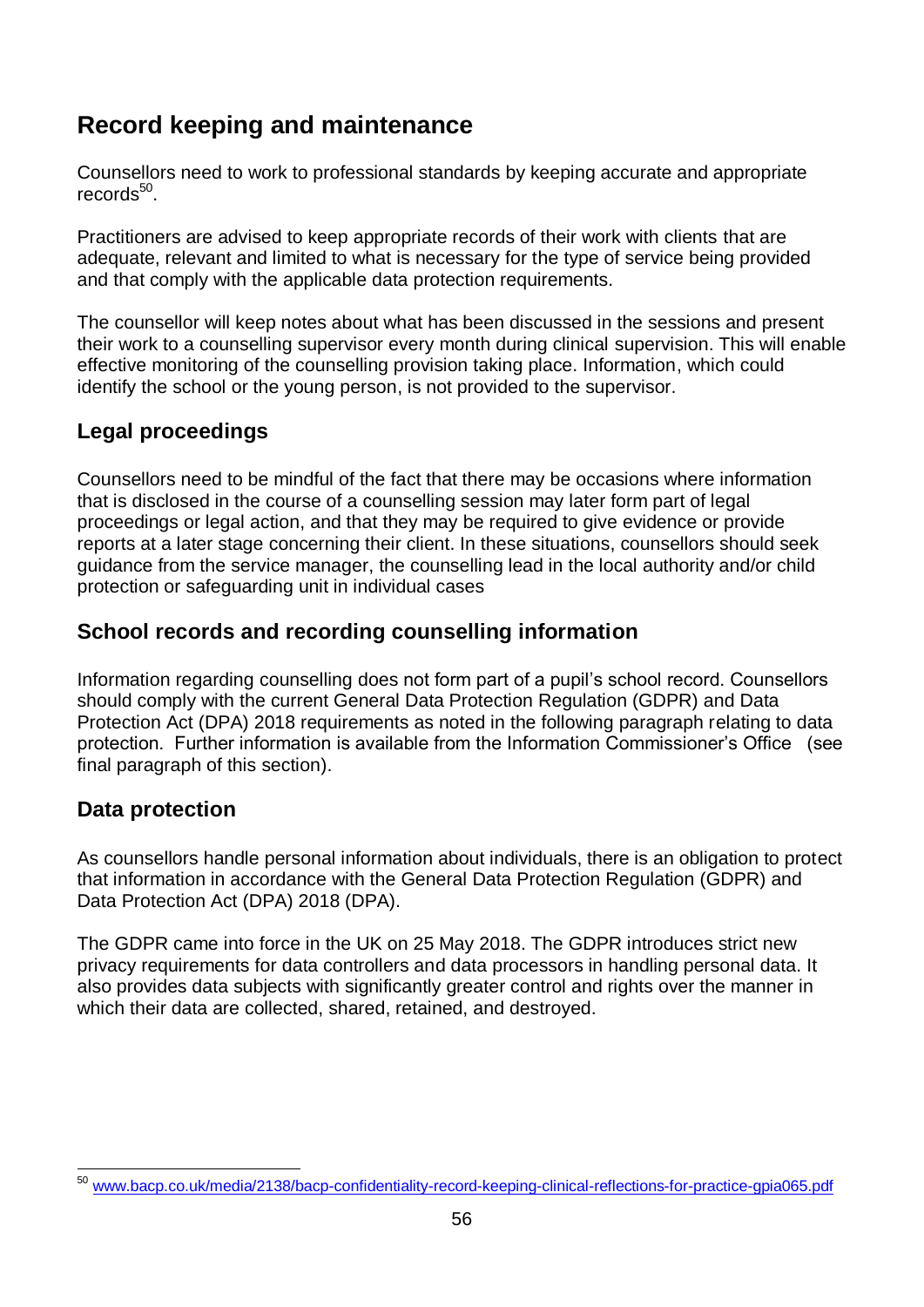## **The Information Commissioner's Office (ICO)**

The ICO is the UK's independent authority set up to uphold information rights in the public interest, promoting openness by public bodies and data privacy for individuals. Its website<sup>51</sup> provides information on complying with DPA requirements on:

- sensitive personal data
- retention of records
- managing the security of personal data, including cloud computing.

Other factors that should be taken into account when making decisions on the retention of records include:

- the BACP Register of Counsellors and Psychotherapists, Professional Conduct Procedure<sup>52</sup> (which provides guidance on making complaints to BACP) sets out that a complaint must be submitted either within three years of the ending of the professional relationship; or within three years of the date when the complainant reasonably became aware of the alleged professional misconduct; or within a reasonable time of the alleged professional misconduct
- time limits to bring an action.

### **Submission of data to the Welsh Government**

Local authorities are required to provide anonymised information about their counselling service to the Welsh Government, in compliance with a direction issued by the Welsh Ministers under section 93 of the School Standards and organisation (Wales) Act 2013 ('the 2013 Act'). The 2013 Act also provides that where an LA has arranged for a person to provide an independent counselling service on its behalf, the authority must give the person a copy of the Welsh Minister's direction and that person must compile the information necessary for compliance with the direction and submit it to the LA.

Importantly, the LA, or the person who provides the counselling service, must not provide information about an identified individual or provide information in such a way (either by itself or combined with other information) that it identifies an individual or enables an individual to be identified.

Further information on the submission of data to the Welsh Government is set out in the Welsh Government's 'Statutory guidance to Welsh local authorities on the provision of independent counselling services  $(2013)^{53}$ .

The Welsh Government has published counselling data since 2013/14. At the time of writing, the latest data available are for 2017-18 $54$ . Local authorities can use the data to improve

l <sup>51</sup> [ico.org.uk/for-organisations](https://ico.org.uk/for-organisations/)

<sup>52</sup> [www.bacp.co.uk/about-us/protecting-the-public/professional-conduct/professional-conduct-procedure](http://www.bacp.co.uk/about-us/protecting-the-public/professional-conduct/professional-conduct-procedure/)<br>53 gov wales/docs/dcells/publications/130611-independent-counselling-services-en pdf

<sup>53</sup> [gov.wales/docs/dcells/publications/130611-independent-counselling-services-en.pdf](http://gov.wales/docs/dcells/publications/130611-independent-counselling-services-en.pdf)

<sup>54</sup> [gov.wales/counselling-children-and-young-people-september-2017-august-2018](https://gov.wales/counselling-children-and-young-people-september-2017-august-2018)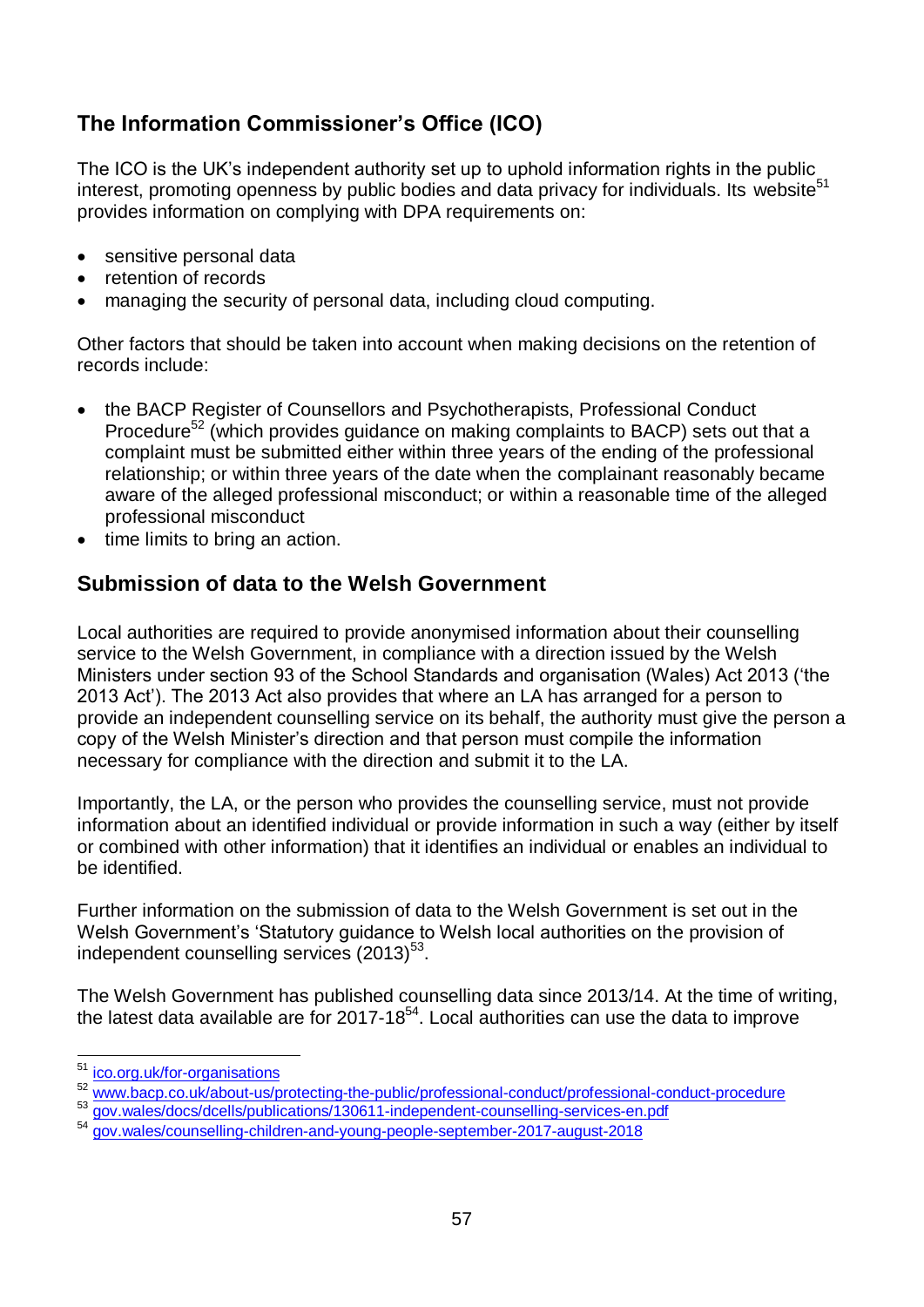counselling services, to identify trends, both in education settings (e.g. higher instances of bullying in some schools) and in other areas (family issues, self-harm, etc).

# **Confidentiality and sharing information**

## **Confidentiality**

*'A client has the legal and ethical right to confidentiality, both in law and as part of the therapist's duty of care to the client, subject to certain legal limitations. The right to ask for confidentiality will depend on the mental capacity of the child client. If the child does not have the capacity to make his or her own decisions, then those with parental responsibility will have the right to make decisions, and also the right to see the child's therapy records (but note that there are certain exceptions in the Data Protection Act 2018 allowing the therapist and school to refuse disclosure of counselling records in order to safeguard the health or safety of the child or others, or to safeguard a police or other investigation in the context of child protection)'.* (BACP Good Practice in Action 002 Legal Resource: Counselling children and young people in school settings)

At the beginning of a counselling relationship the child or young person and the counsellor come to an agreement about how they will work together. This would usually be set out in a contract (written in age-appropriate language) in a way that is relevant to the young person's maturity and level of understanding.

Within this contract, young people should not be offered levels of confidentiality that cannot be kept. There is no such thing as absolute confidentiality when working with children and young people; at all times safeguarding concerns will take precedence over usual confidentiality codes (please refer to the sections 'Safeguarding' and 'Record keeping and maintenance').

In addition to cases where there are safeguarding concerns, confidentiality would not be maintained when the counsellor presents their cases anonymously in clinical supervision. All counsellors are expected to discuss difficult ethical and moral decisions of reporting disclosures with their clinical supervisor and line manager.

Where there are no safeguarding concerns, the counsellor should treat in confidence all personal information about young people, whether obtained directly, indirectly or by inference. Such information includes names, addresses, biographical details and other descriptions about the young person's life and circumstances that might result in identification.

### **Confidentiality and parents/carers**

A young person has a right to access counselling without their parents' knowledge, consent or against their parents' wishes if they are considered to be 'Gillick competent'. Gillick competence is explained in more detail in the section 'Accessing counselling'. Young people who are 16 years of age and over are covered by the Family Law Reform Act (1969), which provides legal foundation to enter therapy without parental consent.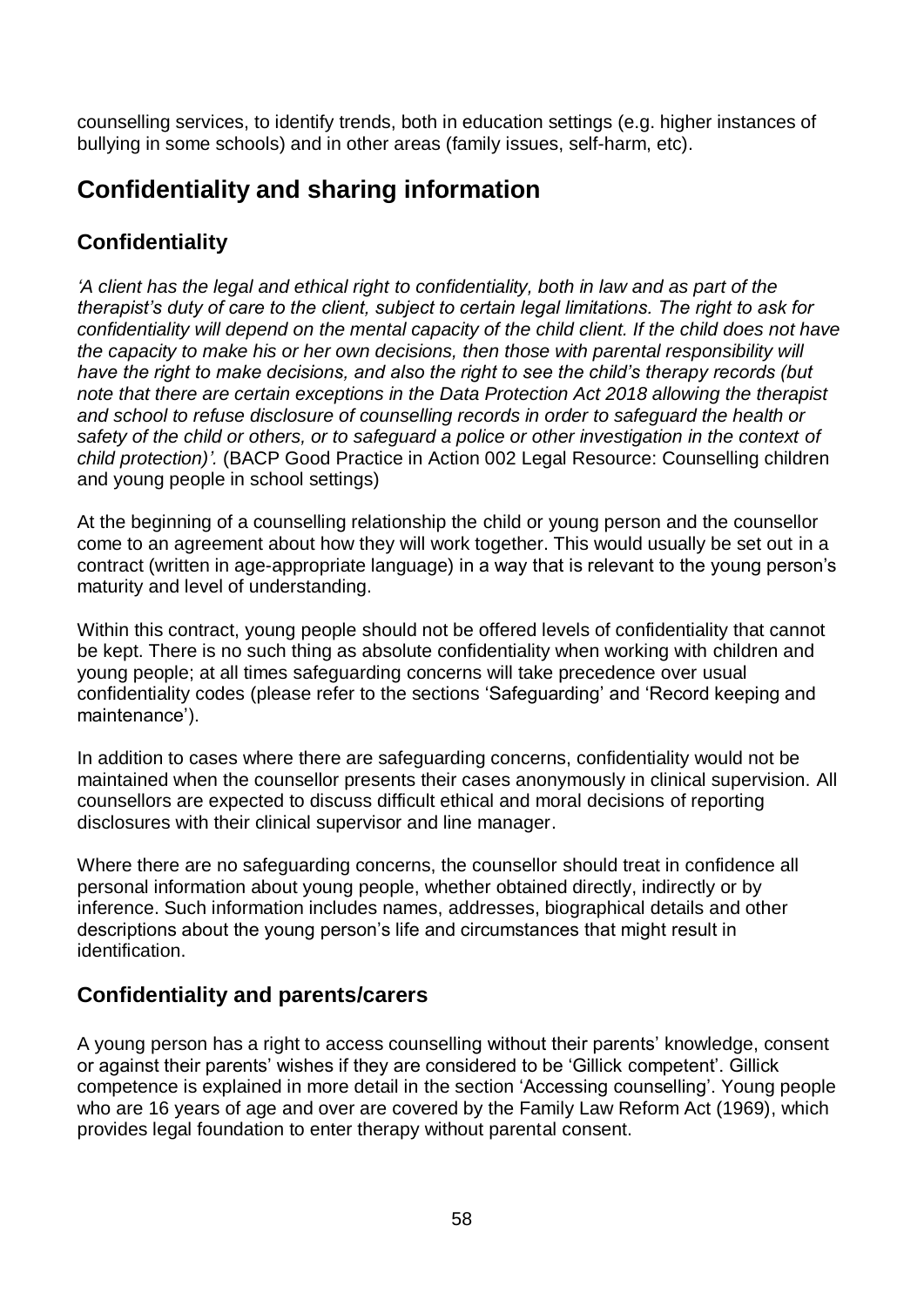### **Confidentiality in the school setting**

In a school setting, there is a tension between ensuring confidentiality and allowing schools to have a holistic view of individuals and the support they are receiving, to ensure that a package of support is appropriate. Within schools, the referrer (who could be the link teacher) may have a general overview of the presenting reason in order to make the referral, however the content of sessions will remain confidential, unless the welfare and safety of the child/young person and/or another is considered to be at risk (see the section 'Safeguarding').

To maintain the child's/young person's right to confidentially, due consideration should be given to those, other than the counsellor, who are made aware the individual is attending counselling.

The child/young person should not be questioned about the sessions they attend. The child/young person may not want other members of their family or peer group to know (for various reasons) that they are seeing a counsellor. Therefore, sensitivity needs to be given to the management of how the child/young person is given information and spoken to about counselling.

To ensure confidentiality within the wider school community, careful consideration should also be given to how the child/young person is excused from lessons in order to attend and discreetly access counselling sessions. For example, some schools support the counselling service by using a note system. This is sent to either the form or lesson teacher to remind the child/young person that they have a 'pastoral meeting' that day. This note is communicated without the teacher being made aware what the pastoral meeting is about. It is never appropriate for the child/young person to be called to their appointment via the school tannoy system.

If the teacher has knowledge that the child or young person is attending counselling, at no point should they discuss this with them, unless the child/young person raises the subject themselves.

For information on ensuring confidentiality through the use of a private counselling room, please refer to the section 'Creating an effective counselling space'.

### **Sharing information**

Services should work with and alongside other services and agencies in a collegial manner, whilst maintaining appropriate levels of confidentiality.

Counsellors will work in a multidisciplinary way and communicate when appropriate with school staff, other agencies and specialised services. Counsellors may find it necessary to liaise with, share information, attend multi-agency meetings, or refer the young person to another agency for further help.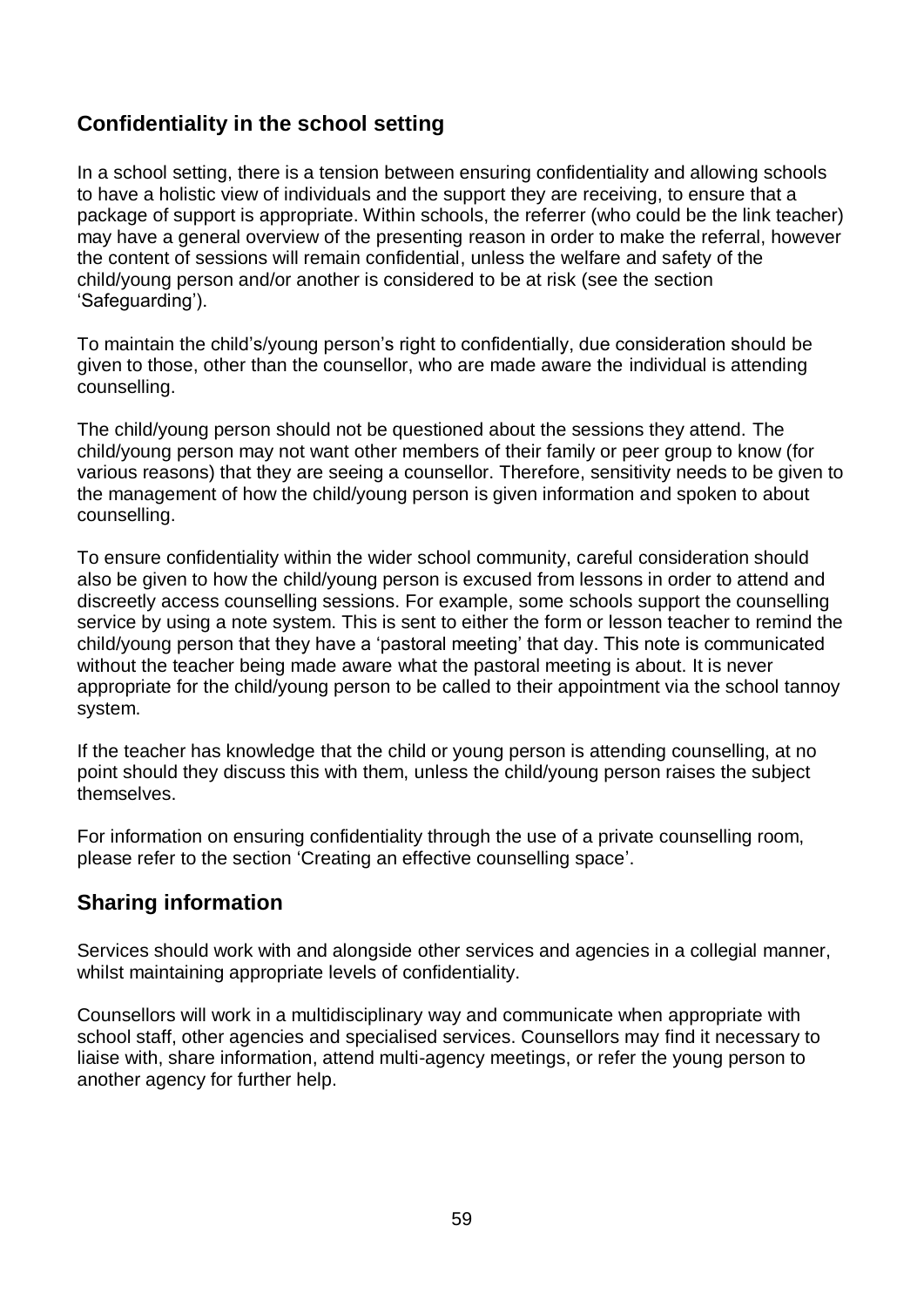All sharing of personal information should be compliant with current GDPR/DPA principles and the *Wales Accord on Sharing Personal Information* (WASPI)<sup>55</sup> can provide a framework to facilitate this.

 $\overline{a}$ <sup>55</sup> [www.waspi.org](http://www.waspi.org/)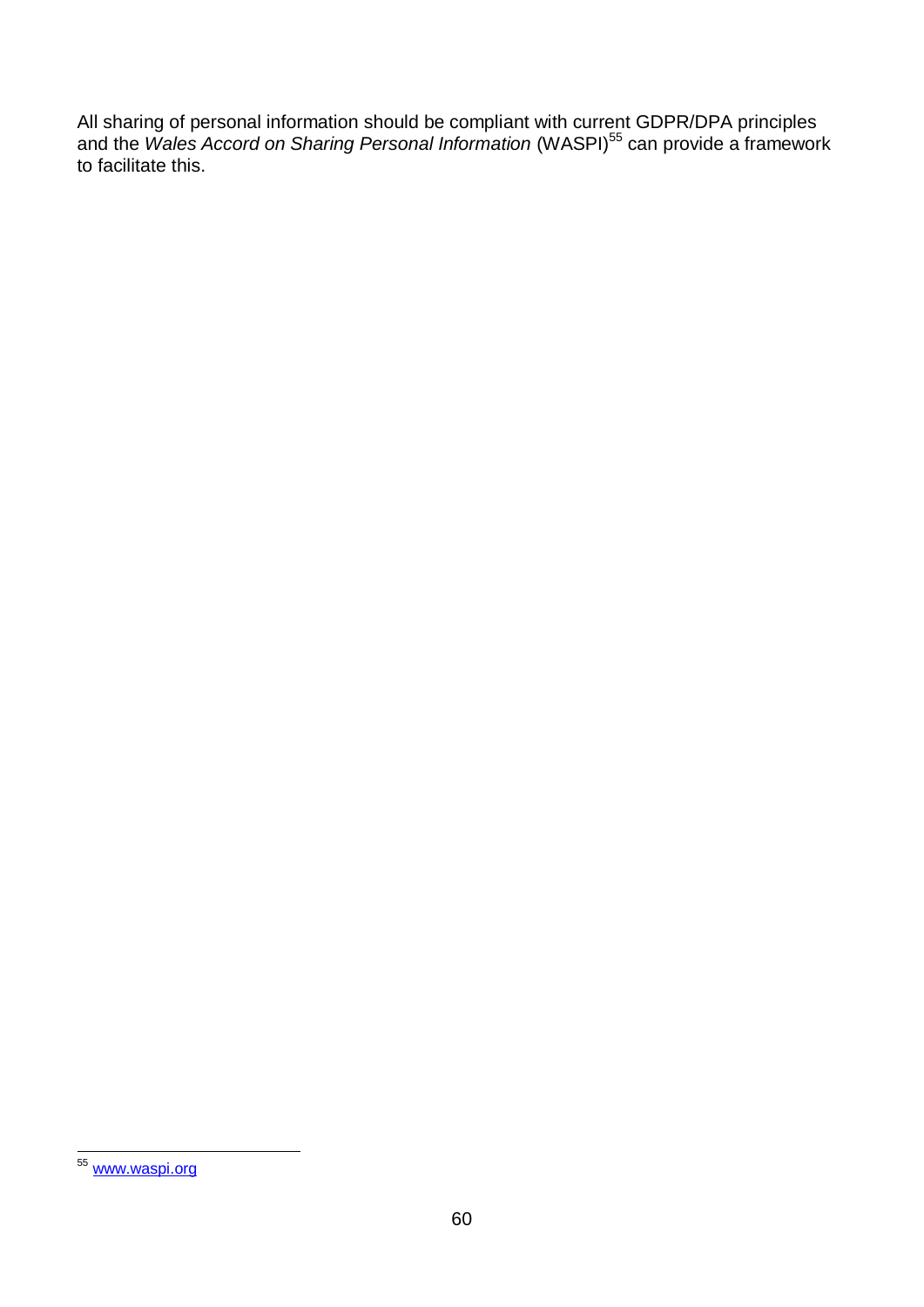# **Case study: John**

#### *"Talking about problems really can help"*

John was 12 years-old when he was referred for counselling. He was presenting as unsettled and unhappy within the classroom, and angry and upset whilst at home. He would go missing during lessons, refuse to come to school or complain of illness and ask to be sent home. John had a diagnosis of ASD and was struggling to communicate and fit in with his peers.

John was unsure how counselling could change the frustration he was feeling, stating, "*What can talking about something do to help?"* 

John and his counsellor began to meet regularly, building a trusting relationship and a safe space to talk. The counsellor gradually gained an insight into the difficulties he was experiencing, particularly around communicating with others and understanding the use of humour, which had often left him feeling confused and isolated.

As the sessions unfolded, John disclosed a history of verbal bullying from another student who was currently sharing his classroom support. The school had taken steps to deal with the behaviour but John had been left feeling he should 'ignore it'. This was hard, as this was someone he saw every day, leaving him feeling more confused and often ready for a fight.

John felt worried and anxious at this perceived threat, which caused him additional anxiety, so the counsellor worked with him to explore his fight and flight responses.

He was also concerned about his school progress. He wanted to work hard and get good grades but was unable to concentrate as he felt too much was going on in the classroom, affecting his ability to focus on his work.

Having reviewed John's school timetable, it became apparent to the counsellor that his behaviour manifested itself in the lessons that he shared with the pupil who had previously bullied him. With John's permission, the counsellor was able to speak to his form teacher who put a plan in place to resolve the issues linked to the other student, as well as a plan for how best John could manage in class.

As the counselling sessions progressed, it was evident that John grew in confidence and had a deeper understanding of his feeling and emotions. He began to feel comfortable in the sessions and experiment with humour. This was later mirrored outside of the counselling relationship as he developed a small friendship group, interacting more with his peers and learning the skills necessary to maintain friendships.

Eventually John arrived for a counselling session with a big smile on his face. He had been given a new timetable and he'd also been moved out of the class where he felt there were issues and was placed into a different group. John was pleased that he had found a way to reduce the worries he was feeling and was able to end the sessions.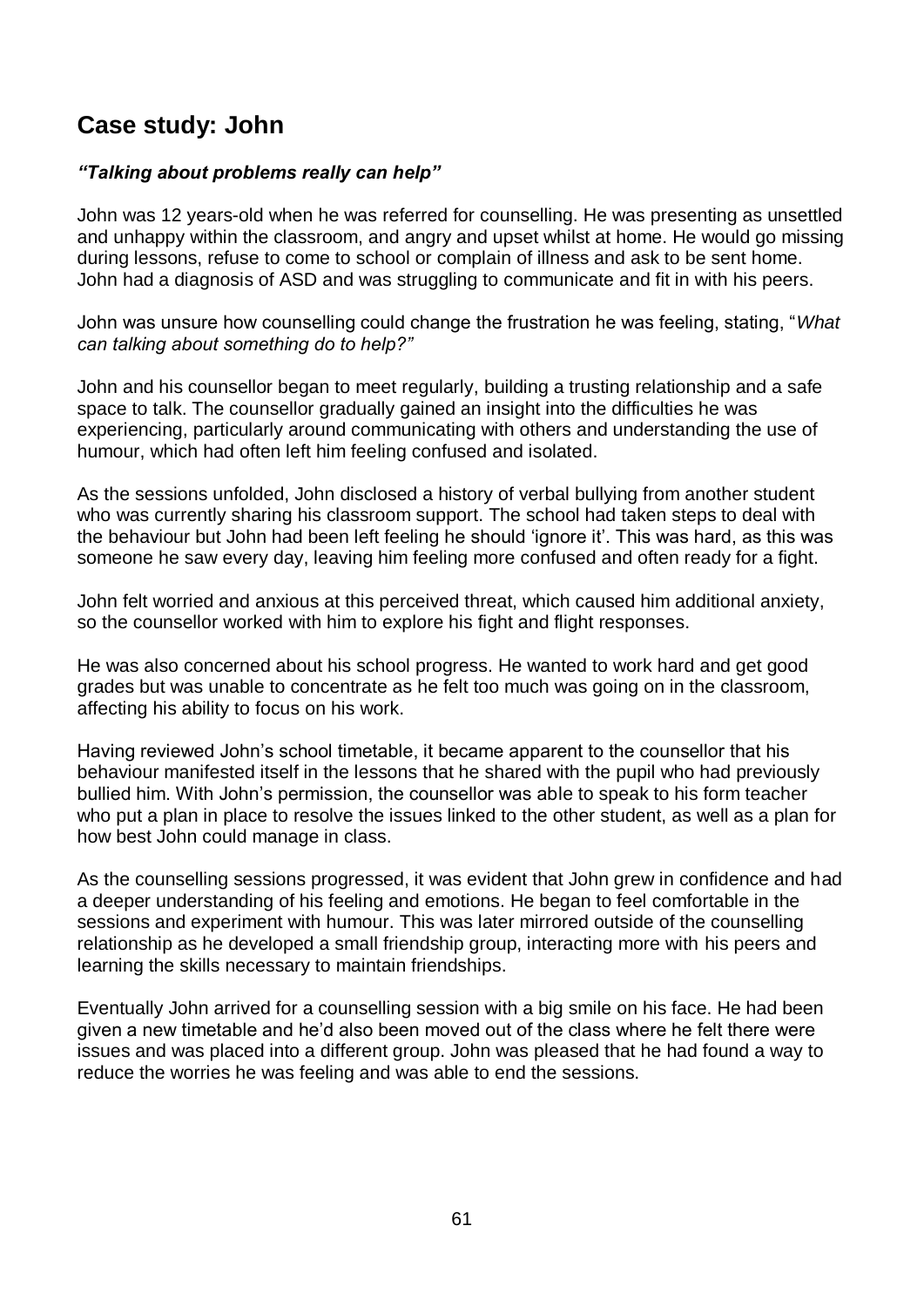The counsellor continued to observe John around the school, often seeing him chatting to his peers, playing outside, walking to his lessons and generally engaged in school life. His school attendance improved, he was able to stay in lessons and presented as a happier child, fully engaged in school life.

*(Provided by Jonathan Miller, Wrexham County Council)*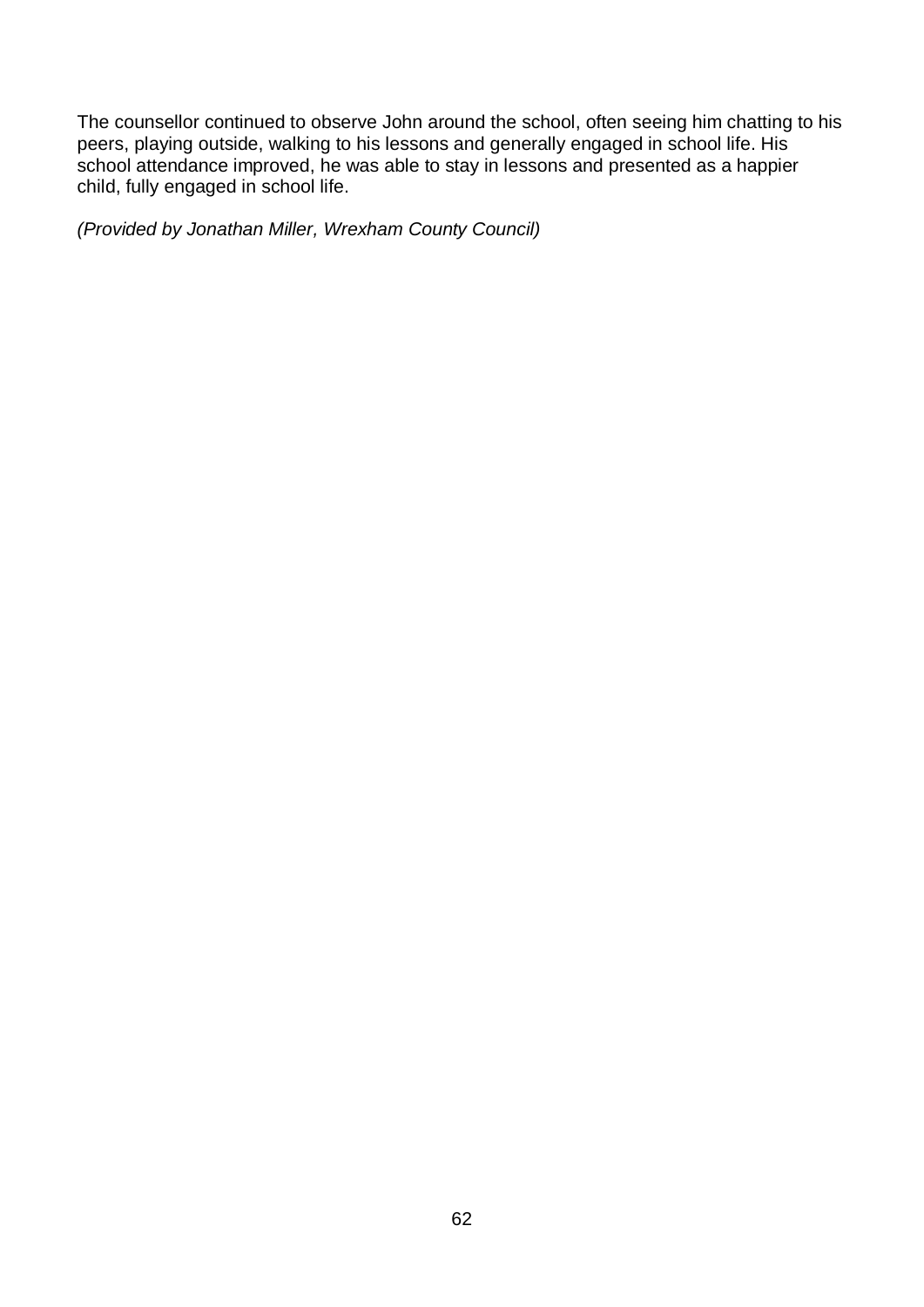# **Safeguarding**

## **Key principles**

Effective safeguarding arrangements should be underpinned by two key principles:

- safeguarding is everyone's responsibility effective safeguarding arrangements require practitioners and organisations to play their full part both individually and in collaboration.
- a child-centred approach for services to be effective, they should be based on a clear understanding of the personal outcomes for the child and what matters to them.

The rights of the child/young person should be paramount to the approach and their best interest should always be central to any action taken by practitioners.

No single practitioner can have a full picture of a child/young person or their family and support should be delivered as part of a coordinated multi-agency approach. The ability to work across agencies is essential to build a better understanding of the circumstances and the needs for care and support. Strong working relationships and a multi-agency approach can prevent needs escalating and identify when a child or family member is at risk.

## **Legal context**

The Children Act 1989 ('the 1989 Act') and the Children Act 2004 ('the 2004 Act') provide key statutory provisions to ensure that:

- where there is reasonable cause to suspect a child is suffering, or likely to suffer, abuse, neglect or harm the local authority is required to make such enquiries as they consider necessary to enable it to decide whether it needs to take further action to safeguard and promote the welfare of the child (s47, 1989 Act)
- effective collaboration requires agencies to give appropriate priority to their responsibilities towards children and to encourage agencies to share early concerns about safety and welfare of children and to ensure preventative action before a crisis develops (s28, 2004 Act).

The Social Services and Well-being (Wales) Act 2014 ('the 2014 Act') further strengthen safeguarding arrangements in Wales and introduce a duty to report, which requires specified relevant partners to report to the local authority where a child might be at risk. A child at risk is defined as a child who:

- is experiencing or is at risk of abuse, neglect or other kinds of harm
- has needs for care and support (whether or not the local authority is meeting any of those needs), Section 130 the 2014 Act refers.

### **Relevant partners**

Relevant partners (section 162(4) of the 2014 Act) should understand their statutory duty under section 130 of the 2014 Act to inform the local authority where there is reasonable cause to suspect that a child is at risk.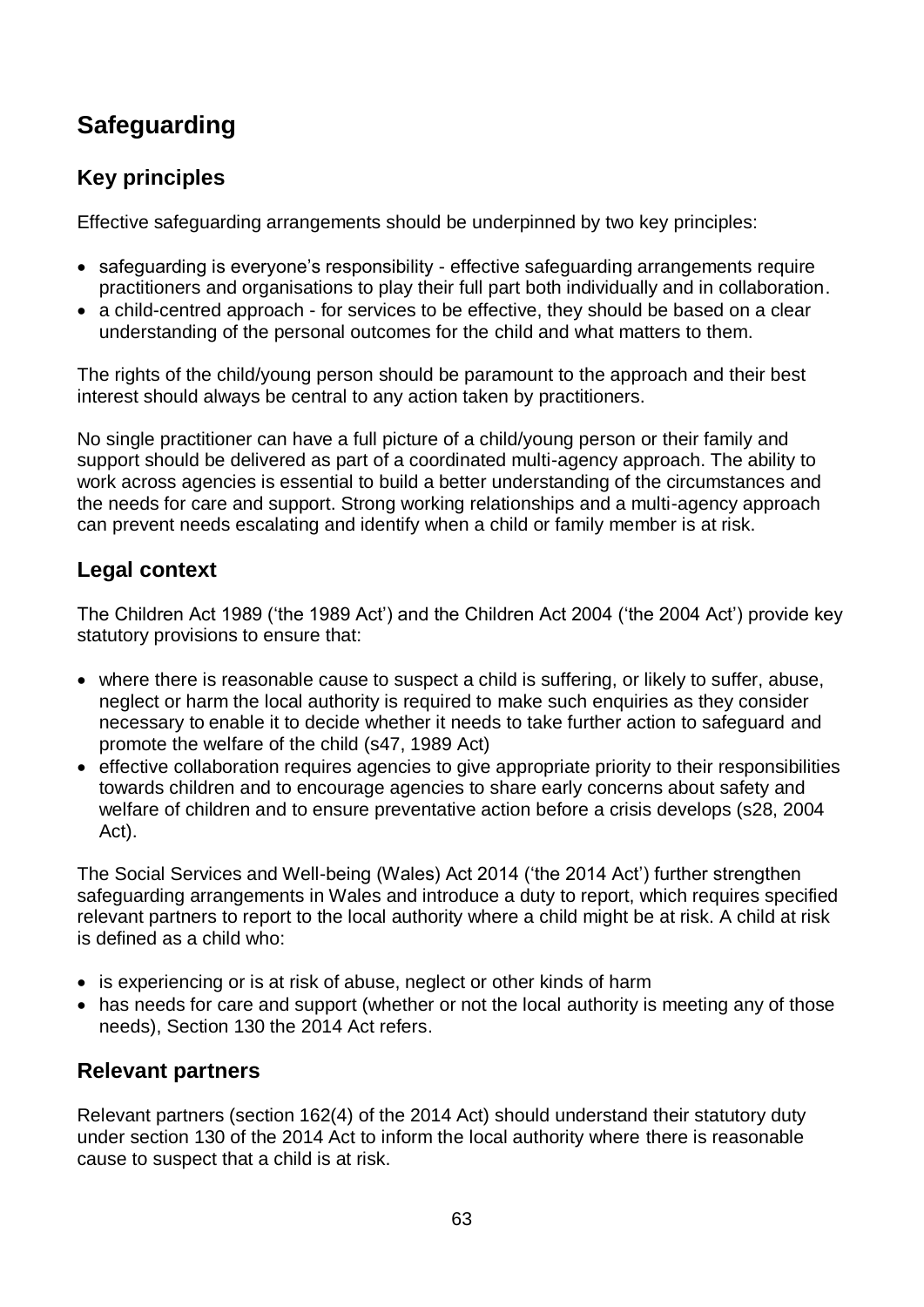Additionally, a local authority must also make arrangements to promote co-operation between the relevant officers of the authority who exercise its own functions, this will include education. The arrangements are to be made with a view to improving the child's well-being. Therefore, everyone in education services who comes into contact with children and their families has a role to play in safeguarding children, and education practitioners are in a key position to identify concerns early and provide help for children to prevent issues from escalating.

### **Reporting safeguarding concerns**

When working with children and young people, counsellors should report any concerns they have about the welfare of a child. If a counsellor has a concern that a young person may be at risk of harm (e.g. their safety or welfare) but is not in immediate danger or at risk of significant harm, then this must be noted and passed onto the member of staff with designated responsibility for safeguarding, or to the appropriate agencies. This may be something that the counsellor has heard, seen or had disclosed to them. These cases can be difficult to judge and therefore should be discussed with the designated person, as soon as possible, with action to be taken within the next 24 hours.

Within a school there will be a designated senior person (DSP) with responsibility for safeguarding. Where counselling is delivered in the community, safeguarding concerns should be referred on to the appropriate agencies.

If a counsellor has a concern, or a young person has made a disclosure that makes them believe that an individual may be at risk of significant or immediate harm, the counsellor must respond urgently to secure the child/young person's safety and inform the designated senior person or social services as soon as possible to inform them of the course of action.

The Welsh Government has issued statutory safeguarding guidance (*Working Together to Safeguard People: Volume 1 – Introduction and Overview*<sup>56</sup> and *Volume 5 – Handling Individual Cases to Protect Children at Risk<sup>57</sup>). This guidance covers the duty to* report and the process that follows including the duty to investigate under the Children Act 1989.

Separate, but related, statutory guidance safeguarding children while in education *Keeping learners safe*<sup>58</sup> sets out the responsibilities of the education service in exercising its shared responsibility to keep children and young people safe in education.

Further detail on safeguarding for practitioners will be available in the national protection procedures, which will be updated to reflect changes in legislation. Meanwhile the *All Wales Child Protection Procedures* (2008)<sup>59</sup> provides operational guidance.

l <sup>56</sup> [gweddill.gov.wales/docs/phhs/publications/160404part7guidevol1en.pdf](https://gweddill.gov.wales/docs/phhs/publications/160404part7guidevol1en.pdf)<br><sup>57</sup> gweddill.gov.wales/docs/dbss/publications/180511childrenatrisken.pdf

<sup>57</sup> [gweddill.gov.wales/docs/dhss/publications/180511childrenatrisken.pdf](https://gweddill.gov.wales/docs/dhss/publications/180511childrenatrisken.pdf)

<sup>58</sup> [learning.gov.wales/docs/learningwales/publications/150114-keeping-learners-safe-en.pdf](http://learning.gov.wales/docs/learningwales/publications/150114-keeping-learners-safe-en.pdf)

<sup>59</sup> [www.childreninwales.org.uk/our-work/safeguarding/wales-child-protection-procedures-review-group](http://www.childreninwales.org.uk/our-work/safeguarding/wales-child-protection-procedures-review-group/)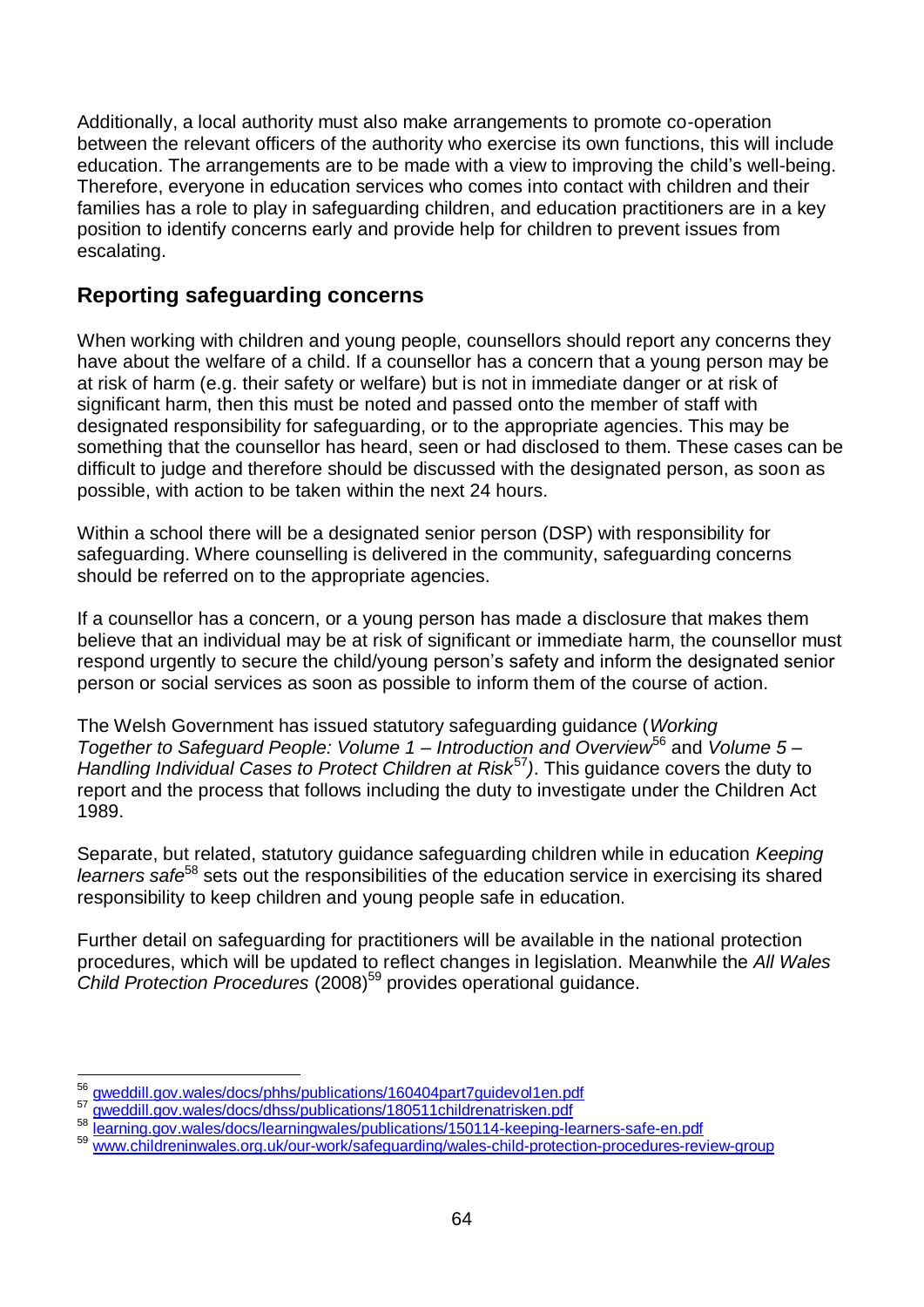## **Types of child abuse and neglect**

A child or young person, up to the age of 18 years, is abused or neglected when somebody inflicts harm, or fails to act to prevent harm. This can occur within a family setting, an institution, a community setting, by someone known to them or (more rarely) by a stranger. Counsellors need to understand the different types of abuse and neglect, understand their responsibilities if they become concerned about a young person's safety or welfare, or have information disclosed to them, by the young person or someone else. Below are definitions of the types of abuse that children or young people may experience, as set out in *Working Together to Safeguard People Volume I – Introduction and Overview*.

The following is a non-exhaustive list of examples for each of the categories of abuse and neglect:

- physical abuse hitting, slapping, overuse or misuse of medication, undue restraint, or inappropriate sanctions
- sexual abuse rape and sexual assault or sexual acts
- psychological abuse (including online) threats of harm or abandonment, coercive control, humiliation, verbal or racial abuse isolation or withdrawal from services or supportive networks (coercive control is an act or pattern of acts of assault, threats, humiliation intimidation or other abuse that is used to harm, punish or frighten the victim)
- online abuse
- neglect failure to access medical care or services, negligence in the face of risk taking, failure to give prescribed medication, failure to assist in personal hygiene or the provision of food, shelter, clothing; emotional neglect
- financial abuse in relation to people who may have needs for care and support; possible indicators of this include:
	- unusual activity in a bank account
	- signature does not resemble the person's normal signature
	- giving a substantial gift to a carer or other third party
	- a sudden interest by a relative or other third party in the welfare of the person
	- complaints that personal property is missing
	- a decline in personal appearance that may indicate that diet and personal requirements are being ignored.

Abuse increasingly occurs through child sexual exploitation, which includes the coercion or manipulation of children and young people into taking part in sexual activities. It is a form of sexual abuse involving an exchange of some form of payment, which can include money, mobile phones and other items, drugs, alcohol, a place to stay, protection or affection. These are often done through the perpetrator posing as a boyfriend. The vulnerability of the young person and grooming process employed by perpetrators render them powerless to recognise the exploitative nature of relationships and unable to give informed consent. Counsellors should understand the signs of child sexual exploitation. Children and young people can also display sexually harmful/offending behaviour, which should also be appropriately reported. It is important to understand reporting should not be made to criminalise the child, but for the appropriate support to be sought for those involved.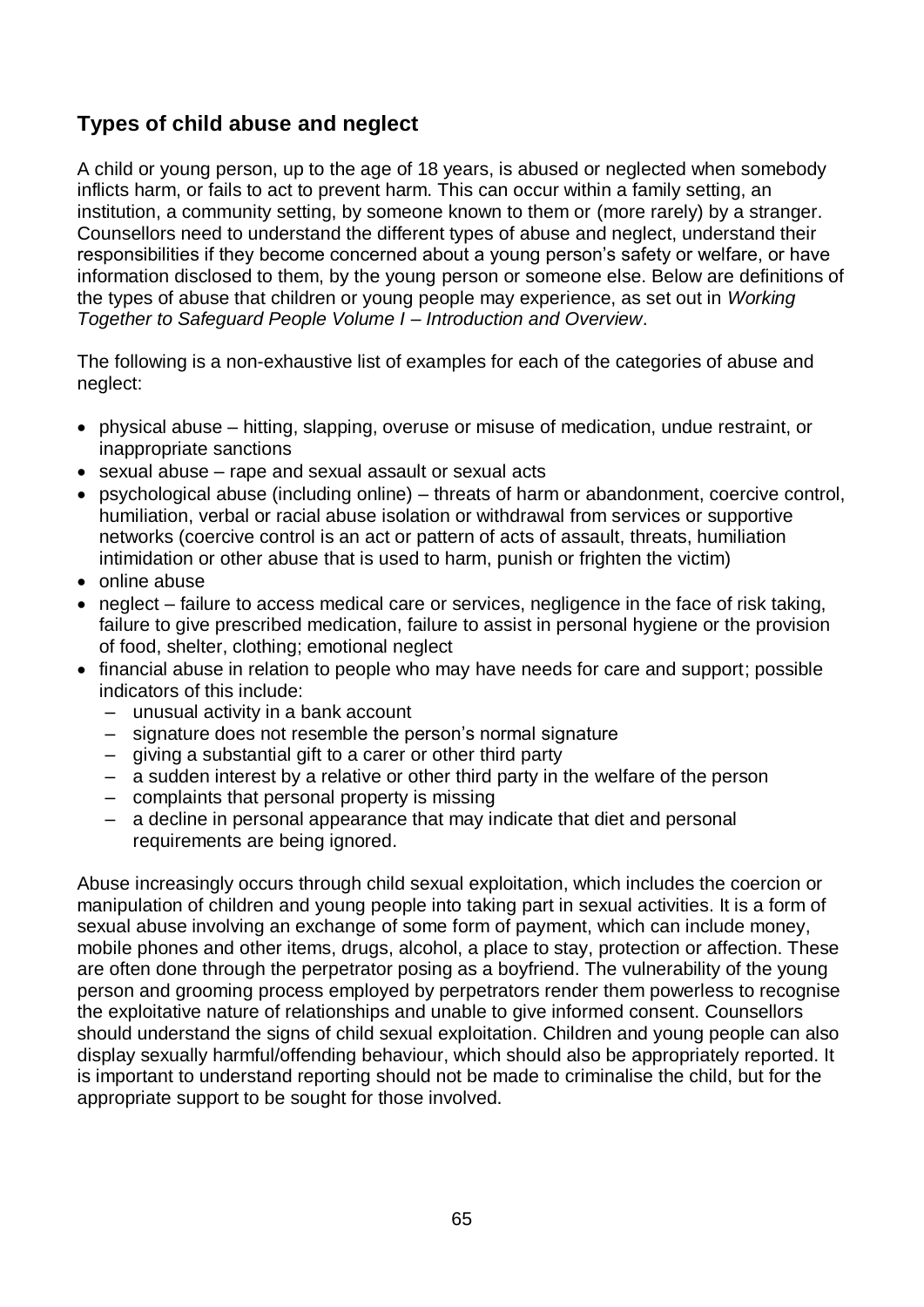### **Child protection register**

Each local authority should produce a list of all the children resident in the area (including those who have been placed there by another local authority or agency) who are considered to be at continuing risk of significant harm, and for whom there is a care and support plan as a result of risk of abuse or harm. It is essential that police, health practitioners and educators are able to obtain this information both in and outside office hours. However, enquiries to the register must never be seen as a substitute for appropriate discussion of concern with the local authority and an appropriate child protection referral.

### **Care and support plans**

If a child is a child in need of care and support they will have a care and support plan. This may include a care and support protection plan if they are on the child protection register. In such cases multi-agency working to support a child can be integral to the success of the care and support plan, and the counsellor may need to participate with other agencies involved in this process. This will require practitioners from education, social services and health to work together to achieve the outcomes set out in the care and support plan. Further information about this process is set out in the codes of practice and statutory guidance under the Social Services and Well-being (Wales) Act.

### **Safeguarding children, young people and staff**

As part of the duty of care to children and young people, counsellors have a responsibility to report concerns, suspicions, observations or disclosures made to them regarding safeguarding/child protection, which involve a member of staff. It is imperative that these are taken seriously and acted on quickly.

The date, time, location and who was present should be noted, and reported. In cases of suspected abuse or allegations of abuse against school staff, counsellors will need to make a judgement as to whether it would be more appropriate for the counselling service to make onward referrals directly to the appropriate agencies, instead of reporting to the designated senior person in the school. An example would be where, for instance, an accusation is made against the school's headteacher.

Notes should also be kept of meetings/discussions, with clear agreement about what action is to be taken and by whom. If the decision is made that no further action is to be taken, this should also be recorded, with the reasons for the decision. These notes should be kept in a confidential file, in case they are required at a later date. It is important to note that written records of statements from a child or young person should be written using the child's words.

Should there be serious concerns, agencies must not make their own internal decisions about whether it is a disciplinary issue or a child protection matter. These complex considerations should only take place with the involvement of social services and the police. The police have the statutory powers and responsibility for determining whether a criminal investigation is to be undertaken.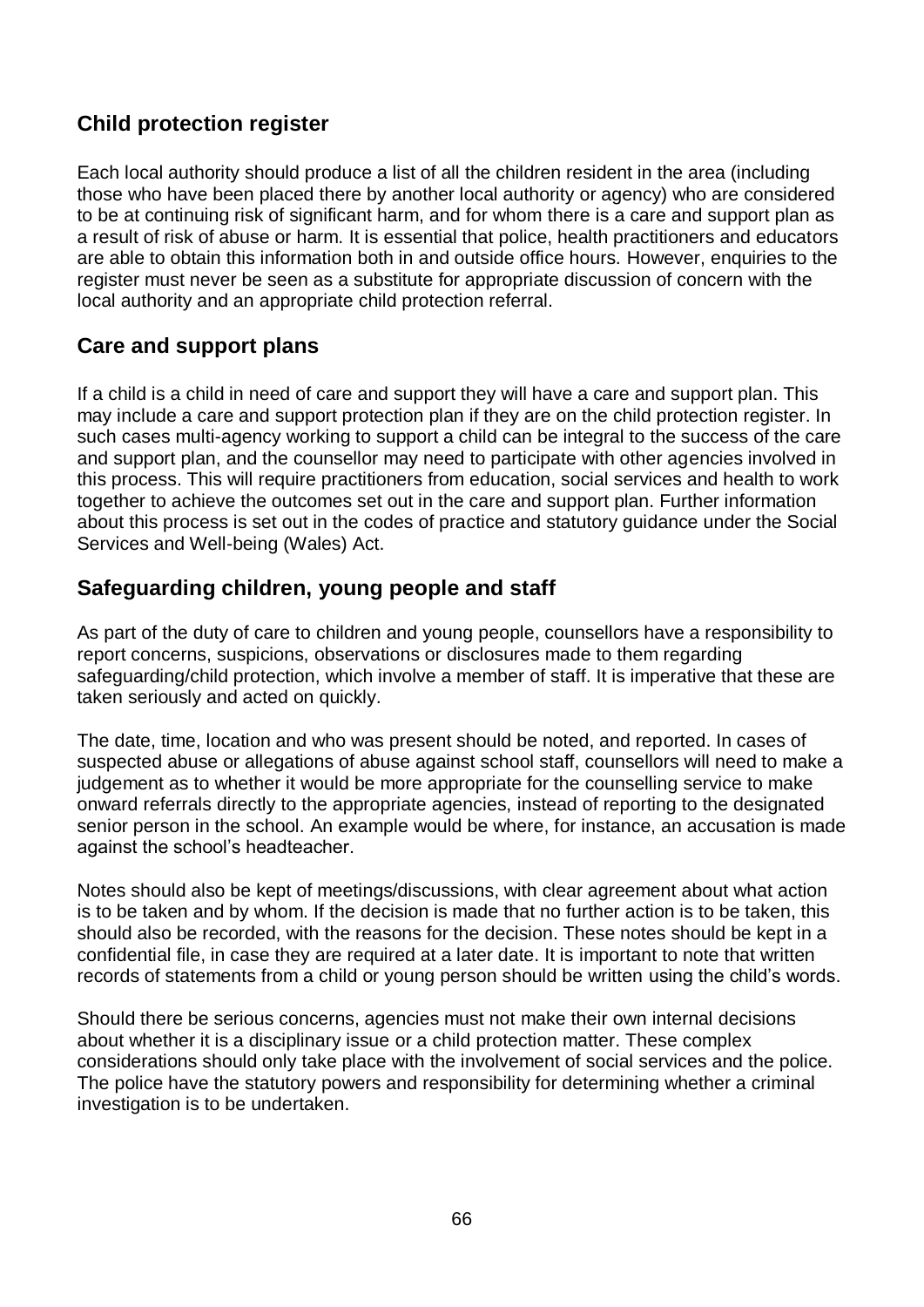### **Informing children and young people**

On meeting with children/young people, issues around confidentiality and safeguarding should be made explicit during contracting.

It is important to let children/young people know, where possible before they make a disclosure, that if the counsellor has concerns for their well-being that the counsellor may need to pass that information on to ensure that they are kept safe from harm. Should a concern need to be referred on, counsellors should be open and honest with the child/young person, keeping them informed, as much as possible, of the process and steps taken to secure their safety and/or well-being (please refer to the section 'Confidentiality and sharing information').

### **Sharing information among professionals**

Effective sharing and exchange of information between professionals is essential to safeguard children and young people (see also the section 'Confidentiality and sharing information'). Practitioners must share information in accordance with the Data Protection Act  $2018^{60}$ , the General Data Protection Regulations 2016 and the common law duty of confidentiality. All of which allow for the sharing of information and they should not be automatically used as a reason for not doing so. In exceptional circumstances, personal and sensitive information can be lawfully shared without consent where there is a legal requirement or the practitioner deems it to be in the public interest. One of the exceptional circumstances is in order to prevent abuse or serious harm to others.

The Bichard<sup>61</sup> and Carlile<sup>62</sup> reports both confirm the need to be aware that concerns from a number of sources, which individually may not be of any significance, can build up a bigger picture which may suggest a child is suffering or at risk of suffering significant harm and therefore requires professionals to act to protect them. Whenever possible, consent should be obtained before sharing personal information with third parties, however information can be shared legally without consent, if a practitioner is unable, or cannot be reasonably expected to gain consent from the individual, or if to gain consent could place a child at risk.

A child's safety is the paramount consideration in weighing these interests.

## **Supervision**

In addition to regular supervision for counsellors, where there is a safeguarding/child protection concern, line managers should make additional provision for counsellors to ensure that procedures have been followed and that support and guidance is given to the referring member(s) of staff (see the section 'Supervision of counsellors').

 $\overline{a}$ [www.gov.uk/data-protection/the-data-protection-act](http://www.gov.uk/data-protection/the-data-protection-act)

[dera.ioe.ac.uk/6394/1/report.pdf](http://dera.ioe.ac.uk/6394/1/report.pdf)

[www.wales.nhs.uk/publications/English\\_text.pdf](http://www.wales.nhs.uk/publications/English_text.pdf)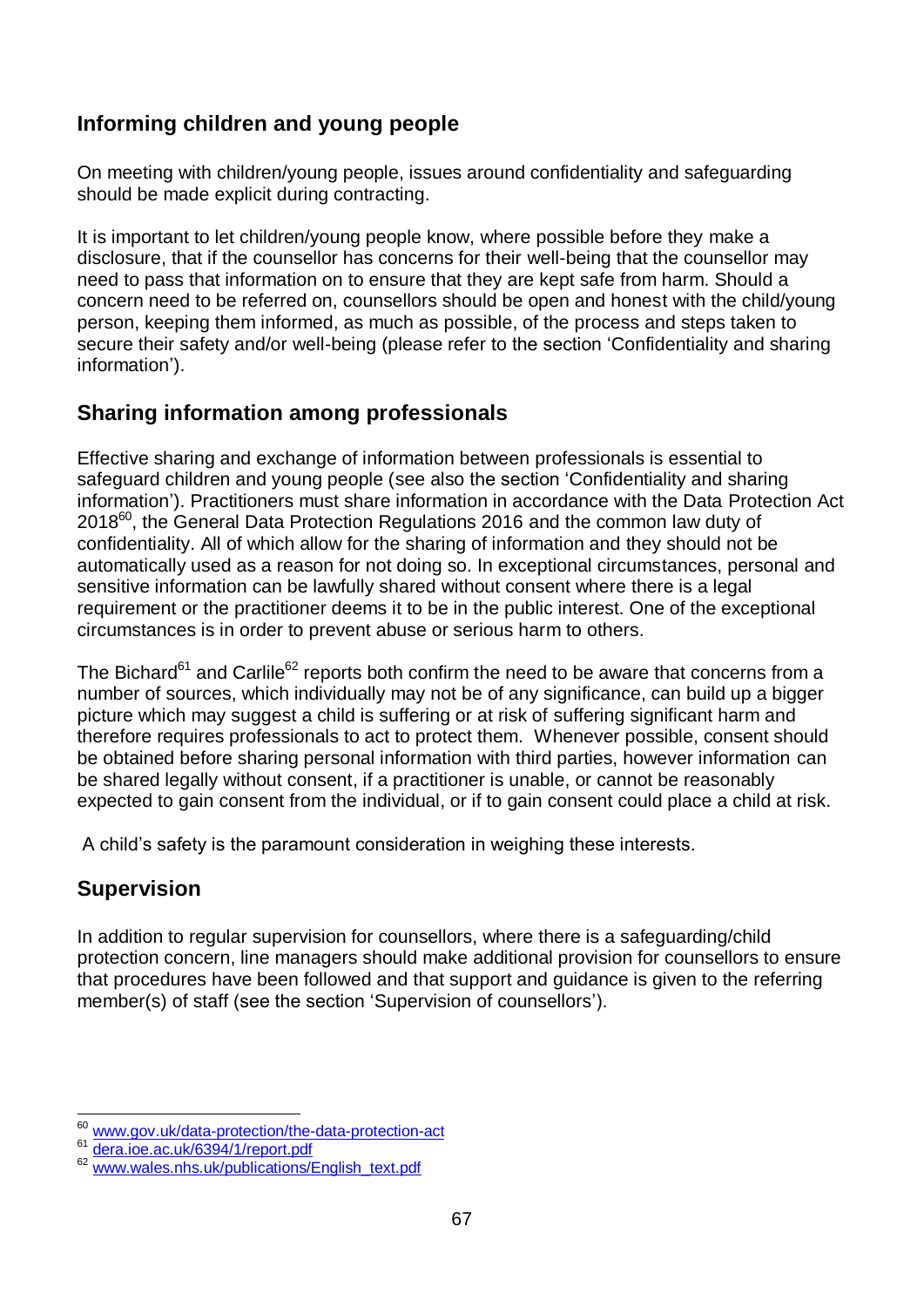### **Training**

All counsellors should be made aware of safeguarding procedures during induction. Counsellors should be expected to keep up to date with relevant safeguarding guidelines, policies and procedures and attend any relevant safeguarding training as identified.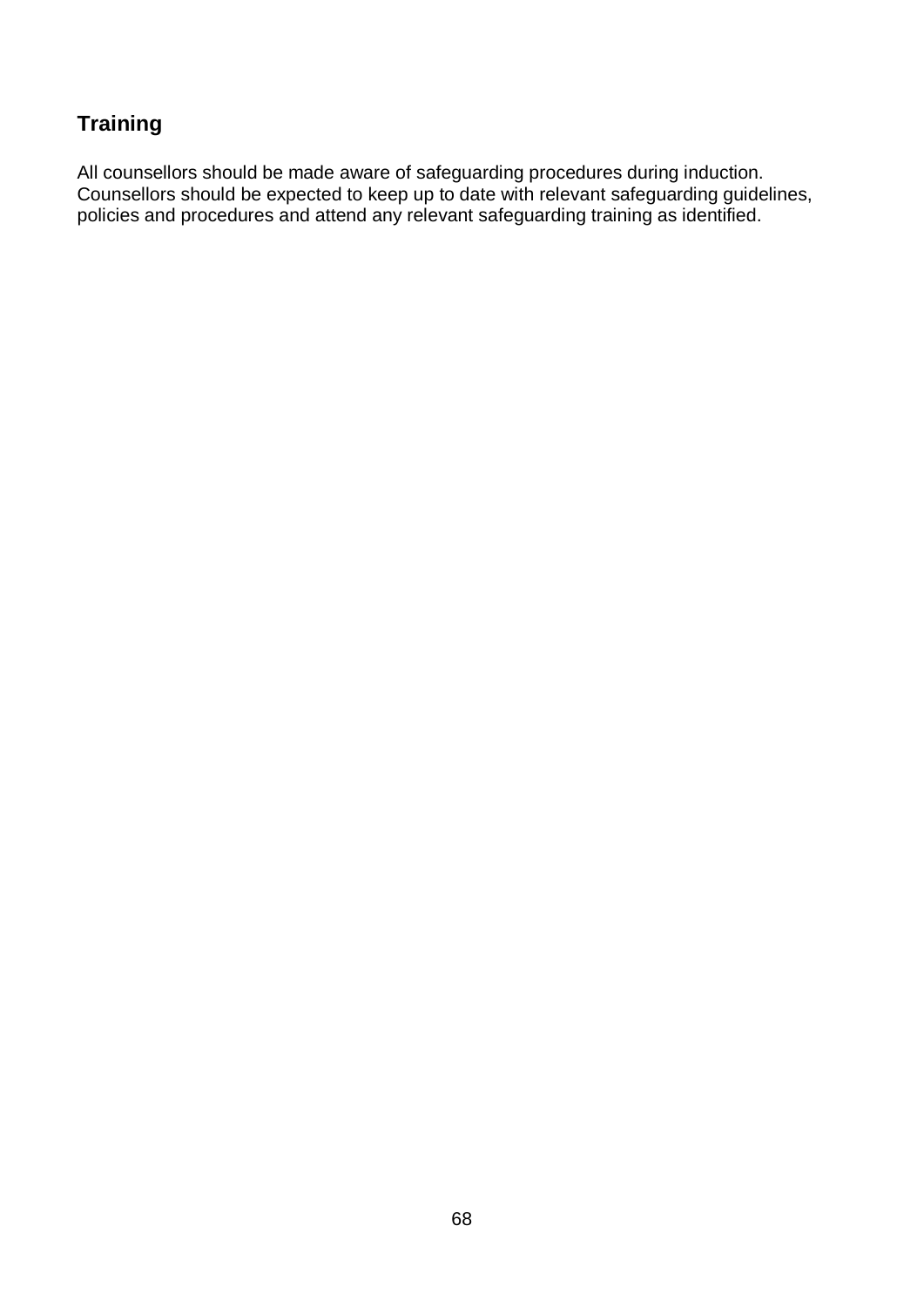# **Continuous professional development**

Continuous professional development (CPD) is a commitment to ongoing learning that enables counsellors to develop and grow as practitioners throughout their career, keeping them up-to-date, both ethically and legally as well as contributing to client safety.

CPD within this context is additional to the core training standards outlined in the section 'Counsellor qualifications and experience'. Short CPD courses with a children and young people focus are not enough to ensure competency levels as stand-alone training when working with this age group and should always supplement core training.

CPD is one of the values of BACP's *Ethical Framework*<sup>63</sup> enhancing the quality of professional knowledge and its application, with registered BACP members agreeing to plan, record, review and reflect on their CPD in a structured way.

The BACP Register defines CPD as:

"Any learning experience that can be used for the systematic maintenance, improvement and broadening of competence, knowledge and skills to ensure that the practitioner has the capacity to practise safely, effectively and legally within their evolving scope of practice. It may include both personal and professional development."<sup>64</sup>

The *Ethical Framework* is clear in its good practice guidance with a focus on keeping skills and knowledge up to date by:

- reading professional journals, books and/or reliable electronic resources
- keeping ourselves informed of any relevant research and evidence-based guidance
- discussions with colleagues working with similar issues
- reviewing our knowledge and skills in supervision or discussion with experienced practitioners
- regular continuing professional development to update knowledge and skills
- keeping up to date with the law, regulations and any other requirements, including guidance relevant to our work<sup>65</sup>.

### **What constitutes CPD and how much should counsellors access?**

Practitioners should think about any gaps in knowledge or additional skills that will help improve practice, this should include opportunities for learning that are children and young people focused and include the types of issues that come up in their practice. BACP have a specific Children, Young People and Families Division where counsellors can access useful articles via the CYPF journal as well as attend CYPF conferences where they can add workshop learning to their portfolio.

l

[www.bacp.co.uk/events-and-resources/ethics-and-standards/ethical-framework-for-the-counselling](http://www.bacp.co.uk/events-and-resources/ethics-and-standards/ethical-framework-for-the-counselling-professions)[professions](http://www.bacp.co.uk/events-and-resources/ethics-and-standards/ethical-framework-for-the-counselling-professions)

<sup>64</sup> [www.bacp.co.uk/membership/registered-membership/guide-to-cpd](http://www.bacp.co.uk/membership/registered-membership/guide-to-cpd/)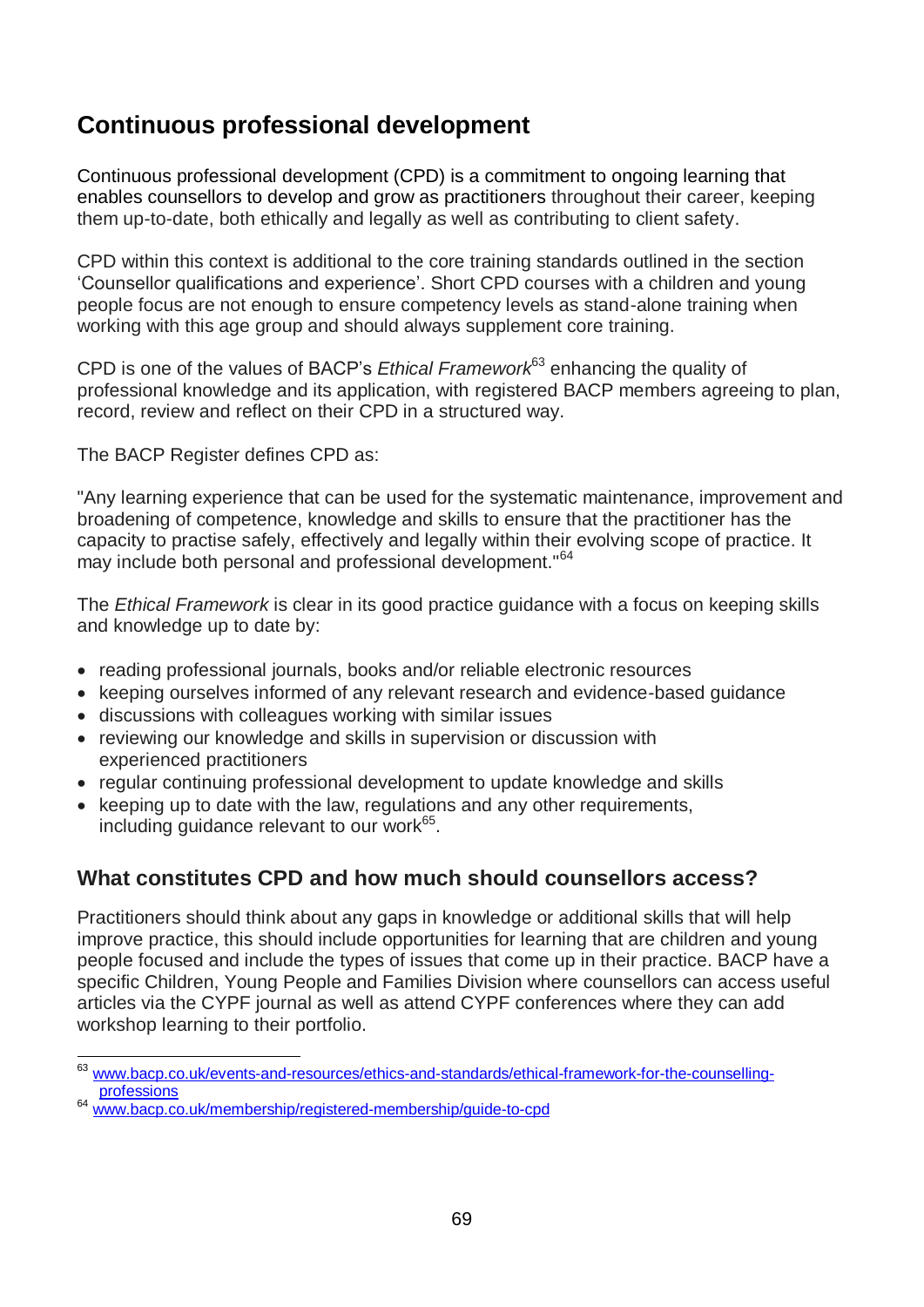The focus should be on outcomes, or what has been gained from CPD. However, BACP would normally expect registered members to undertake at least 30 hours of CPD a year.

Any activities that have an impact on current or future professional practice can be included, such as:

- conferences attending or giving presentations
- e-learning CPD modules
- formal education, lectures, seminars, courses
- in-service training
- mentoring
- peer support groups
- organising specialist groups
- reading books, journals or internet articles
- supervising research
- TV and radio programmes
- workshops
- work shadowing
- writing articles or papers.

CPD should be discussed in supervision. Appraisals are also a useful opportunity to discuss CPD needs.

#### **Other resources**

MindEd $^{66}$  is a free e-learning resource for keeping up-to-date with a range of issues affecting the mental health of children, young people and families. The hub includes a MindEd counselling section, learning can be tailored to meet individual needs and has good feedback from the counselling profession.

Although MindEd is an NHS England resource, its content is applicable, accessible and relevant to counsellors in Wales and across all four nations.

BACP offers a CPD hub to members with opportunities for practitioners to develop their own learning hub resources.

 $\overline{a}$ <sup>66</sup>[www.minded.org.uk](http://www.minded.org.uk/)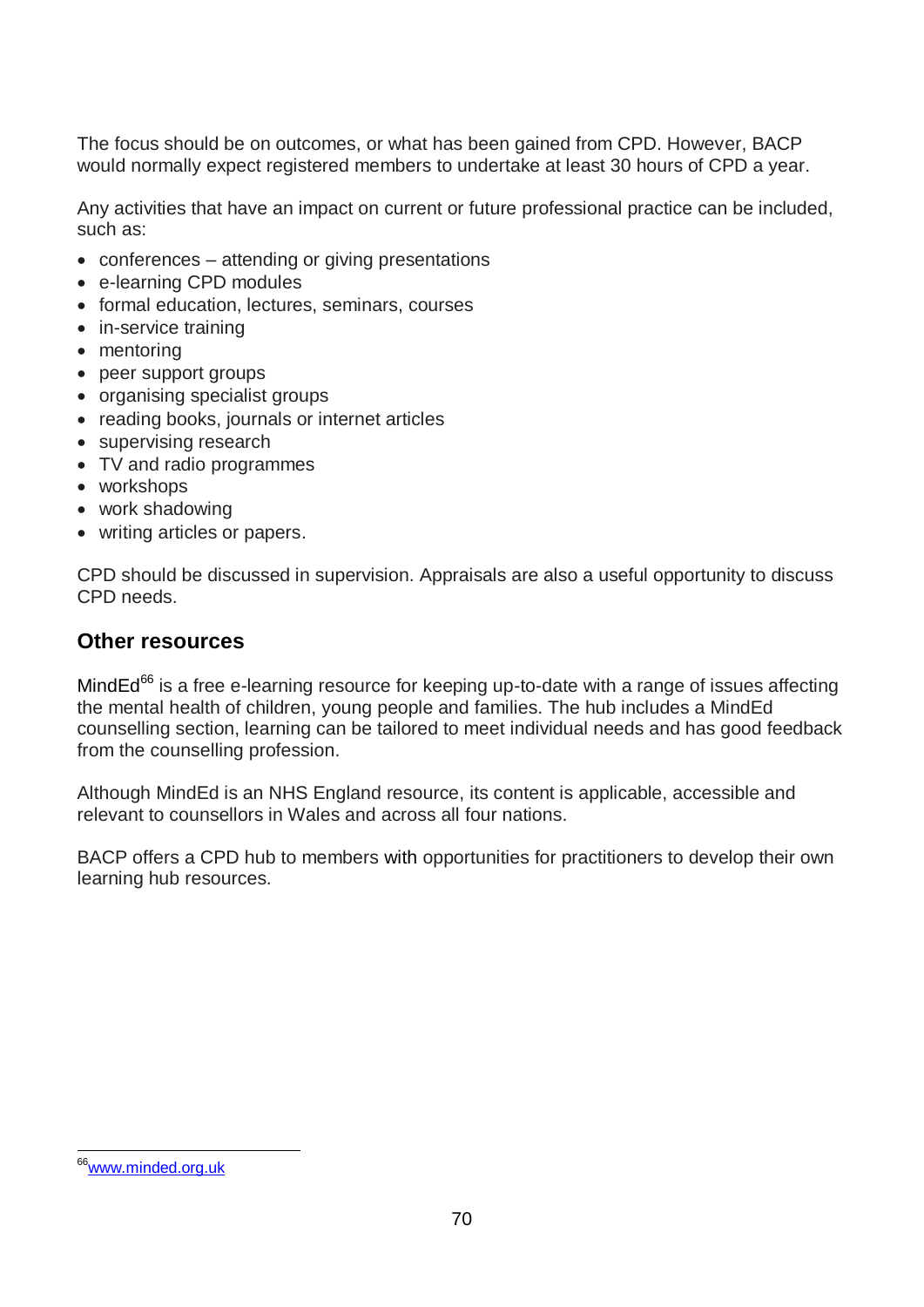# **Counsellor self-care**

Self-care can be defined as the actions and activities counsellors engage in to take care of their physical, spiritual, emotional and mental health in order to maintain manageable levels of emotional well-being.

Self-care is the key to living a balanced life, it is something that is planned and given time for, it is an active choice rather than something that just takes place, it is a way of recharging batteries. Making time for activities such as sport, yoga or meditation, journaling, eating and sleeping well, relaxing, unwinding and enabling opportunities to laugh are all part of looking after ourselves and things we often encourage in others, practitioners need to ensure that they also do this.

Although self-care is a simple concept in theory, it is often overlooked or is the last thing considered at times of over-load. Good self-care is key to improved mood, it can lead to reduced anxiety and worries, it is about treating ourselves well and ultimately protecting against burn out. The safer counsellors are in themselves the safer they are to work with clients. Self-care therefore benefits everyone.

Elizabeth Turp, a private practitioner and accredited member of BACP, writing in The Counsellor's Café Magazine (2017)<sup>67</sup> lists 10 lessons that are useful to reflect upon when considering the need for good self-care within the profession, including maintaining strong boundaries, learning how to 'switch off' and knowing when to seek support.

Counsellors may carry caseloads that at times can feel either too much, too close to home or can become over-whelming. By learning to ask for support in times of increased stress, alongside an attuned level of self-awareness, counsellors can ensure that self-care is prioritised, whilst working within their competencies and maintaining high professional standards.

The importance of self-care is integral within BACP's *Ethical Framework for the Counselling Professions* (2018)<sup>68</sup>, which emphasises the need to take responsibility for our own wellbeing as an essential component of sustaining good practice with clients by:

- taking precautions to protect our own physical safety
- monitoring and maintaining our own psychological and physical health, particularly that we are sufficiently resilient and resourceful to undertake our work in ways that satisfy professional standards
- seeking professional support and services as the need arises
- keeping a healthy balance between our work and other aspects of life.

In short, self-care includes being aware of what we do, why we do it, how it feels, and what the outcomes and benefits are. For some, this may include having personal counselling and is something explored within supervision. Seeking support, acknowledging vulnerabilities and asking for help when we most need it, all help to separate personal struggles and challenges and strengthen boundaries within client work.

 $\overline{a}$ [www.thecounsellorscafe.co.uk/single-post/2017/06/26/10-self-care-lessons-you-can-learn-from-a-Counsellor](http://www.thecounsellorscafe.co.uk/single-post/2017/06/26/10-self-care-lessons-you-can-learn-from-a-Counsellor)

<sup>68</sup> [www.bacp.co.uk/events-and-resources/ethics-and-standards/ethical-framework-for-the-counselling](http://www.bacp.co.uk/events-and-resources/ethics-and-standards/ethical-framework-for-the-counselling-professions/ethics/)[professions/ethics](http://www.bacp.co.uk/events-and-resources/ethics-and-standards/ethical-framework-for-the-counselling-professions/ethics/)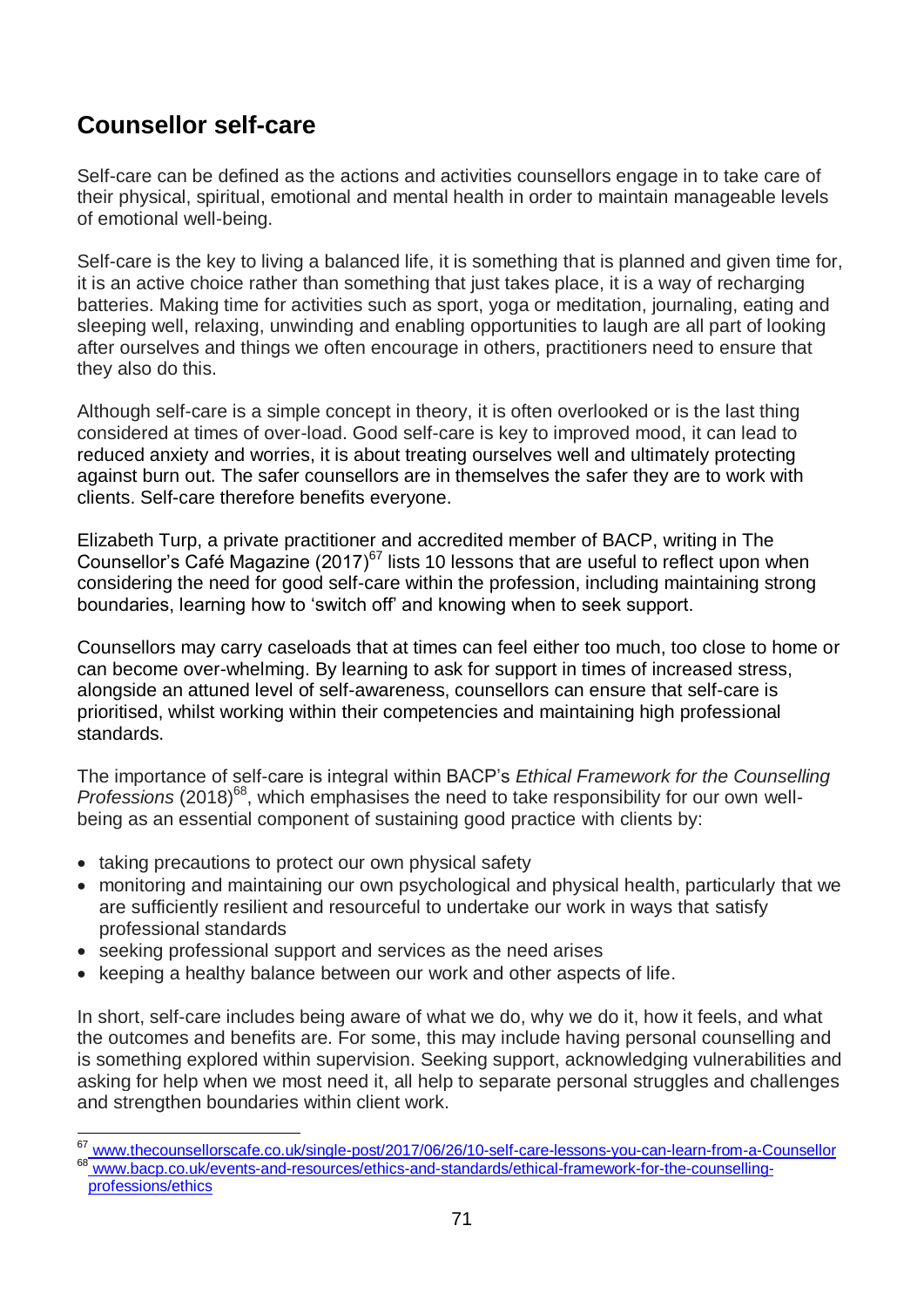BACP has published a Good Practice in Action Factsheet on Self-Care<sup>69</sup>, available to members and accessed on their website. This resource provides information about self-care for practitioners, supervisors, service managers, trainers, trainees and others. It aims to normalise self-care, signpost to further information, inform practice and stimulate ethical thinking and discussion.

l <sup>69</sup> [www.bacp.co.uk/search?q=self%20care%20gpia&UserLocation=52.4509184%2C-1.1911167999999999](http://www.bacp.co.uk/search?q=self%20care%20gpia&UserLocation=52.4509184%2C-1.1911167999999999)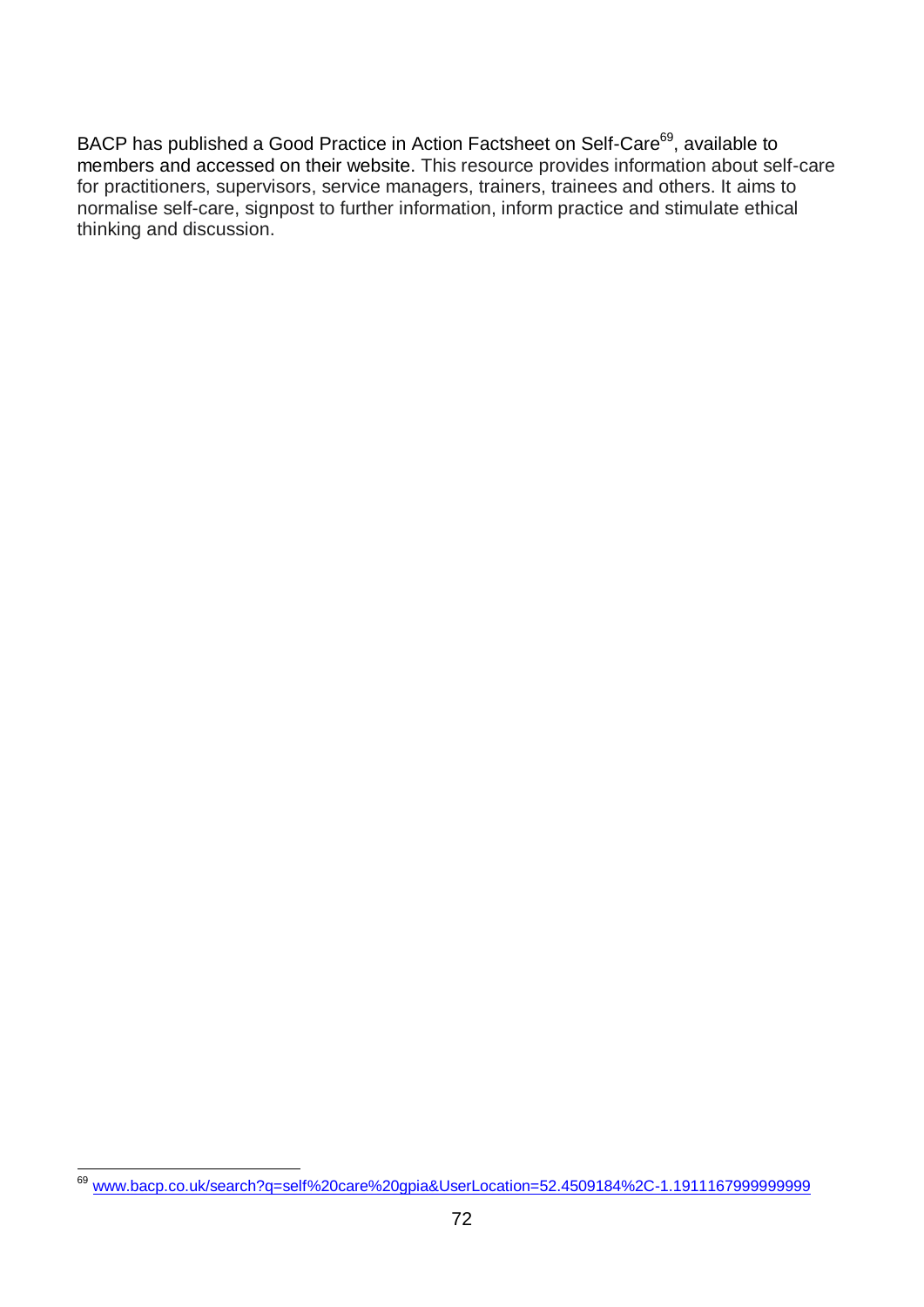## **Outcome monitoring/service evaluation**

Outcome monitoring is the regular measuring and tracking of client progress using standardised outcome measures. BACP encourages the collection of outcome data to monitor services, evaluate the quality of outcomes and benchmark services by comparing outcomes.

The BACP competence framework for working with children and young people aged 4-18 years old<sup>70</sup> lists the following competences that counsellors working with children and young people should utilise in their practice with regards to outcomes' monitoring:

- knowledge of commonly used measures
- knowledge of the purpose and application of measures
- an ability to administer measures
- an ability to select outcome measures
- an ability to regularly review the outcomes for the child/young people in relation to specified objectives.

Outcome monitoring also helps to meet the *Ethical Framework for the Counselling Professions*<sup>71</sup> guidance to 'periodically review each client's progress and, when practicable, seek our client's views on how we are working together'.

Any monitoring of outcomes should be done ethically and in line with the *Ethical Guidelines*  for Research in the Counselling and Professions<sup>72</sup>.

### **When should outcome measures be collected?**

Where possible, outcome measures should be collected regularly throughout the therapeutic work – and ideally at every session – to ensure that an 'end-point' measure is collected if a client decides to terminate counselling prior to an agreed ending. However, practitioners should always use their clinical judgement to determine what is appropriate.

### **What outcome measures should be collected?**

It is recommended that at least one outcome measure is used routinely during the therapeutic encounter. In some cases, this might be determined by a service manager, funder or commissioner.

The most commonly used measures with children and young people are:

- YP-CORE
- Strengths and Difficulties Questionnaire (SDQ)
- Child Outcome Rating Scale (CORS)
- Outcome Rating Scale (ORS)
- Goal-based measures

l [www.bacp.co.uk/media/5863/bacp-cyp-competence-framework.pdf](http://www.bacp.co.uk/media/5863/bacp-cyp-competence-framework.pdf)

<sup>71</sup> [www.bacp.co.uk/media/3103/bacp-ethical-framework-for-the-counselling-professions-2018.pdf](http://www.bacp.co.uk/media/3103/bacp-ethical-framework-for-the-counselling-professions-2018.pdf)

<sup>&</sup>lt;sup>72</sup> [www.bacp.co.uk/media/3908/bacp-ethical-guidelines-for-research-in-counselling-professions-feb19.pdf](http://www.bacp.co.uk/media/3908/bacp-ethical-guidelines-for-research-in-counselling-professions-feb19.pdf)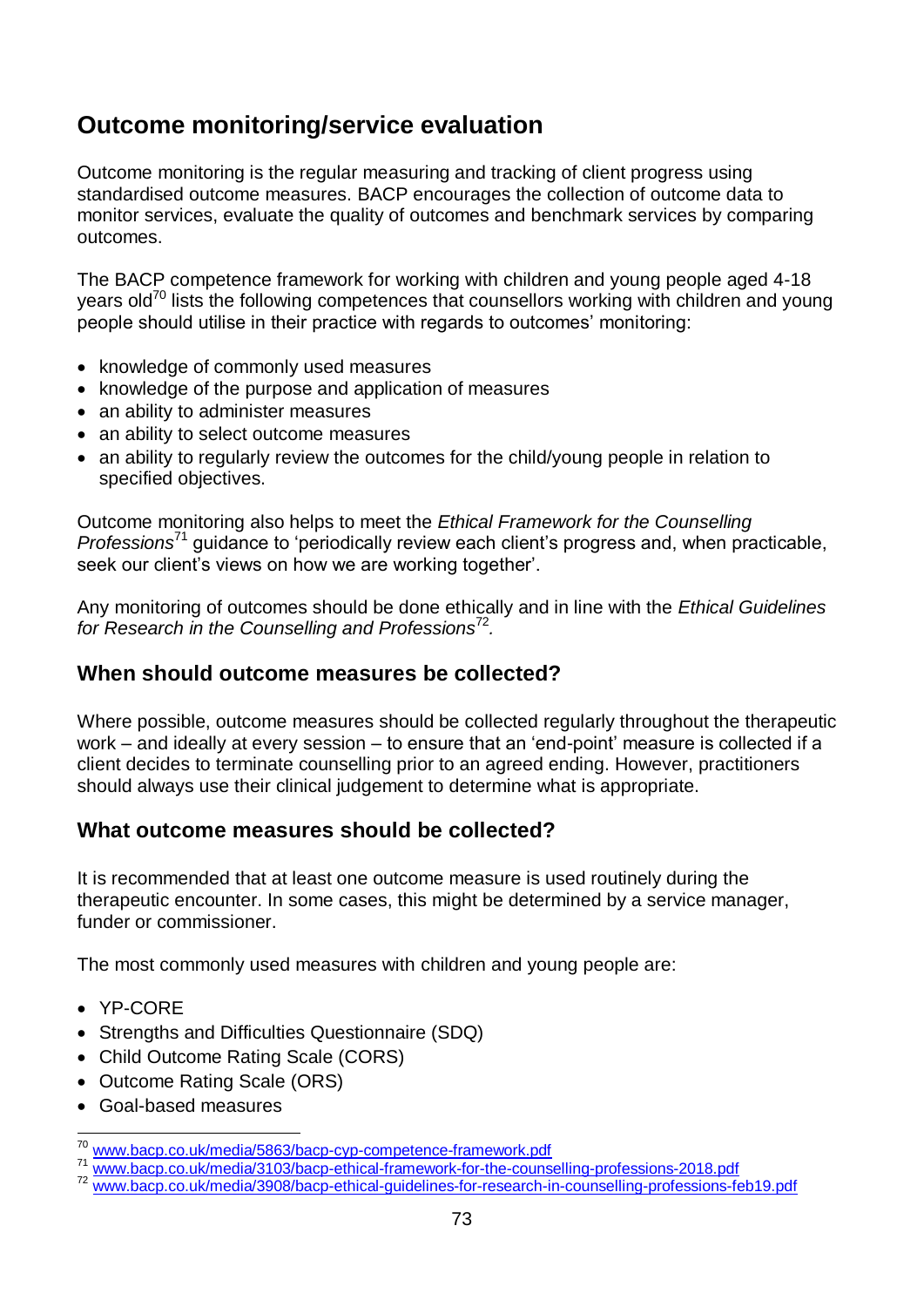- Symptom-specific measures (e.g. Revised Child Anxiety and Depression Scale; RCADS)
- Service satisfaction questionnaire (e.g. Experience of Service Questionnaire; ESQ).

#### **What support is available to train counsellors to use outcome measures?**

MindEd<sup>73</sup> offers a free e-learning resource for keeping up to date with a range of issues affecting the mental health of children, young people and families. There are specific modules<sup> $74$ </sup> on using measures including:

- monitoring change important for client and professional alike
- using outcome measures
- using process measures.

l <sup>73</sup> [www.minded.org.uk](http://www.minded.org.uk/)

<sup>74</sup> [www.minded.org.uk/Catalogue/TileView](http://www.minded.org.uk/Catalogue/TileView)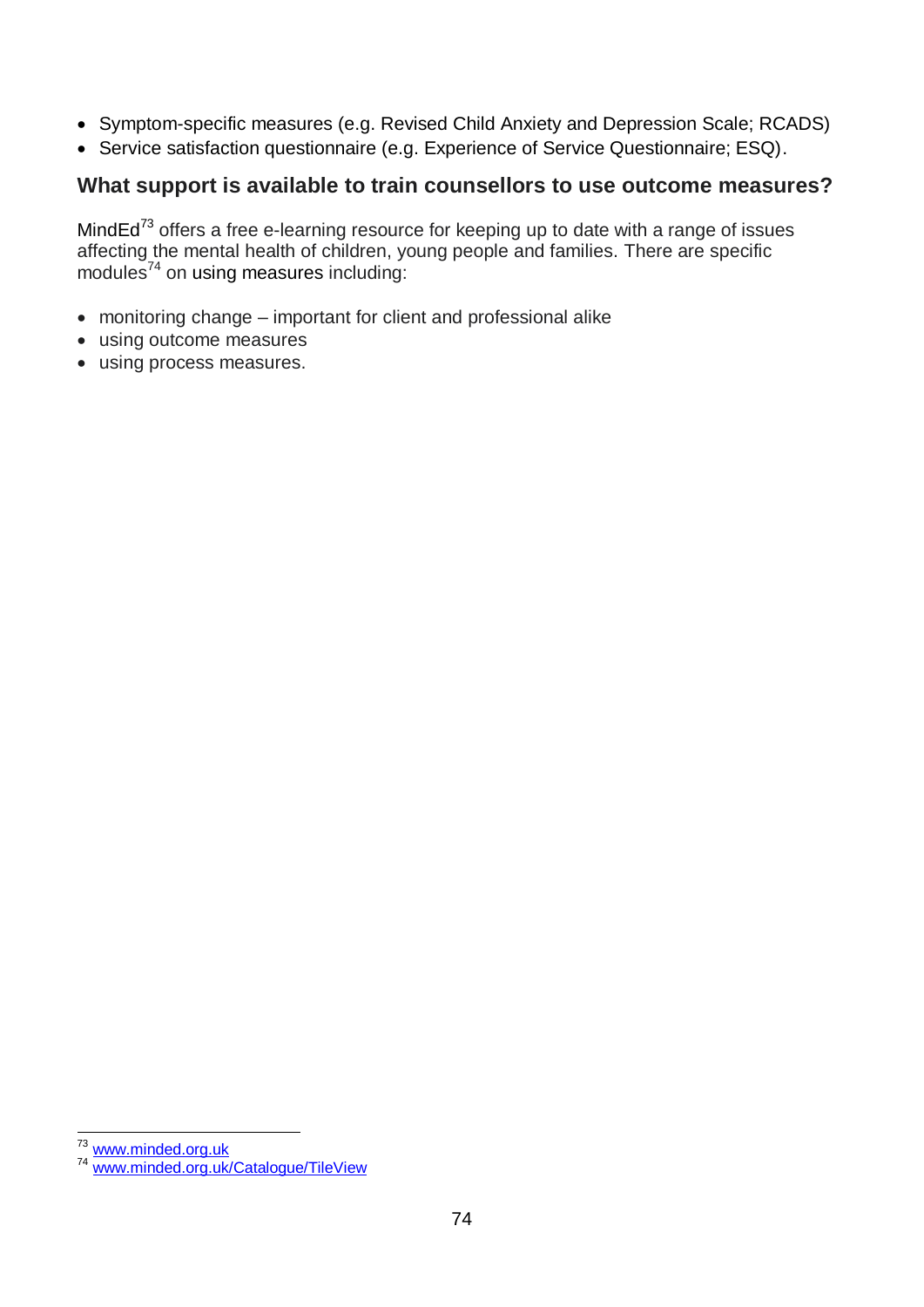# **References**

*Together for Mental Health: A Strategy for Mental Health and Well-being in Wales* (2012) [gweddill.gov.wales/topics/health/nhswales/mental-health-services/policy/strategy/?lang=en](https://gweddill.gov.wales/topics/health/nhswales/mental-health-services/policy/strategy/?lang=en)

School Standards and Organisation (Wales) Act 2013 [www.legislation.gov.uk/anaw/2013/1/contents/enacted](http://www.legislation.gov.uk/anaw/2013/1/contents/enacted)

*Independent counselling services: guidance for local authorities* (2013) [gov.wales/independent-counselling-services-guidance-local-authorities](https://gov.wales/independent-counselling-services-guidance-local-authorities)

Mental Health Act 1983 (Code of practice) [assets.publishing.service.gov.uk/government/uploads/system/uploads/attachment\\_data/file/4](https://assets.publishing.service.gov.uk/government/uploads/system/uploads/attachment_data/file/435512/MHA_Code_of_Practice.PDF) [35512/MHA\\_Code\\_of\\_Practice.PDF](https://assets.publishing.service.gov.uk/government/uploads/system/uploads/attachment_data/file/435512/MHA_Code_of_Practice.PDF)

Mental Health (Wales) Measure 2010 [gweddill.gov.wales/topics/health/nhswales/mental-health-services/law/measure/?lang=en](https://gweddill.gov.wales/topics/health/nhswales/mental-health-services/law/measure/?lang=en)

NHS (Wales) Act 2006 [www.legislation.gov.uk/ukpga/2006/42/section/45](http://www.legislation.gov.uk/ukpga/2006/42/section/45)

Children Act 1989 [www.legislation.gov.uk/ukpga/1989/41/contents](http://www.legislation.gov.uk/ukpga/1989/41/contents)

Chronically Sick and Disabled Persons Act 1970 [www.legislation.gov.uk/ukpga/1970/44/contents](http://www.legislation.gov.uk/ukpga/1970/44/contents)

Social Services and Well-being (Wales) Act 2014 [www.legislation.gov.uk/anaw/2014/4/contents](http://www.legislation.gov.uk/anaw/2014/4/contents)

Well-being of Future Generations (Wales) Act 2015 [www.legislation.gov.uk/anaw/2015/2/contents/enacted](http://www.legislation.gov.uk/anaw/2015/2/contents/enacted)

Welsh Language (Wales) Measure 2011 [www.legislation.gov.uk/mwa/2011/1/contents/enacted](http://www.legislation.gov.uk/mwa/2011/1/contents/enacted)

Welsh Language Standards (No. 1) Regulations 2015 [www.comisiynyddygymraeg.cymru/English/Organisations/Pages/Compliance-notices.aspx](http://www.comisiynyddygymraeg.cymru/English/Organisations/Pages/Compliance-notices.aspx)

Special Educational Needs Code of Practice for Wales 2002 [gov.wales/special-educational-needs-code-practice](https://gov.wales/special-educational-needs-code-practice)

Additional Learning Needs and Education Tribunal (Wales) Act 2018 [gov.wales/additional-learning-needs-and-education-tribunal-wales-act](https://gov.wales/additional-learning-needs-and-education-tribunal-wales-act)

Accreditation Scheme for Individual Practitioners, BACP [www.bacp.co.uk/membership/accredited-membership/](http://www.bacp.co.uk/membership/accredited-membership/)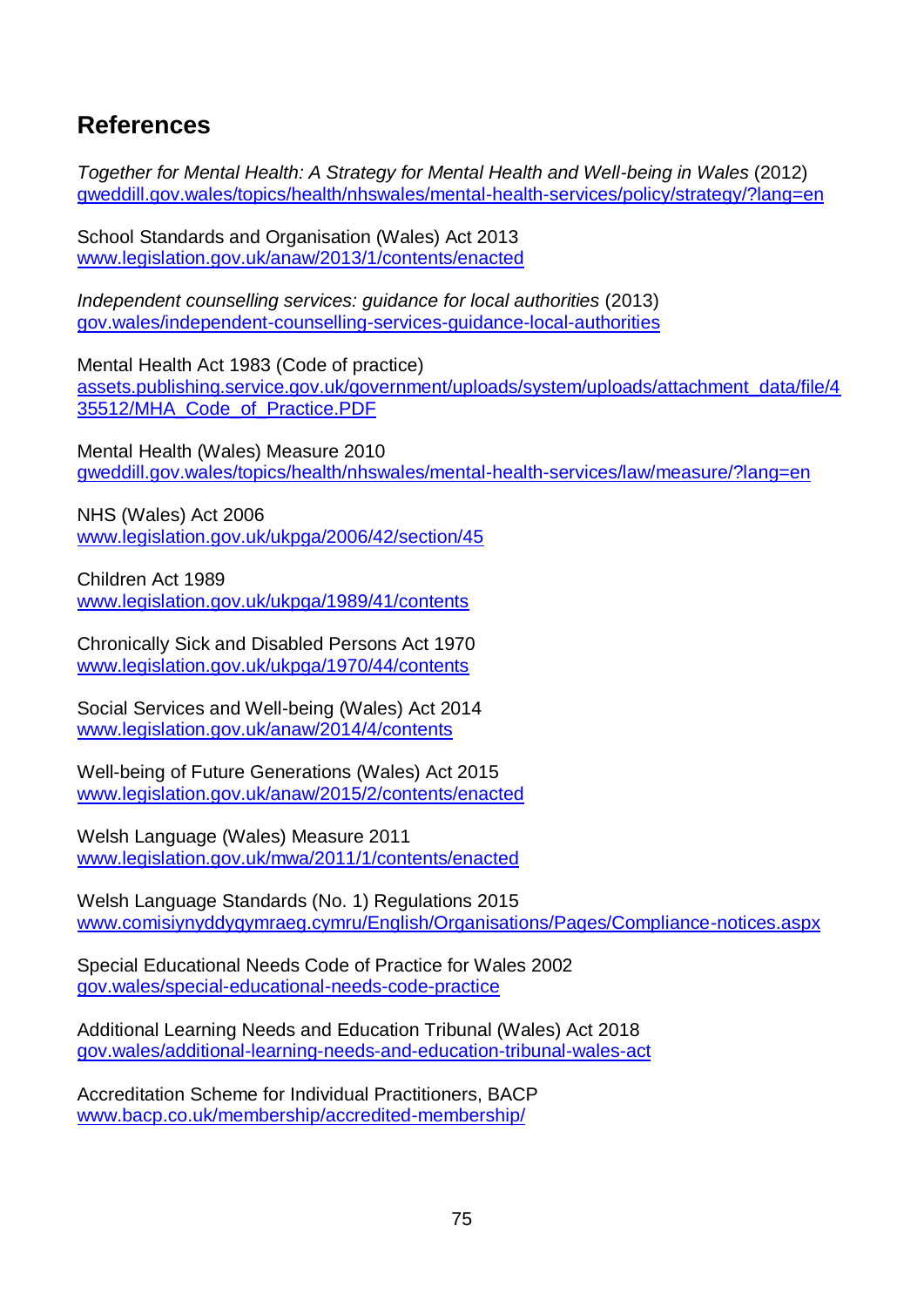'Adverse Childhood Experiences and their impact on health-harming behaviours in the Welsh adult population' (January 2016), Public Health Wales [www.wales.nhs.uk/sitesplus/888/news/40000](http://www.wales.nhs.uk/sitesplus/888/news/40000/)

'Adverse Childhood Experiences and their association with Mental Well-being in the Welsh adult population' (June 2016), Public Health Wales [www.wales.nhs.uk/sitesplus/888/news/41957](http://www.wales.nhs.uk/sitesplus/888/news/41957)

ACE (Adverse Childhood Experiences) Animation [www.wales.nhs.uk/sitesplus/888/page/91667](http://www.wales.nhs.uk/sitesplus/888/page/91667)

Counselling for children and young people: September 2017 to August 2018 [gov.wales/counselling-children-and-young-people-september-2017-august-2018](https://gov.wales/counselling-children-and-young-people-september-2017-august-2018)

British Association of Counselling and Psychotherapy (BACP) register of counsellors and psychotherapists [www.bacp.co.uk/search/Register?q](http://www.bacp.co.uk/search/Register?q)

BACP Register of Counsellors & Psychotherapists Professional Conduct Procedure (2013) [www.bacp.co.uk/about-us/protecting-the-public/professional-conduct/professional-conduct](http://www.bacp.co.uk/about-us/protecting-the-public/professional-conduct/professional-conduct-procedure/)[procedure/](http://www.bacp.co.uk/about-us/protecting-the-public/professional-conduct/professional-conduct-procedure/)

Millennium Cohort Study [cdn.basw.co.uk/upload/basw\\_120221-1.pdf](http://cdn.basw.co.uk/upload/basw_120221-1.pdf)

Nation of Sanctuary – Refugee and Asylum Seeker Plan [gov.wales/sites/default/files/publications/2019-03/nation-of-sanctuary-refugee-and-asylum](https://gov.wales/sites/default/files/publications/2019-03/nation-of-sanctuary-refugee-and-asylum-seeker-plan_0.pdf)[seeker-plan\\_0.pdf](https://gov.wales/sites/default/files/publications/2019-03/nation-of-sanctuary-refugee-and-asylum-seeker-plan_0.pdf)

Unaccompanied asylum seeking children: guidance for professionals [gov.wales/unaccompanied-asylum-seeking-children-guidance-professionals](https://gov.wales/unaccompanied-asylum-seeking-children-guidance-professionals)

United Nations Convention on the Rights of the Child (UNCRC) [www.childcomwales.org.uk/uncrc-childrens-rights/uncrc](http://www.childcomwales.org.uk/uncrc-childrens-rights/uncrc/)

Code of Practice for Victims of Crime [www.gov.uk/government/uploads/system/uploads/attachment\\_data/file/476900/code-of](http://www.gov.uk/government/uploads/system/uploads/attachment_data/file/476900/code-of-practice-for-victims-of-crime.PDF)[practice-for-victims-of-crime.PDF](http://www.gov.uk/government/uploads/system/uploads/attachment_data/file/476900/code-of-practice-for-victims-of-crime.PDF)

Therapy: Provision of Therapy for Vulnerable or Intimidated Adult Witnesses [www.cps.gov.uk/legal-guidance/therapy-provision-therapy-vulnerable-or-intimidated-adult](http://www.cps.gov.uk/legal-guidance/therapy-provision-therapy-vulnerable-or-intimidated-adult-witnesses)[witnesses](http://www.cps.gov.uk/legal-guidance/therapy-provision-therapy-vulnerable-or-intimidated-adult-witnesses)

The Impact of Pupil Behaviour and Wellbeing on Educational Outcomes [assets.publishing.service.gov.uk/government/uploads/system/uploads/attachment\\_data/file/2](https://assets.publishing.service.gov.uk/government/uploads/system/uploads/attachment_data/file/219638/DFE-RR253.pdf) [19638/DFE-RR253.pdf](https://assets.publishing.service.gov.uk/government/uploads/system/uploads/attachment_data/file/219638/DFE-RR253.pdf)

Competences for humanistic counselling with young people (11–18 years), BACP [www.bacp.co.uk/events-and-resources/ethics-and-standards/competences-and-curricula](http://www.bacp.co.uk/events-and-resources/ethics-and-standards/competences-and-curricula)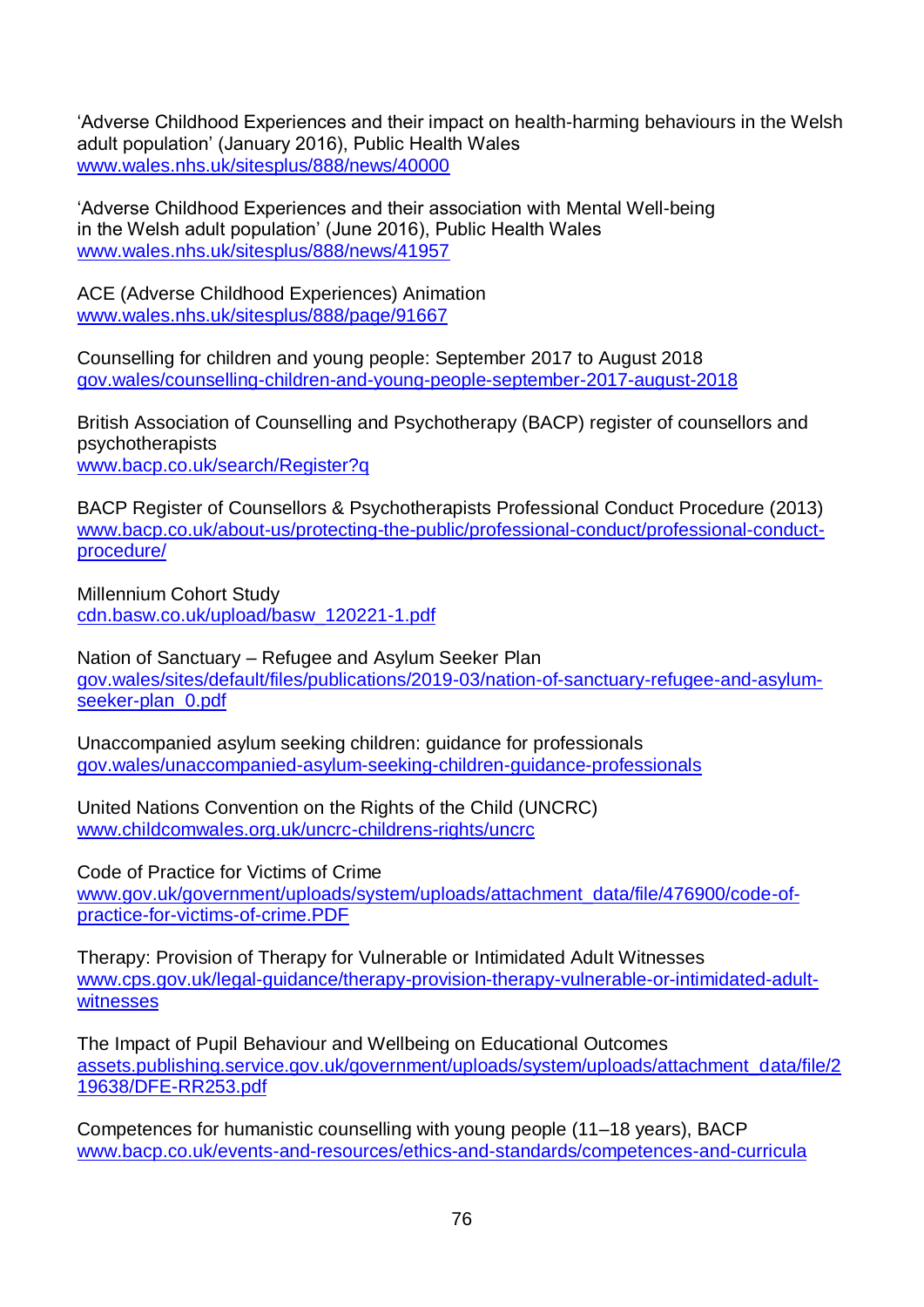*Education in Wales: Our national mission, Action plan 2017–21* (2017) [gov.wales/sites/default/files/publications/2018-03/education-in-wales-our-national-mission.pdf](https://gov.wales/sites/default/files/publications/2018-03/education-in-wales-our-national-mission.pdf)

Counselling in Schools Project Phase 2; Evaluation Report' (2006), Cooper [strathprints.strath.ac.uk/26793/1/strathprints026793.pdf](http://strathprints.strath.ac.uk/26793/1/strathprints026793.pdf)

General Data Protection Regulation (GDPR) [ico.org.uk/for-organisations/guide-to-data-protection-404](https://ico.org.uk/for-organisations/guide-to-data-protection-404/)

Data Protection Act 2018 [www.gov.uk/data-protection/the-data-protection-act](http://www.gov.uk/data-protection/the-data-protection-act)

Disclosure and Barring Service (DBS) [www.gov.uk/government/organisations/disclosure-and-barring-service](http://www.gov.uk/government/organisations/disclosure-and-barring-service)

Equality and Human Rights Commission [www.equalityhumanrights.com/en/equality-act/protected-characteristics](http://www.equalityhumanrights.com/en/equality-act/protected-characteristics)

'Ethical Framework for Good Practice in Counselling & Psychotherapy' (2016), BACP [www.bacp.co.uk/ethical\\_framework](http://www.bacp.co.uk/ethical_framework/)

Working Together to Safeguard People Volume 5 – Handling Individual Cases to Protect Children at Risk [gweddill.gov.wales/docs/dhss/publications/180511childrenatrisken.pdf](https://gweddill.gov.wales/docs/dhss/publications/180511childrenatrisken.pdf)

Health and Care Professions Council (HCPC) [www.hpc-uk.org](http://www.hpc-uk.org/)

'Working alone: Health and safety guidance on the risks of lone working', the Health and Safety Executive [www.hse.gov.uk/pubns/indg73.pdf](http://www.hse.gov.uk/pubns/indg73.pdf)

'The Impact of Pupil Behaviour and Wellbeing on Educational Outcomes' (2012), Gutman and Vorhaus

[www.gov.uk/government/uploads/system/uploads/attachment\\_data/file/219638/DFE-](http://www.gov.uk/government/uploads/system/uploads/attachment_data/file/219638/DFE-RR253.pdf)[RR253.pdf](http://www.gov.uk/government/uploads/system/uploads/attachment_data/file/219638/DFE-RR253.pdf)

All Wales Child Protection Procedures (2008) [www.childreninwales.org.uk/our-work/safeguarding/wales-child-protection-procedures](http://www.childreninwales.org.uk/our-work/safeguarding/wales-child-protection-procedures-review-group/)[review-group](http://www.childreninwales.org.uk/our-work/safeguarding/wales-child-protection-procedures-review-group/)

The Information Commissioner's Office (ICO) [ico.org.uk/for-organisations](https://ico.org.uk/for-organisations/) 

*Keeping learners safe* (2015), Welsh Government: [gov.wales/keeping-learners-safe](https://gov.wales/keeping-learners-safe)